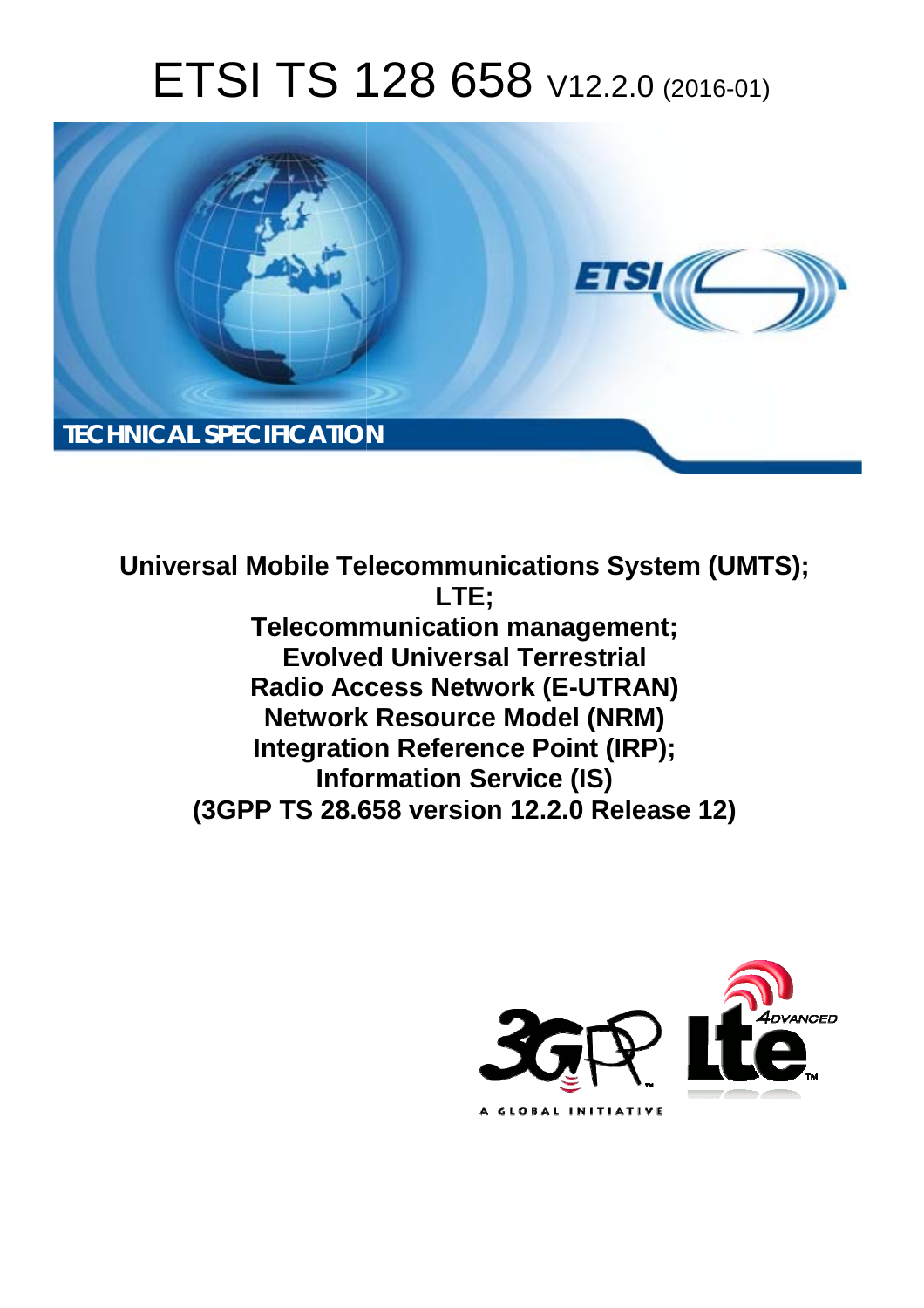Reference RTS/TSGS-0528658vc20

> Keywords LTE,UMTS

#### *ETSI*

#### 650 Route des Lucioles F-06921 Sophia Antipolis Cedex - FRANCE

Tel.: +33 4 92 94 42 00 Fax: +33 4 93 65 47 16

Siret N° 348 623 562 00017 - NAF 742 C Association à but non lucratif enregistrée à la Sous-Préfecture de Grasse (06) N° 7803/88

#### *Important notice*

The present document can be downloaded from: <http://www.etsi.org/standards-search>

The present document may be made available in electronic versions and/or in print. The content of any electronic and/or print versions of the present document shall not be modified without the prior written authorization of ETSI. In case of any existing or perceived difference in contents between such versions and/or in print, the only prevailing document is the print of the Portable Document Format (PDF) version kept on a specific network drive within ETSI Secretariat.

Users of the present document should be aware that the document may be subject to revision or change of status. Information on the current status of this and other ETSI documents is available at <http://portal.etsi.org/tb/status/status.asp>

If you find errors in the present document, please send your comment to one of the following services: <https://portal.etsi.org/People/CommiteeSupportStaff.aspx>

#### *Copyright Notification*

No part may be reproduced or utilized in any form or by any means, electronic or mechanical, including photocopying and microfilm except as authorized by written permission of ETSI.

The content of the PDF version shall not be modified without the written authorization of ETSI. The copyright and the foregoing restriction extend to reproduction in all media.

> © European Telecommunications Standards Institute 2016. All rights reserved.

**DECT**TM, **PLUGTESTS**TM, **UMTS**TM and the ETSI logo are Trade Marks of ETSI registered for the benefit of its Members. **3GPP**TM and **LTE**™ are Trade Marks of ETSI registered for the benefit of its Members and of the 3GPP Organizational Partners.

**GSM**® and the GSM logo are Trade Marks registered and owned by the GSM Association.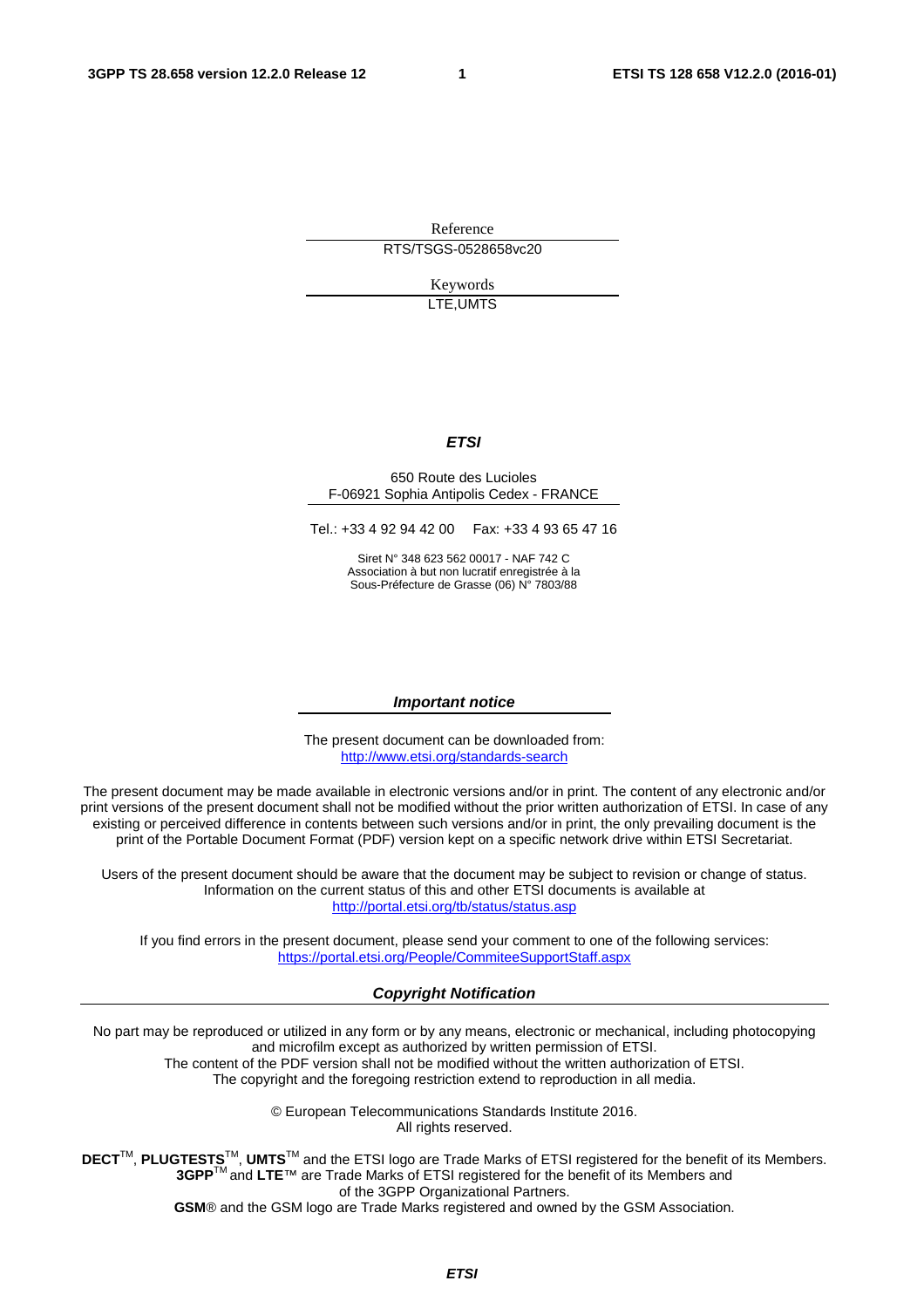### Intellectual Property Rights

IPRs essential or potentially essential to the present document may have been declared to ETSI. The information pertaining to these essential IPRs, if any, is publicly available for **ETSI members and non-members**, and can be found in ETSI SR 000 314: *"Intellectual Property Rights (IPRs); Essential, or potentially Essential, IPRs notified to ETSI in respect of ETSI standards"*, which is available from the ETSI Secretariat. Latest updates are available on the ETSI Web server [\(https://ipr.etsi.org/\)](https://ipr.etsi.org/).

Pursuant to the ETSI IPR Policy, no investigation, including IPR searches, has been carried out by ETSI. No guarantee can be given as to the existence of other IPRs not referenced in ETSI SR 000 314 (or the updates on the ETSI Web server) which are, or may be, or may become, essential to the present document.

### Foreword

This Technical Specification (TS) has been produced by ETSI 3rd Generation Partnership Project (3GPP).

The present document may refer to technical specifications or reports using their 3GPP identities, UMTS identities or GSM identities. These should be interpreted as being references to the corresponding ETSI deliverables.

The cross reference between GSM, UMTS, 3GPP and ETSI identities can be found under [http://webapp.etsi.org/key/queryform.asp.](http://webapp.etsi.org/key/queryform.asp)

### Modal verbs terminology

In the present document "**shall**", "**shall not**", "**should**", "**should not**", "**may**", "**need not**", "**will**", "**will not**", "**can**" and "**cannot**" are to be interpreted as described in clause 3.2 of the [ETSI Drafting Rules](http://portal.etsi.org/Help/editHelp!/Howtostart/ETSIDraftingRules.aspx) (Verbal forms for the expression of provisions).

"**must**" and "**must not**" are **NOT** allowed in ETSI deliverables except when used in direct citation.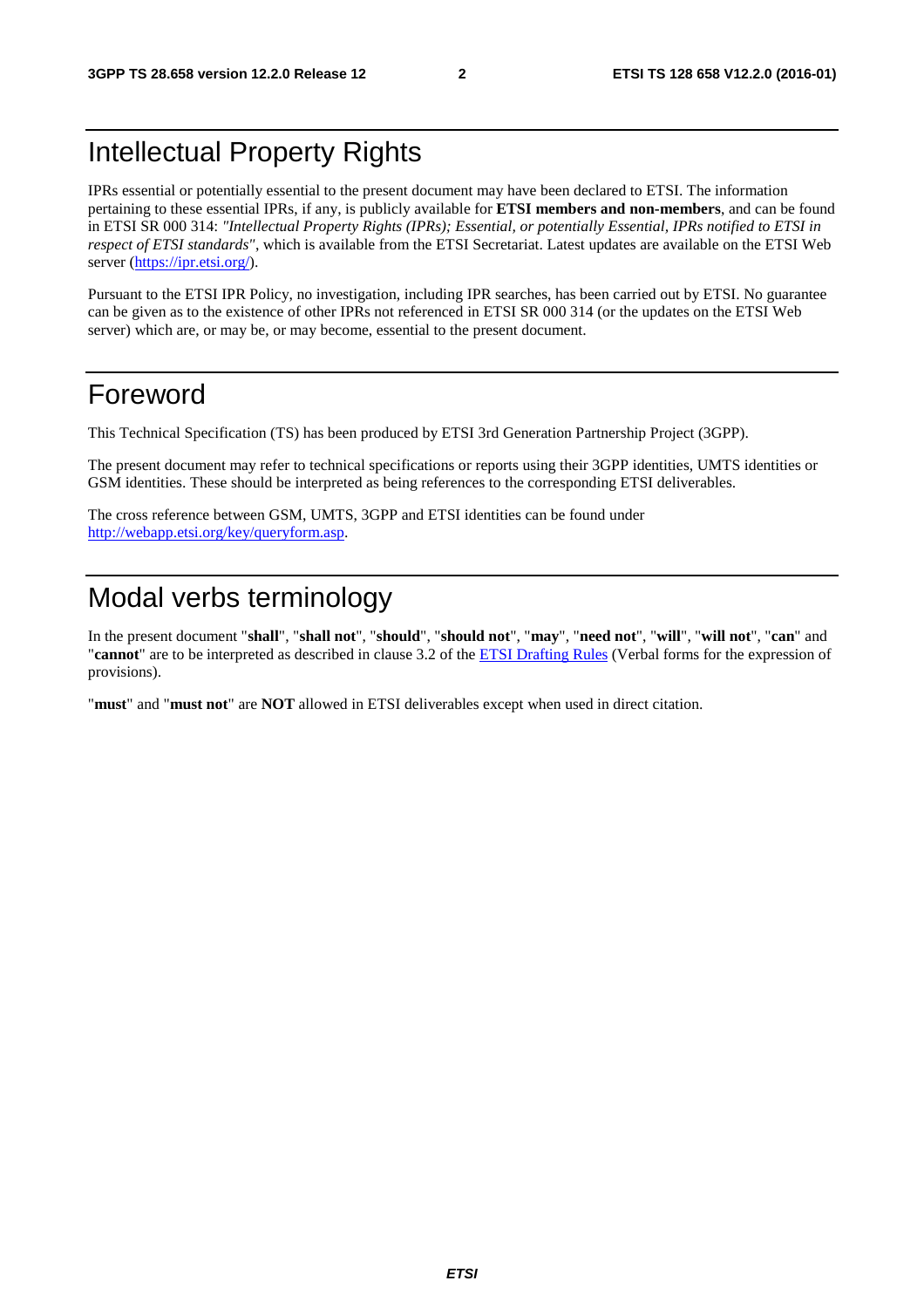$\mathbf{3}$ 

### Contents

| 1                  |  |  |  |  |
|--------------------|--|--|--|--|
| $\overline{2}$     |  |  |  |  |
| 3                  |  |  |  |  |
| 3.1                |  |  |  |  |
| 3.2                |  |  |  |  |
| 4                  |  |  |  |  |
| 4.1                |  |  |  |  |
| 4.2                |  |  |  |  |
| 4.2.1              |  |  |  |  |
| 4.2.2              |  |  |  |  |
| 4.3                |  |  |  |  |
| 4.3.1              |  |  |  |  |
| 4.3.1.1            |  |  |  |  |
| 4.3.1.2            |  |  |  |  |
| 4.3.1.3            |  |  |  |  |
| 4.3.1.4            |  |  |  |  |
| 4.3.2              |  |  |  |  |
| 4.3.2.1            |  |  |  |  |
| 4.3.2.2            |  |  |  |  |
| 4.3.2.3            |  |  |  |  |
| 4.3.2.4            |  |  |  |  |
| 4.3.3              |  |  |  |  |
| 4.3.3.1            |  |  |  |  |
| 4.3.3.2<br>4.3.3.3 |  |  |  |  |
| 4.3.3.4            |  |  |  |  |
| 4.3.4              |  |  |  |  |
| 4.3.4.1            |  |  |  |  |
| 4.3.4.2            |  |  |  |  |
| 4.3.4.3            |  |  |  |  |
| 4.3.4.4            |  |  |  |  |
| 4.3.5              |  |  |  |  |
| 4.3.5.1            |  |  |  |  |
| 4.3.5.2            |  |  |  |  |
| 4.3.5.3            |  |  |  |  |
| 4.3.5.4            |  |  |  |  |
| 4.3.6              |  |  |  |  |
| 4.3.6.1            |  |  |  |  |
| 4.3.6.2            |  |  |  |  |
| 4.3.6.3            |  |  |  |  |
| 4.3.6.4            |  |  |  |  |
| 4.3.7              |  |  |  |  |
| 4.3.7.1            |  |  |  |  |
| 4.3.7.2            |  |  |  |  |
| 4.3.7.3            |  |  |  |  |
| 4.3.7.4            |  |  |  |  |
| 4.3.8              |  |  |  |  |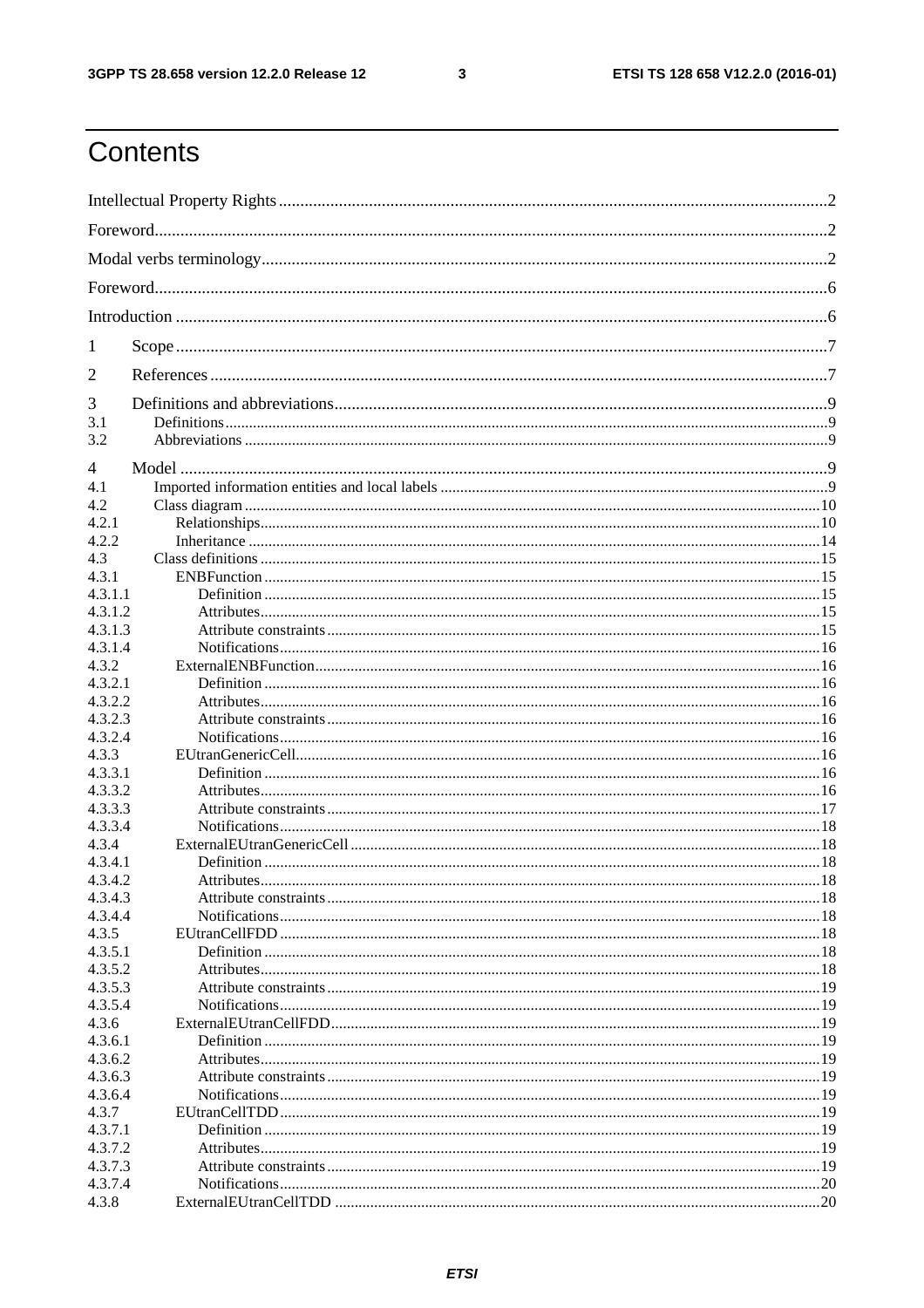#### $\overline{\mathbf{4}}$

| 4.3.8.1  |            |     |
|----------|------------|-----|
| 4.3.8.3  |            |     |
| 4.3.8.4  |            |     |
| 4.3.9    |            |     |
| 4.3.9.1  |            |     |
| 4.3.9.2  |            |     |
| 4.3.9.3  |            |     |
| 4.3.9.4  |            |     |
| 4.3.10   |            |     |
| 4.3.10.1 |            |     |
| 4.3.10.2 |            |     |
| 4.3.10.3 |            |     |
| 4.3.10.4 |            |     |
| 4.3.11   |            |     |
|          |            |     |
| 4.3.11.1 |            |     |
| 4.3.11.2 |            |     |
| 4.3.11.3 |            |     |
| 4.3.11.4 |            |     |
| 4.3.12   |            |     |
| 4.3.12.1 |            |     |
| 4.3.12.2 |            |     |
| 4.3.12.3 |            |     |
| 4.3.12.4 |            |     |
| 4.3.13   |            |     |
| 4.3.13.1 |            |     |
| 4.3.13.2 |            |     |
| 4.3.13.3 |            |     |
| 4.3.13.4 |            |     |
| 4.3.14   |            |     |
| 4.3.14.1 |            |     |
| 4.3.14.2 |            |     |
| 4.3.14.3 |            |     |
| 4.3.14.4 |            |     |
| 4.3.15   |            |     |
| 4.3.15.1 |            |     |
| 4.3.15.2 |            |     |
| 4.3.15.3 |            |     |
| 4.3.15.4 |            |     |
| 4.3.16   | RNFunction | .24 |
| 4.3.16.1 |            |     |
| 4.3.16.2 |            |     |
| 4.3.16.3 |            |     |
| 4.3.16.4 |            |     |
| 4.3.17   |            |     |
| 4.3.17.1 |            |     |
| 4.3.17.2 |            |     |
| 4.3.17.3 |            |     |
| 4.3.17.4 |            |     |
| 4.3.18   |            |     |
| 4.3.18.1 |            |     |
| 4.3.18.2 |            |     |
| 4.3.18.3 |            |     |
| 4.3.18.4 |            |     |
| 4.3.19   |            |     |
| 4.3.19.1 |            |     |
| 4.3.19.2 |            |     |
| 4.3.19.3 |            |     |
| 4.3.19.4 |            |     |
| 4.3.20   |            |     |
| 4.3.20.1 |            |     |
| 4.3.20.2 |            |     |
| 4.3.20.3 |            |     |
|          |            |     |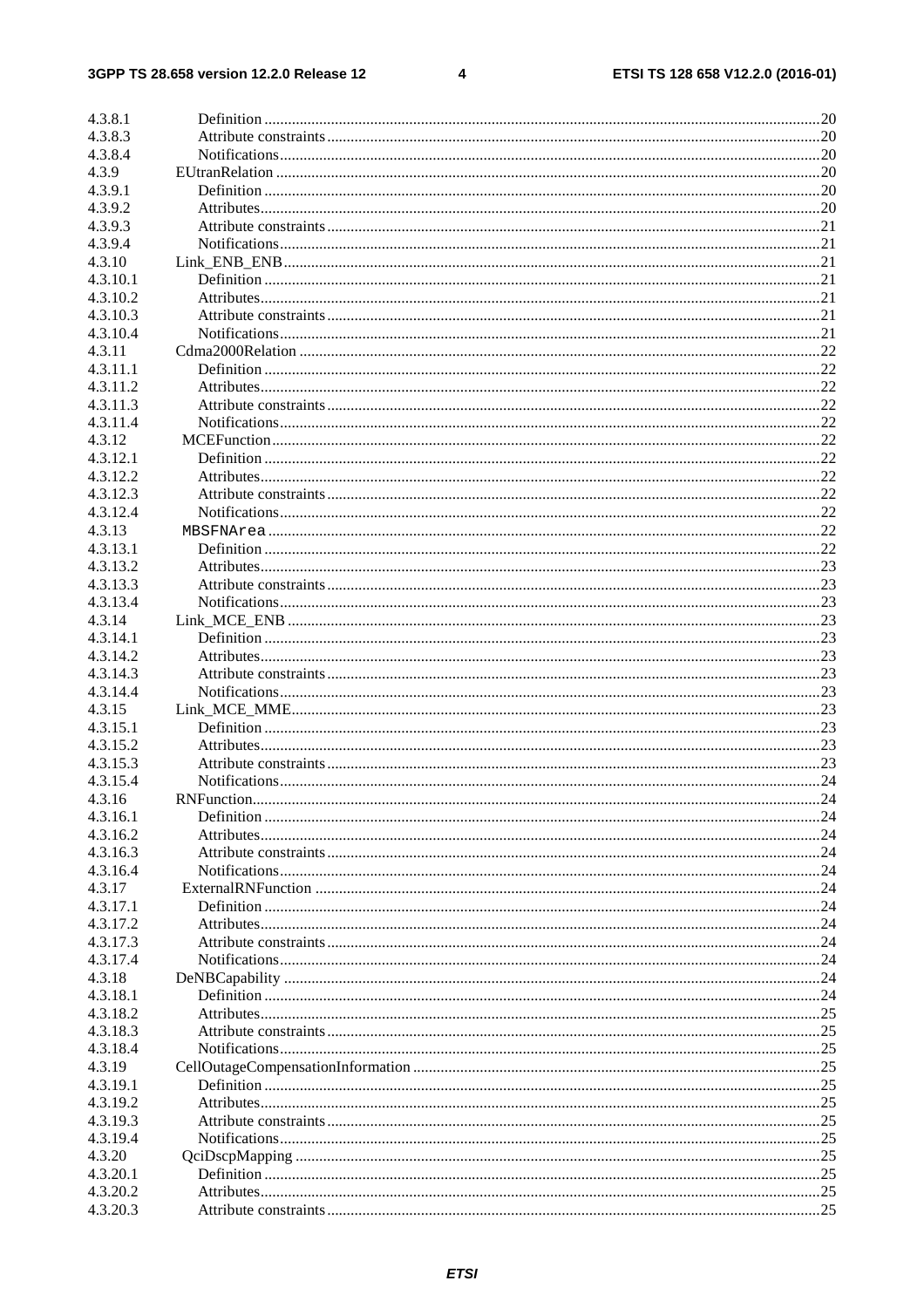$5\phantom{a}$ 

| 4.3.20.4 |                               |  |
|----------|-------------------------------|--|
| 4.3.21   |                               |  |
| 4.3.21.1 |                               |  |
| 4.3.21.2 |                               |  |
| 4.3.21.3 |                               |  |
| 4.3.21.4 |                               |  |
| 4.4      |                               |  |
| 4.4.1    |                               |  |
| 4.4.2    |                               |  |
| 4.5      |                               |  |
| 4.5.1    |                               |  |
| 4.5.2    |                               |  |
|          | <b>Annex A (informative):</b> |  |
|          | <b>Annex B</b> (informative): |  |
|          |                               |  |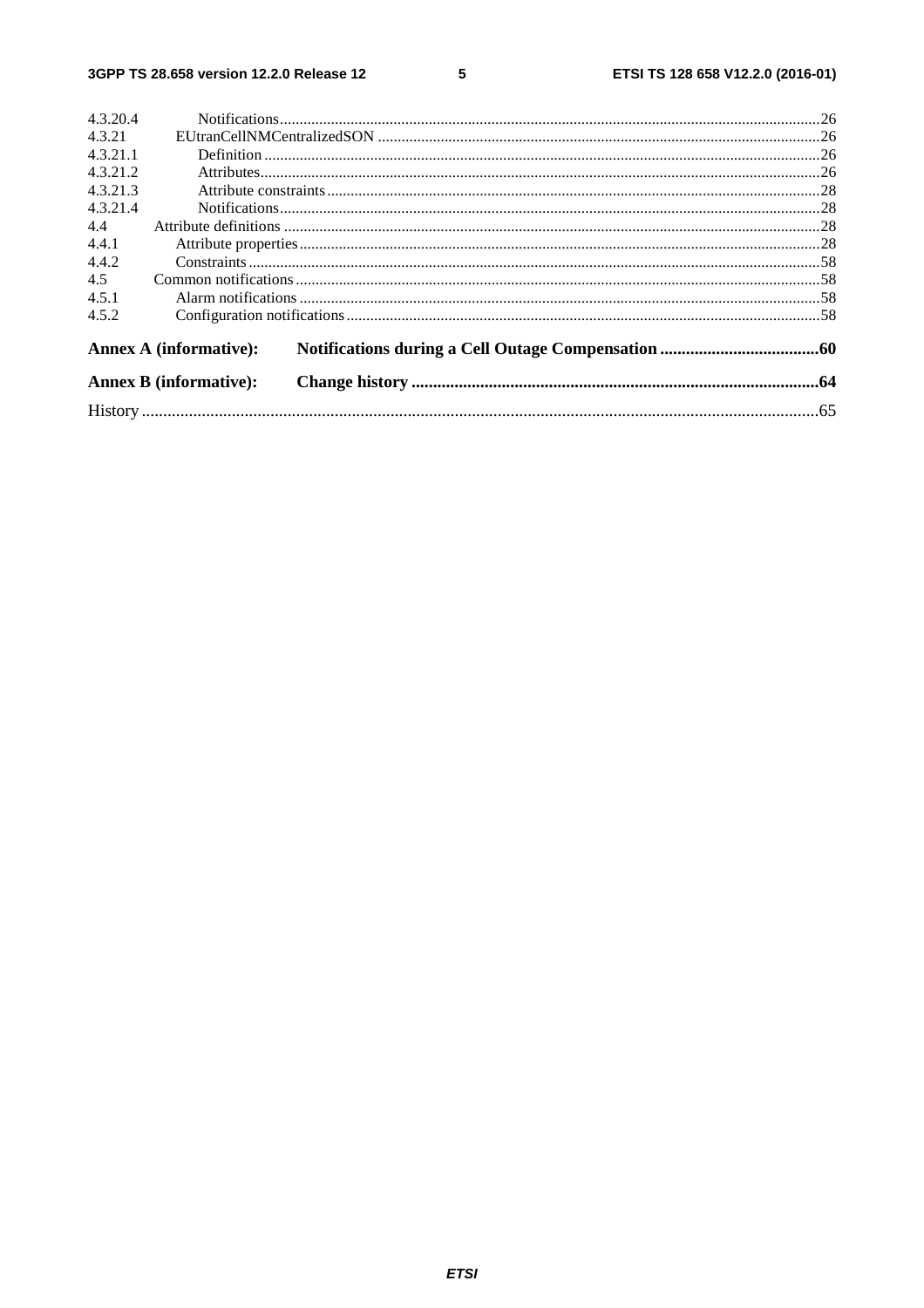### Foreword

This Technical Specification has been produced by the 3<sup>rd</sup> Generation Partnership Project (3GPP).

The contents of the present document are subject to continuing work within the TSG and may change following formal TSG approval. Should the TSG modify the contents of the present document, it will be re-released by the TSG with an identifying change of release date and an increase in version number as follows:

Version x.y.z

where:

- x the first digit:
	- 1 presented to TSG for information;
	- 2 presented to TSG for approval;
	- 3 or greater indicates TSG approved document under change control.
- y the second digit is incremented for all changes of substance, i.e. technical enhancements, corrections, updates, etc.
- z the third digit is incremented when editorial only changes have been incorporated in the document.

### Introduction

The present document is part of a TS-family covering the 3<sup>rd</sup> Generation Partnership Project; Technical Specification Group Services and System Aspects; Telecommunication management; as identified below:

- TS 28.657 Evolved Universal Terrestrial Radio Access Network (E-UTRAN) Network Resource Model (NRM) Integration Reference Point (IRP); Requirements
- **TS 28.658 Evolved Universal Terrestrial Radio Access Network (E-UTRAN) Network Resource Model (NRM) Integration Reference Point (IRP); Information Service (IS)**
- TS 28.659 Evolved Universal Terrestrial Radio Access Network (E-UTRAN) Network Resource Model (NRM) Integration Reference Point (IRP); Solution Set (SS) definitions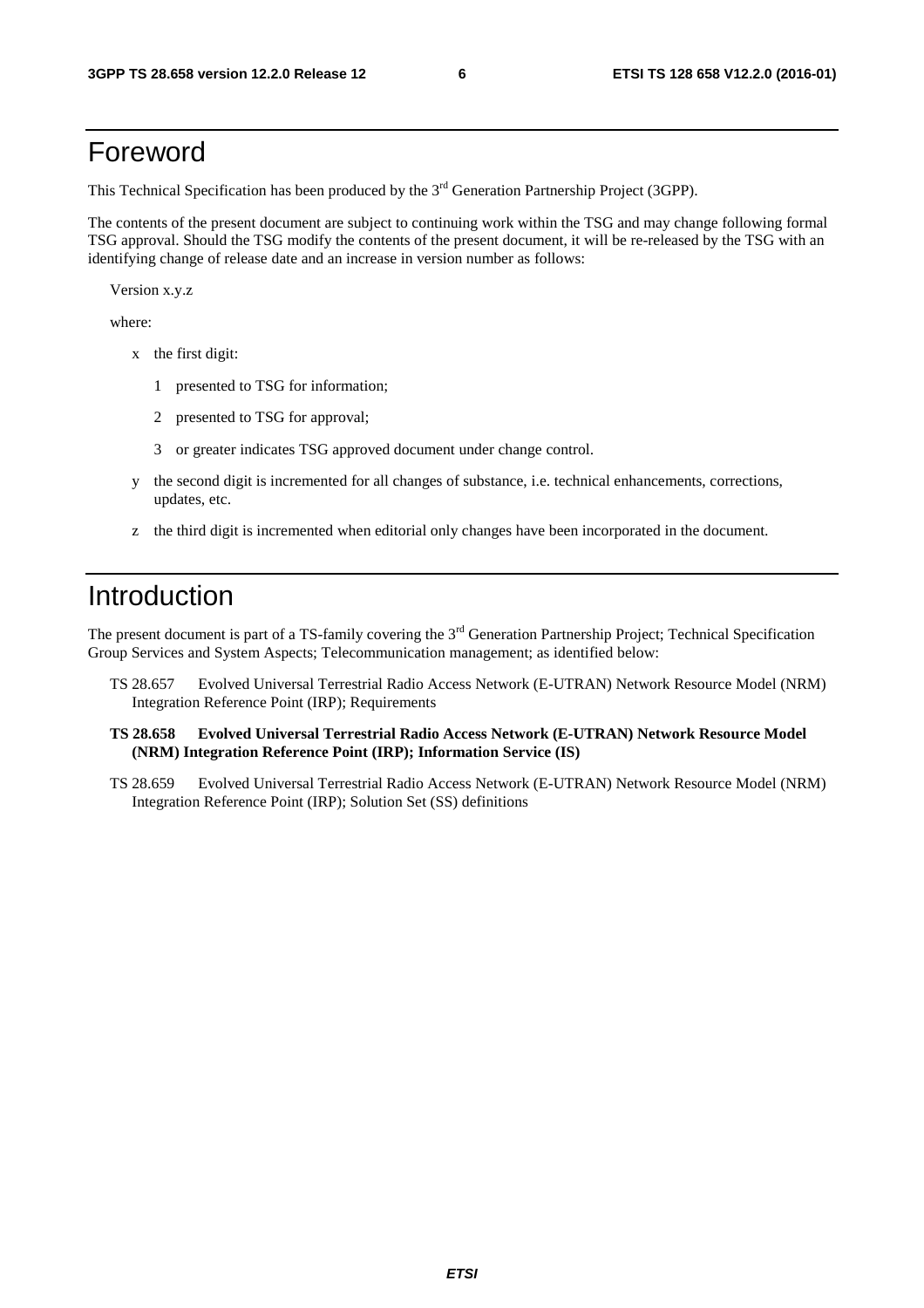### 1 Scope

The present document specifies the E-UTRAN network resource information that can be communicated between an IRPAgent and an IRPManager for telecommunication network management purposes, including management of converged networks.

This document specifies the semantics and behaviour of information object class attributes and relations visible across the reference point in a protocol and technology neutral way. It does not define their syntax and encoding.

The E-UTRAN NRM IRP comprises a set of specifications defining Requirements, a protocol neutral Information Service and one or more Solution Set(s).

The present document specifies the protocol neutral E-UTRAN NRM IRP: Information Service (IS). It reuses relevant parts of the Generic NRM IRP: IS in 3GPP TS 28.622 [6], either by direct reuse or sub-classing, and in addition to that defines E-UTRAN specific Information Object Classes.

In order to access the information defined by this NRM, an Interface IRP such as the "Basic CM IRP" is needed (3GPP TS 32.602 [7]). However, which Interface IRP is applicable is outside the scope of the present document.

### 2 References

The following documents contain provisions which, through reference in this text, constitute provisions of the present document.

- References are either specific (identified by date of publication, edition number, version number, etc.) or non-specific.
- For a specific reference, subsequent revisions do not apply.
- For a non-specific reference, the latest version applies. In the case of a reference to a 3GPP document (including a GSM document), a non-specific reference implicitly refers to the latest version of that document *in the same Release as the present document*.
- [1] 3GPP TS 32.101: "Telecommunication management; Principles and high level requirements".
- [2] 3GPP TS 32.102: "Telecommunication management; Architecture".
- [3] 3GPP TS 23.003: "Numbering, addressing and identification".
- [4] 3GPP TS 32.300: "Telecommunication management; Configuration Management (CM); Name convention for Managed Objects".
- [5] 3GPP TS 28.628: "Self-Organizing Networks (SON) Policy Network Resource Model (NRM) Integration Reference Point (IRP); Information Service (IS) ".
- [6] 3GPP TS 28.622: "Telecommunication management; Generic Network Resource Model (NRM) Integration Reference Point (IRP); Information Service (IS)".
- [7] 3GPP TS 32.602: "Telecommunication management; Configuration Management (CM); Basic CM Integration Reference Point (IRP) Information Service (IS)".
- [8] 3GPP TS 36.321: "Universal Terrestrial Access Network (UTRAN); Medium Access Control (MAC) protocol specification".
- [9] 3GPP TS 23.401: "General Packet Radio Service (GPRS) enhancements for Evolved Universal Terrestrial Radio Access Network (E-UTRAN) access".
- [10] 3GPP TS 36.331: "Evolved Universal Terrestrial Radio Access (E-UTRA) Radio Resource Control (RRC); Protocol specification".
- [11] 3GPP TS 36.300: "Evolved Universal Terrestrial Radio Access (E-UTRA) and Evolved Universal Terrestrial Radio Access Network (E-UTRAN); Overall description; Stage 2".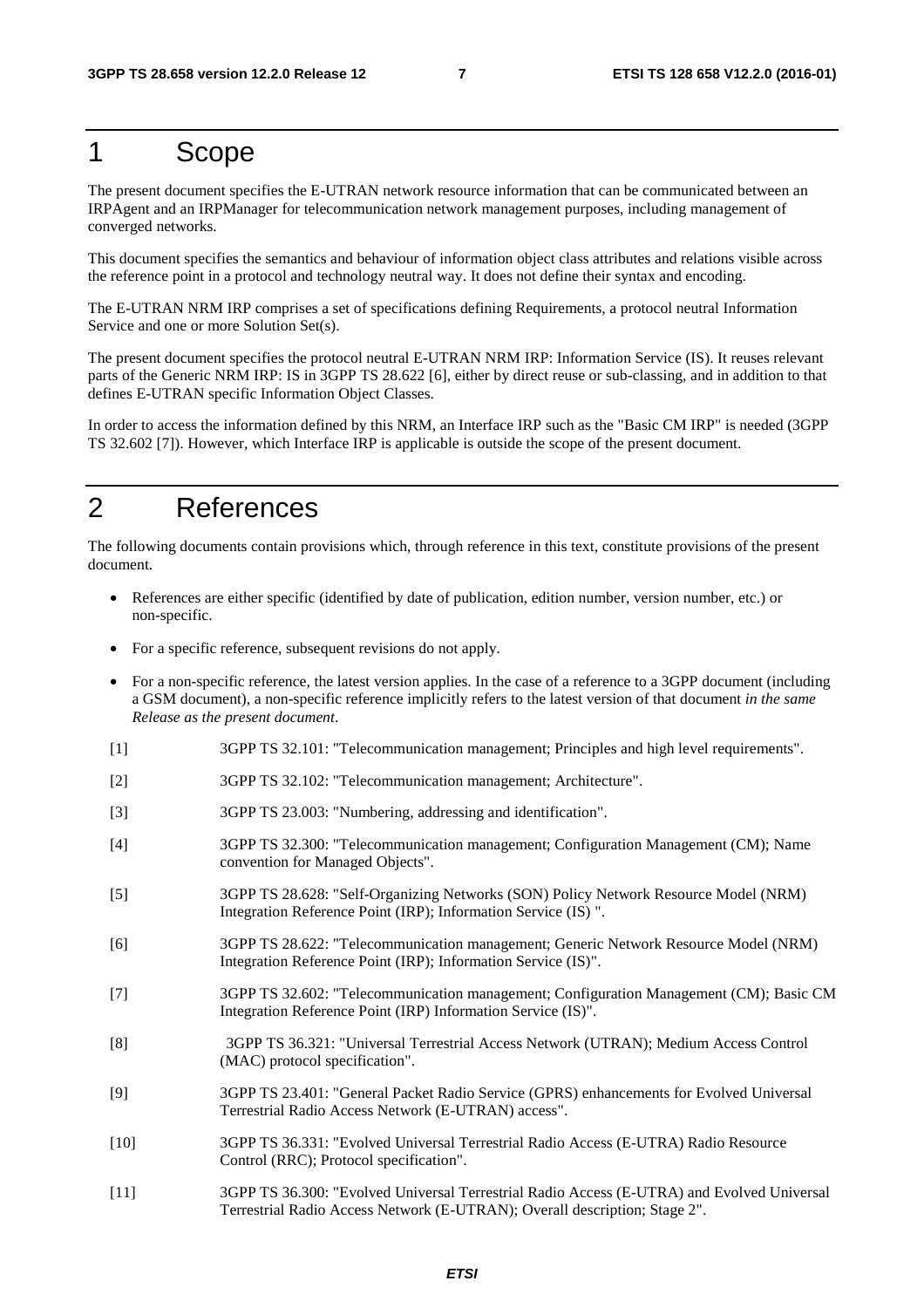- [12] 3GPP TS 36.211: "Evolved Universal Terrestrial Radio Access (E-UTRA); Physical Channels and Modulation"
- [13] 3GPP TS 36.101: "Evolved Universal Terrestrial Radio Access (E-UTRA); User Equipment (UE) radio transmission and reception"
- [14] 3GPP TS 36.104: "Evolved Universal Terrestrial Radio Access (E\_UTRA); Base Station (BS) radio transmission and reception"
- [15] 3GPP TS 32.500: "Telecommunication Management; Self-Organizing Networks (SON); Concepts and requirements"
- [16] 3GPP TS 32.150: "Telecommunication management; Integration Reference Point (IRP) Concept and definitions"
- [17] 3GPP TS 21.905: "Vocabulary for 3GPP Specifications"
- [18] 3GPP TS 32.111-2: "Telecommunication management; Fault Management; Part 2: Alarm Integration Reference Point (IRP): Information Service (IS)"
- [19] 3GPP TS 23.002: "Network Architecture"
- [20] 3GPP TS 32.652: "Telecommunication management; Configuration Management (CM); GERAN network resources Integration Reference Point (IRP); Network Resource Model (NRM)"
- [21] 3GPP TS 28.652: "Telecommunication management; Universal Terrestrial Radio Access Network (UTRAN) Network Resource Model (NRM) Integration Reference Point (IRP); Information Service (IS)"
- [22] 3GPP2 S.S0028-D "OAM&P for cdma2000 (Overview, 3GPP R7 Delta Specification, 3GPP2 Network Resource Model IRP)"
- [23] 3GPP TS 28.708: "Telecommunication management; Evolved Packet Core (EPC) Network Resource Model (NRM) Integration Reference Point (IRP): Information Service (IS)"
- [24] 3GPP TS 36.423: "Evolved Universal Terrestrial Radio Access Network (E-UTRAN); X2 application protocol (X2AP)".
- [25] 3GPP TS 36.213: "Evolved Universal Terrestrial Radio Access (E-UTRA); Physical layer procedures".
- [26] 3GPP TS 28.625: "Telecommunication management; State Management Data Definition Integration Reference Point (IRP); Information Service (IS)".
- [27] 3GPP TS 36.413: "Evolved Universal Terrestrial Access Network (E-UTRAN); S1 Application Protocol (S1AP)".
- [28] 3GPP TS 36.443: "Evolved Universal Terrestrial Access Network (E-UTRAN); M2 Application Protocol (M2AP)".
- [29] 3GPP TS 22.011: "Service accessibility".
- [30] 3GPP TS 32.422: "Telecommunication management; Subscriber and equipment trace; Trace control and configuration management".
- [31] 3GPP TS 28.662: "Telecommunication management; Generic Radio Access Network (RAN) Network Resource Model (NRM) Integration Reference Point (IRP); Information Service (IS)".
- [32] 3GPP TS 32.662: "Telecommunication management; Configuration Management (CM); Kernel CM; Information service (IS)".
- [33] 3GPP TS 23.203: "Policy and charging control architecture".
- [34] 3GPP TS 23.207: "End-to-end Quality of Service (QoS) concept and architecture".
- [35] RFC 2474: "Definition of the Differentiated Services Field (DS Field) in the IPv4 and IPv6 Headers".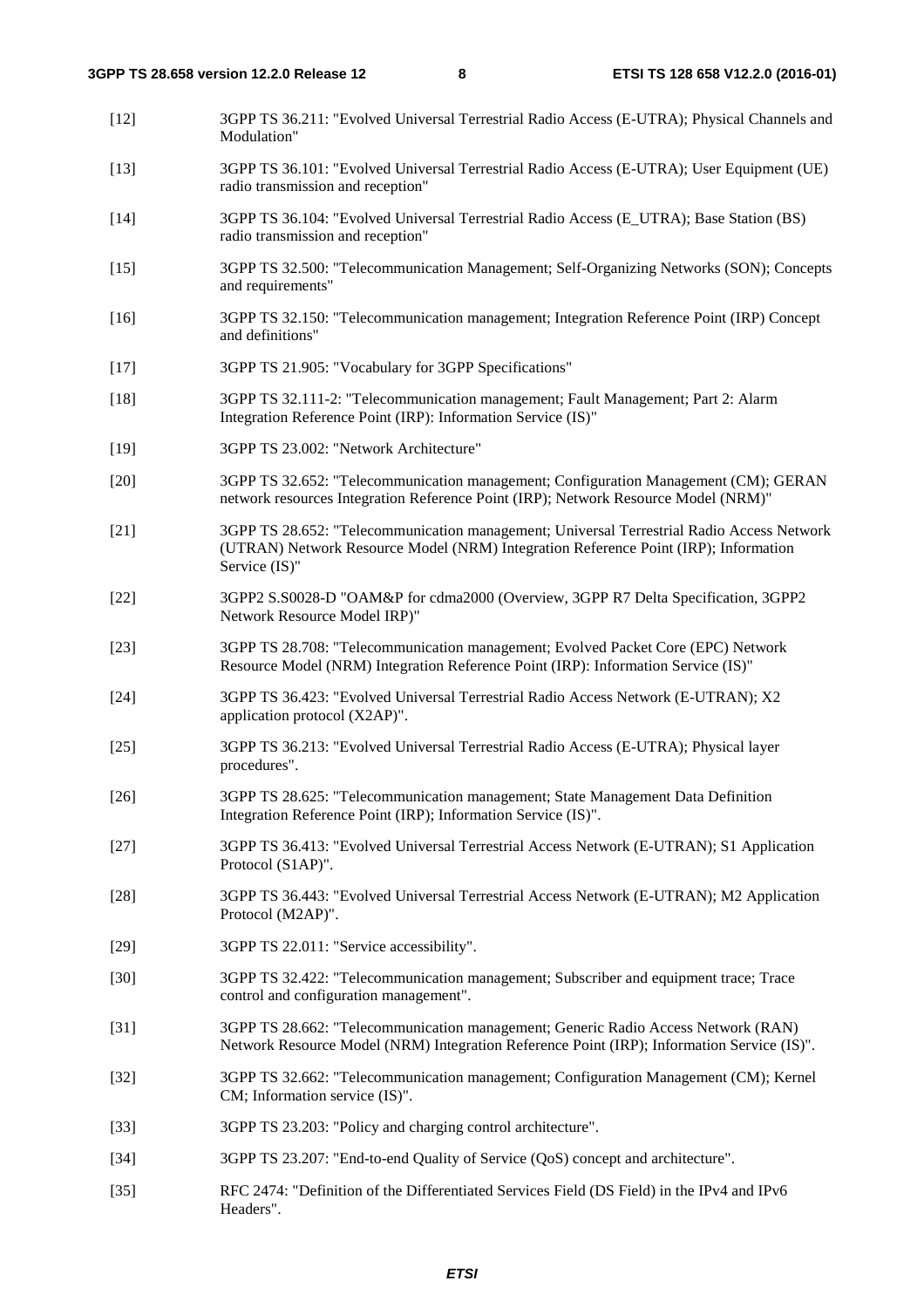- [36] 3GPP TS 45.008: "Technical Specification Group GSM/EDGE Radio Access Network; Radio subsystem link control".
- [37] 3GPP TS 32.302: "Telecommunication management; Configuration Management (CM); Notification Integration Reference Point (IRP): Information Service (IS)".
- [38] 3GPP TS 36.133: "Universal Terrestrial Access Network (UTRAN); Requirements for support of radio resource management".

### 3 Definitions and abbreviations

### 3.1 Definitions

For the purposes of the present document, the terms and definitions given in TS 32.150 [16], TS 32.101 [1], TS 32.102 [2] and TS 21.905 [17] and the following apply.

**Association**: See definition in TS 28.622 [6].

**Network Resource Model (NRM)**: See definition in TS 28.622 [6].

**eNodeB:** A logical node responsible for radio transmission/reception in one or more cells to/from the User Equipment. It terminates the S1 interface towards the EPC.

### 3.2 Abbreviations

For the purposes of the present document, the abbreviations given in TS 32.150 [16], TS 32.101 [1], TS 32.102 [2] and TS 21.905 [17] and the following apply. An abbreviation defined in the present document takes precedence over the definition of the same abbreviation, if any, in TS 32.150 [16], TS 32.101 [1], TS 32.102 [2] and TS 21.905 [17], in that order.

| DeNB           | Donor eNodeB                                                    |
|----------------|-----------------------------------------------------------------|
| DN             | Distinguished Name (see 3GPP TS 32.300 [4])                     |
| <b>E-UTRA</b>  | <b>Evolved Universal Terrestrial Radio Access</b>               |
| <b>E-UTRAN</b> | Evolved Universal Terrestrial Radio Access Network              |
| <b>MBSFN</b>   | Multimedia Broadcast multicast service Single Frequency Network |
| NR.            | Neighbour cell Relation                                         |
| <b>PM</b>      | Performance Management                                          |
| <b>RDN</b>     | Relative Distinguished Name (see 3GPP TS 32.300 [4])            |
| <b>RN</b>      | Relay Node                                                      |

### 4 Model

### 4.1 Imported information entities and local labels

| Label reference                                     | Local label         |
|-----------------------------------------------------|---------------------|
| 3GPP TS 28.625 [26], attribute, administrativeState | administrativeState |
| 3GPP TS 28.625 [26], attribute, availability Status | availabilityStatus  |
| 3GPP TS 28.625 [26], attribute, operational State   | operationalState    |
| 3GPP TS 28.622 [6], IOC, Top                        | Top                 |
| 3GPP TS 28.622 [6], IOC, ManagedElement             | ManagedElement      |
| 3GPP TS 28.622 [6], IOC, SubNetwork                 | SubNetwork          |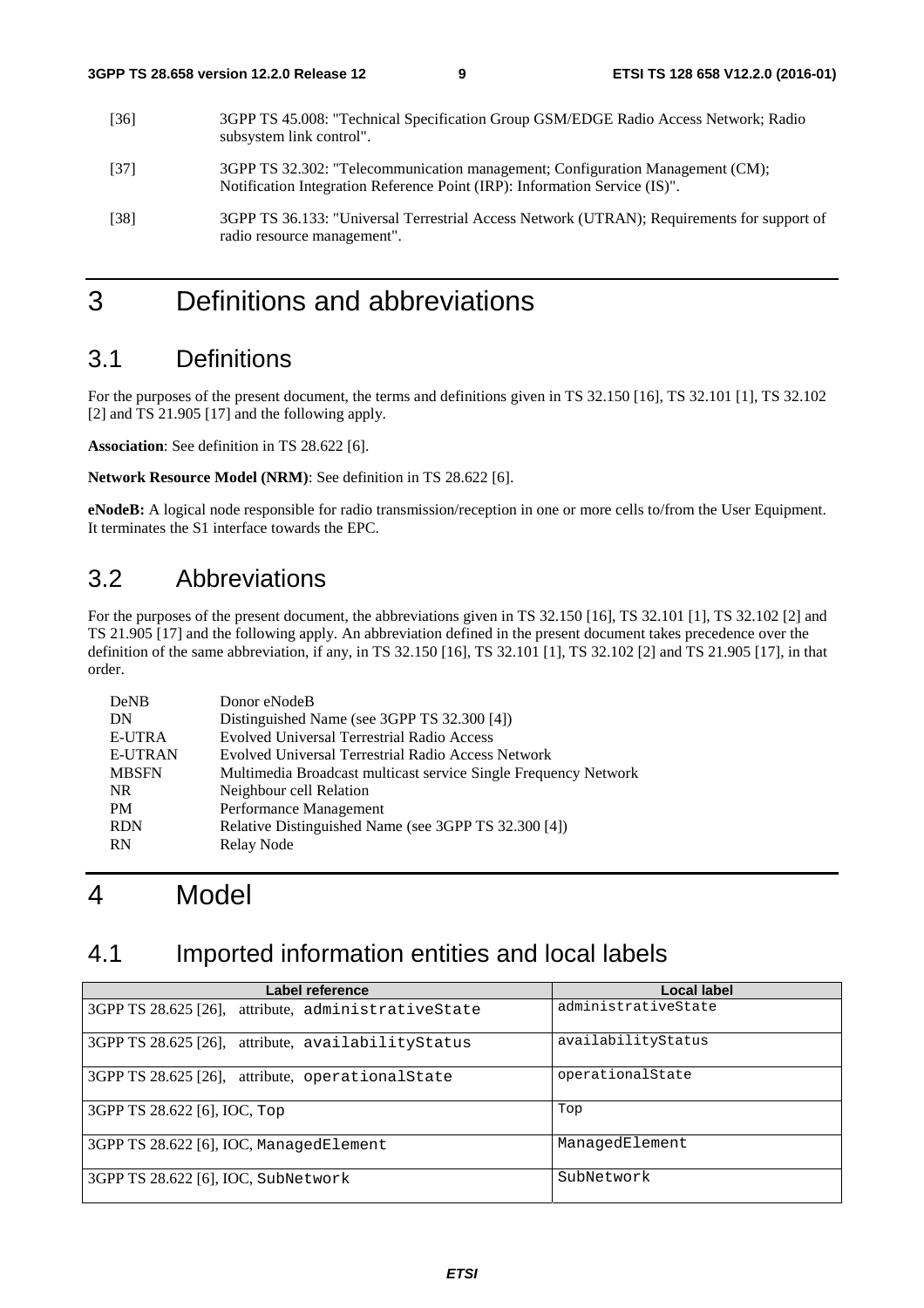| 3GPP TS 28.622 [6], IOC, ManagedFunction          | ManagedFunction         |
|---------------------------------------------------|-------------------------|
| 3GPP TS 28.622 [6], IOC, Link                     | Link                    |
| 3GPP TS 28.708 [23], IOC, MMEFunction             | MMEFunction             |
| 3GPP TS 28.708 [23], IOC, ExternalMMEFunction     | ExternalMMEFunction     |
| 3GPP TS 28.652 [21], IOC, UtranRelation           | UtranRelation           |
| 3GPP TS 28.662 [31], IOC, AntennaFunction         | AntennaFunction         |
| 3GPP TS 28.662 [31], IOC, TmaFunction             | TmaFunction             |
| 3GPP TS 32.652 [20], IOC, GsmRelation             | GsmRelation             |
| 3GPP2 TS S.S0028 [22], IOC, External Sector       | ExternalSector          |
| 3GPP TS 28.708 [23], IOC, EP_RP_EPS               | EP RP EPS               |
| 3GPP TS 28.708 [23], IOC, QCISet                  | <b>QCISet</b>           |
| 3GPP TS 28.662 [31], IOC, SectorEquipmentFunction | SectorEquipmentFunction |
| 3GPP TS 28.628 [5], IOC, EnergySavingProperties   | EnergySavingProperties  |

### 4.2 Class diagram

### 4.2.1 Relationships

This clause depicts the set of classes (e.g. IOCs) that encapsulates the information relevant for this IRP. This clause provides the overview of the relationships of relevant classes in UML. Subsequent clauses provide more detailed specification of various aspects of these classes.



**Figure 4.2.1-1: Cell view of E-UTRAN NRM**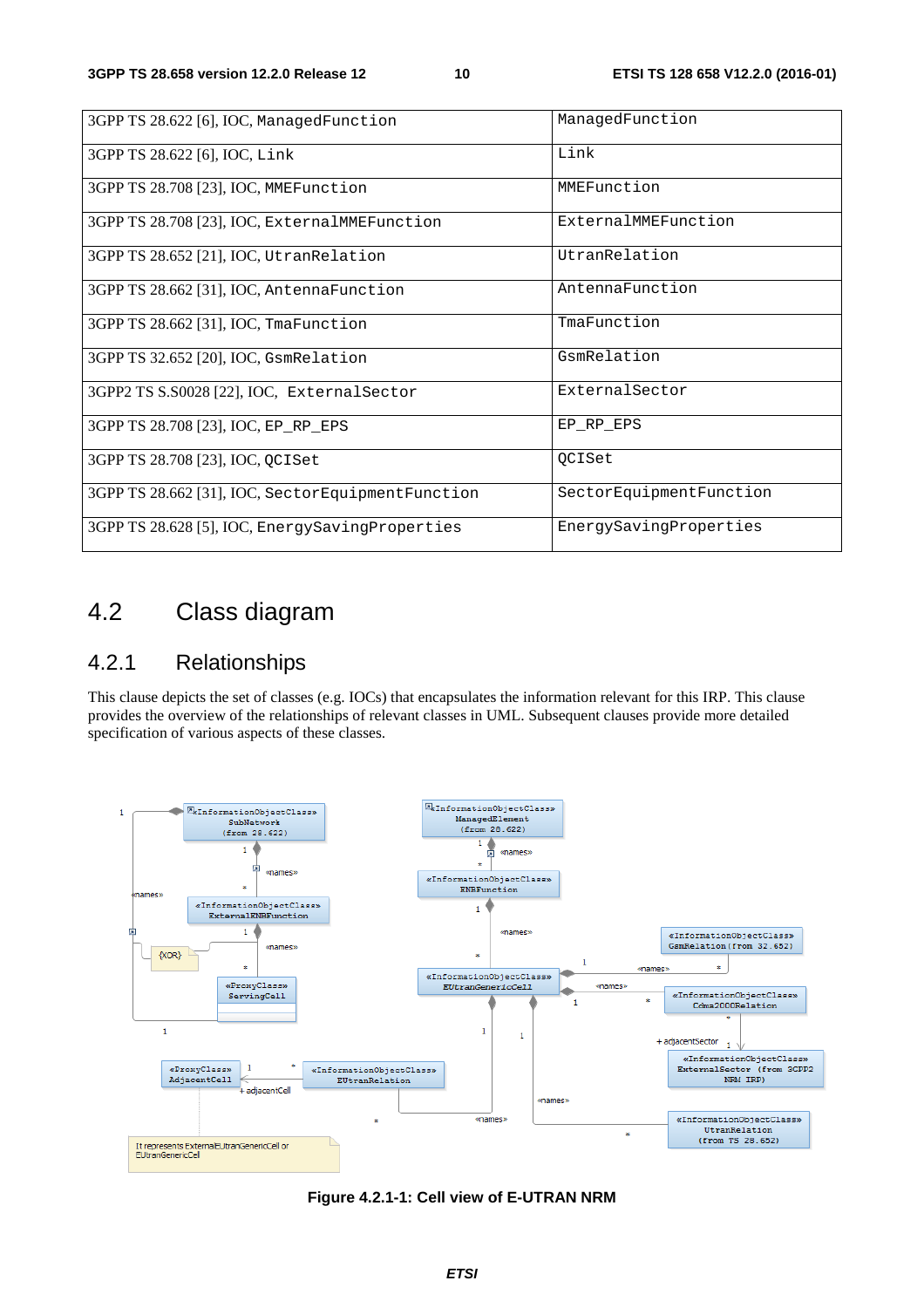

NOTE 1: If an instance of the *ServesRN* association is present, then a corresponding instance of *ServedByEGC* must be present. In this case, the ENBFunction and RNFunction instances are under the management scope of the same IRPAgent. If an instance of the *ServesExtRN* association is present, then a corresponding instance of

*ServedByExtEGC* must be present. In this case, the ENBFunction and RNFunction instances are under the management scope of two different IRPAgents.

NOTE 2: The modelling of the DeNB capability as a separate IOC or as attributes of ENBFunction is FFS

#### **Figure 4.2.1-2: E-UTRAN relaying view of E-UTRAN NRM**



#### **Figure 4.2.1-3: Transport view of E-UTRAN NRM**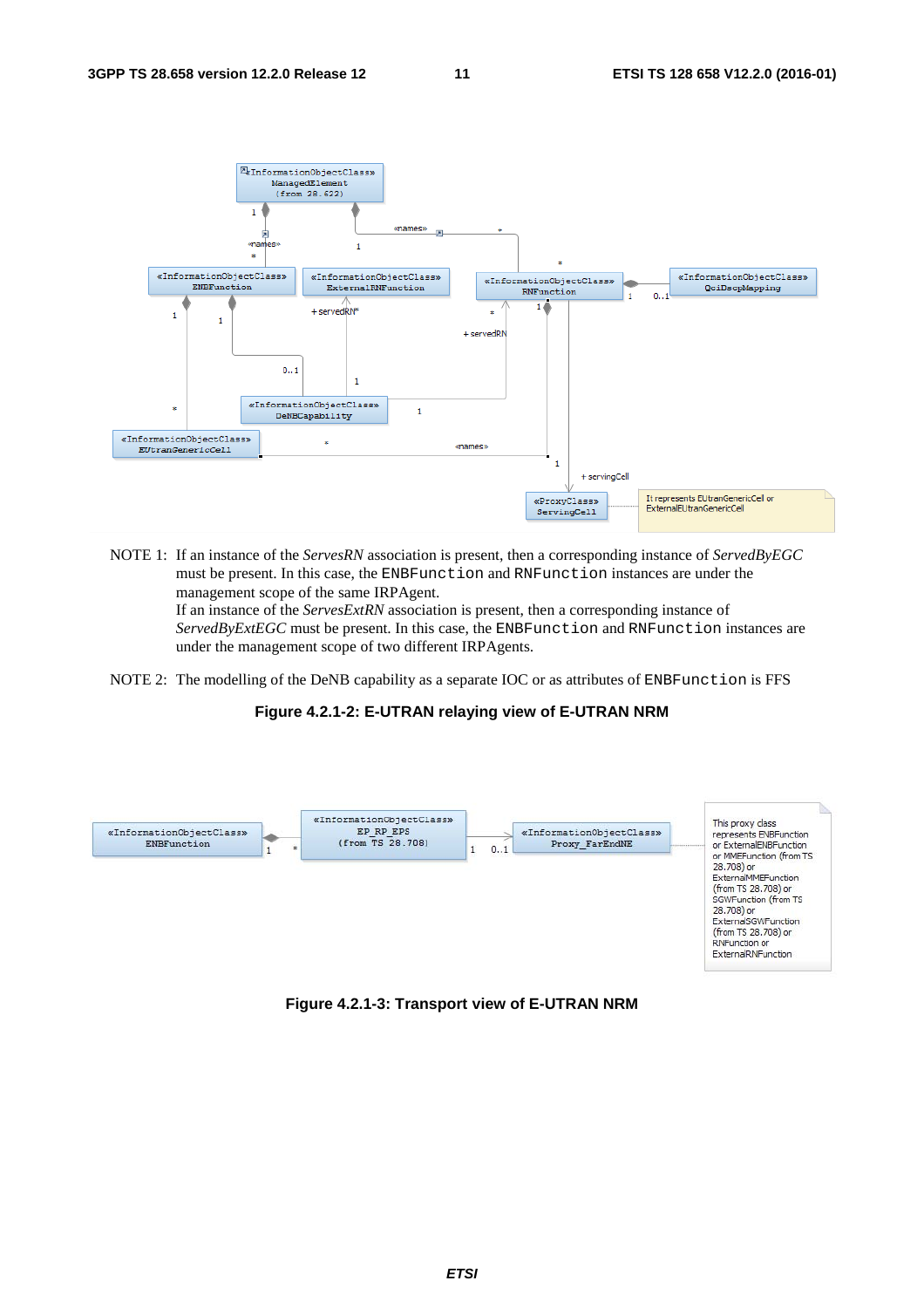

**Figure 4.2.1-4: MBMS view of E-UTRAN NRM 1** 

NOTE 1: This is E-UTRAN NRM containment/relationship Figure form view of MBMS when MCE and ENB belong to one Network Element.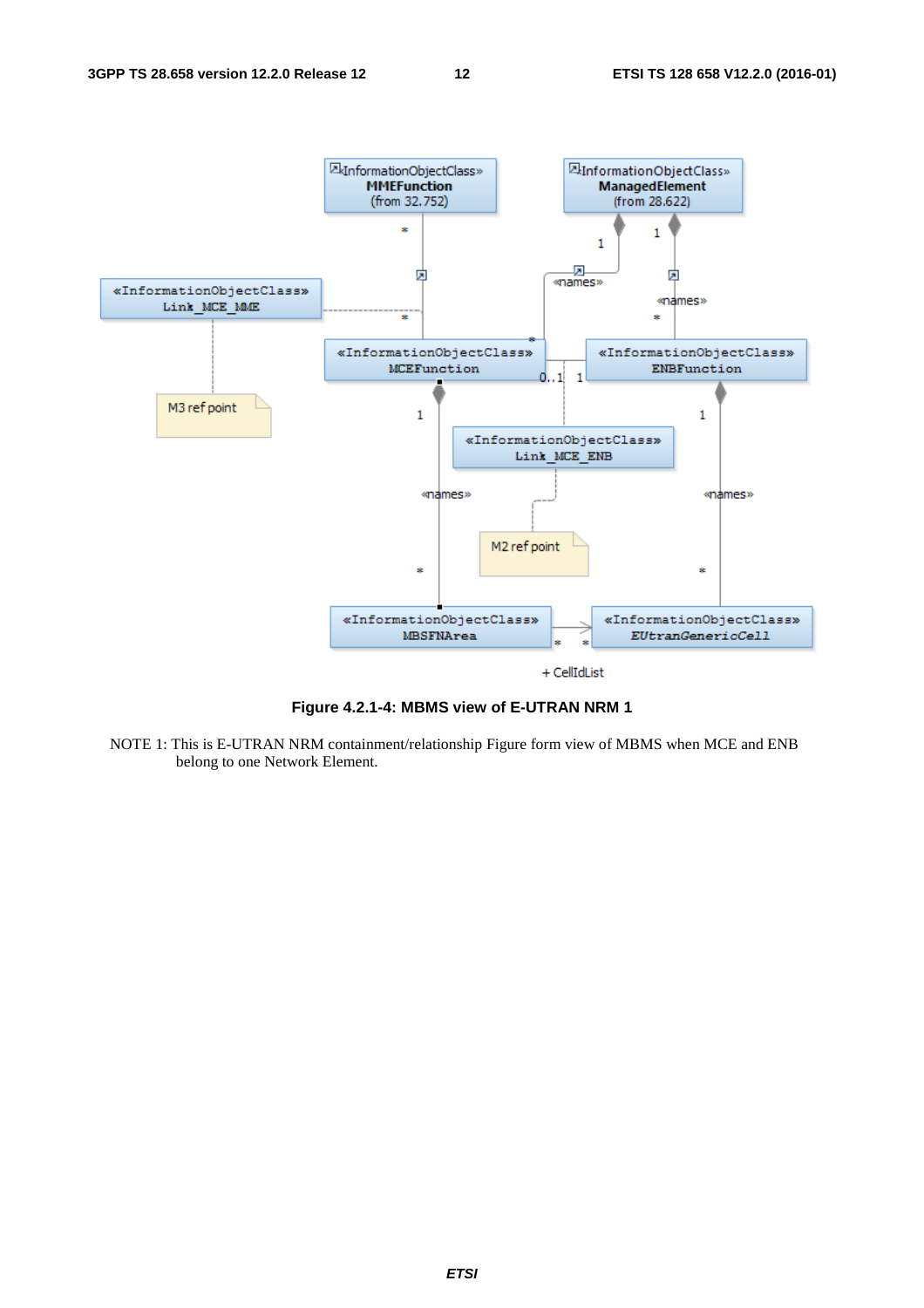

**Figure 4.2.1-5: MBMS view of E-UTRAN NRM 2** 

NOTE 2: This is E-UTRAN NRM containment/relationship Figure form view of MBMS when MCE and ENB belong to different Network Elements.



**Figure 4.2.1-6: SON related Attributes NRM IOCs (Containment Relationship)**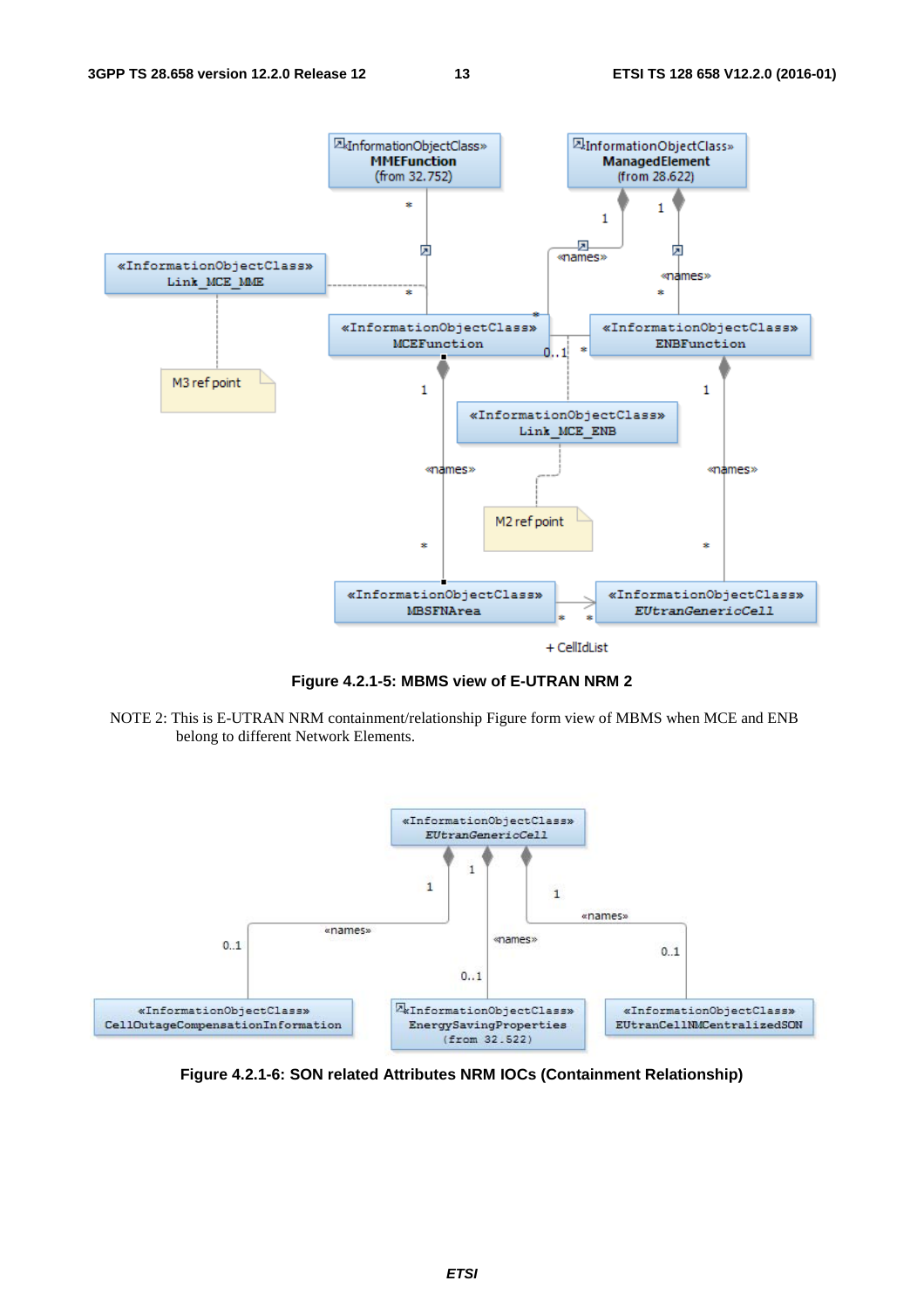#### 4.2.2 Inheritance

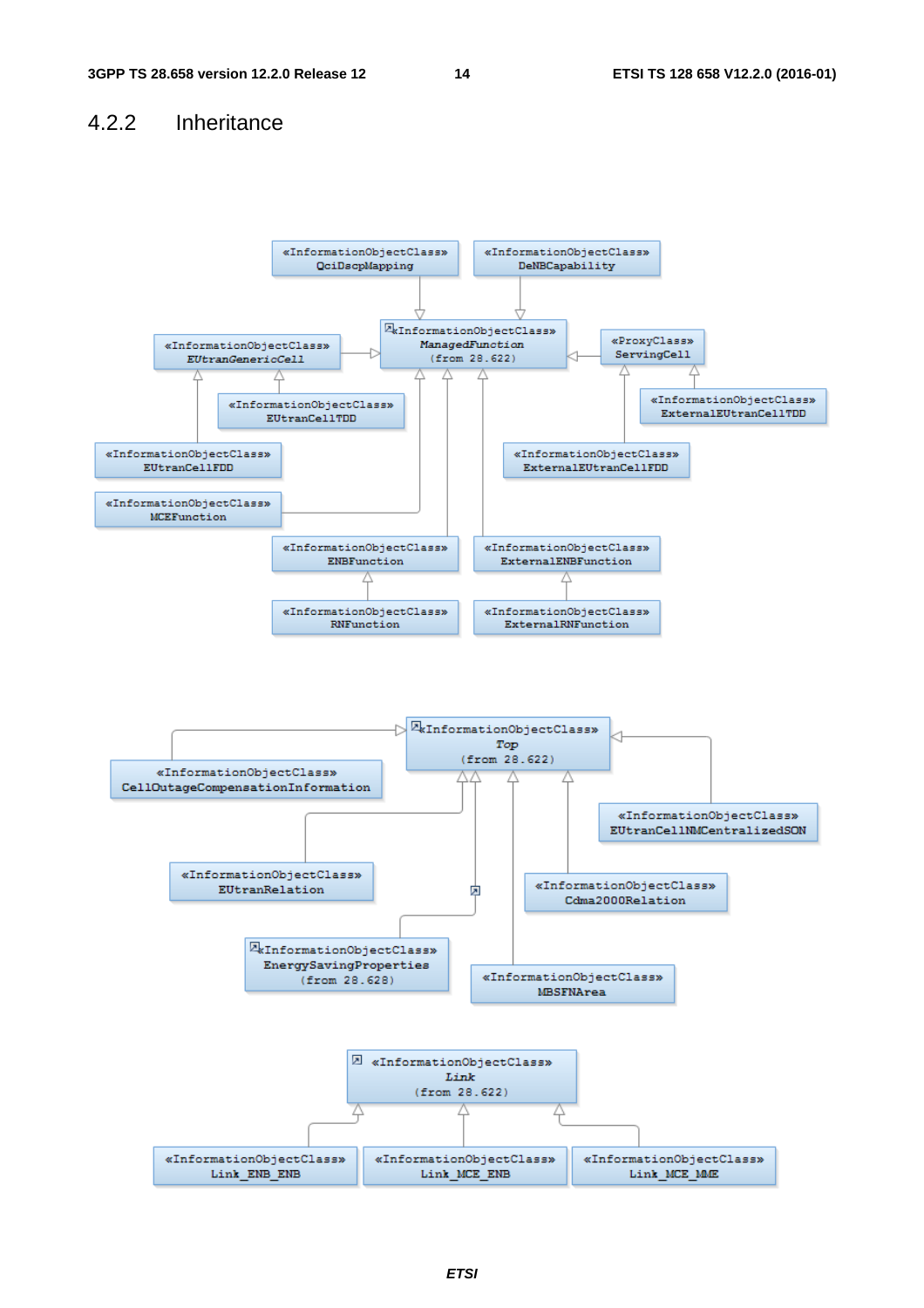#### **Figure 4.2.2-1: E-UTRAN NRM Inheritance Hierarchy**

### 4.3 Class definitions

### 4.3.1 ENBFunction

#### 4.3.1.1 Definition

This IOC represents eNB functionality. For more information about the eNB, see 3GPP TS 23.002 [19].

#### 4.3.1.2 Attributes

| Attribute name            | <b>Support</b><br>Qualifier | <b>isReadable</b> | <b>isWritable</b> | islnvariant | isNotifyable |
|---------------------------|-----------------------------|-------------------|-------------------|-------------|--------------|
| intraANRSwitch            | CM                          | M                 | M                 |             | M            |
| iRATANRSwitch             | <b>CM</b>                   | M                 | M                 |             | M            |
| eNBId                     | M                           | M                 |                   | ۰           | M            |
| x2BlackList               | <b>CM</b>                   | M                 | M                 |             | M            |
| x2WhiteList               | <b>CM</b>                   | M                 | M                 |             | M            |
| x2HOBlackList             | <b>CM</b>                   | M                 | M                 | $\equiv$    | M            |
| x2IpAddressList           | $\Omega$                    | M                 |                   |             | M            |
| tceIDMappingInfoList      | <b>CM</b>                   | M                 | M                 | ٠           | M            |
| sharNetTceMappingInfoList | CM                          | M                 | M                 |             | M            |
| netListeningRSForRIBS     | CM                          | M                 | M                 |             | M            |

#### 4.3.1.3 Attribute constraints

| <b>Name</b>                                           | <b>Definition</b>                                                              |
|-------------------------------------------------------|--------------------------------------------------------------------------------|
| intraANRSwitch Support Qualifier                      | The condition is 'ANR function is supported'.                                  |
| <i>iRATANRSwitch Support Qualifier</i>                | The condition is 'ANR function is supported'.                                  |
| x2BlackList Support Qualifier                         | The condition is "ANR function is supported".                                  |
| x2WhiteList Support Qualifier                         | The condition is "ANR function is supported".                                  |
| x2HOBlackList Support Qualifier                       | The condition is "ANR function is supported".                                  |
| tceIDMappingInfoList Support Qualifier                | The condition is 'MDT function is supported'<br>and only one PLMN is supported |
| sharNetTceMappingInfoList Support<br><b>Oualifier</b> | The condition is 'MDT function and several<br>PLMNs are supported'.            |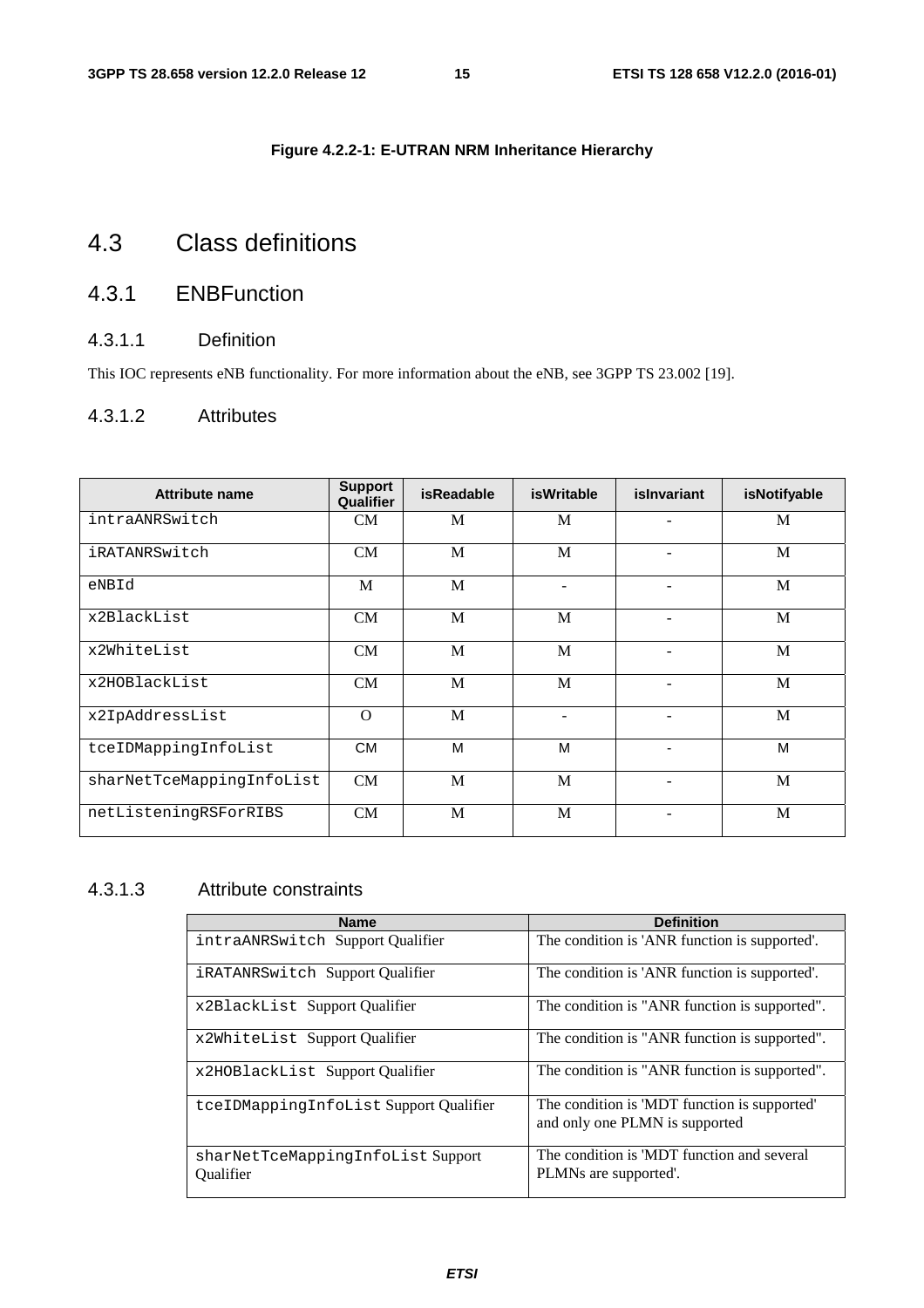| netListeningRSForRIBS Support Qualifier | The condition is 'Radio Interface Based<br>Synchronization function is supported'. |
|-----------------------------------------|------------------------------------------------------------------------------------|
|                                         |                                                                                    |

#### 4.3.1.4 Notifications

The common notifications defined in subclause 4.5 are valid for this IOC, without exceptions or additions.

#### 4.3.2 ExternalENBFunction

#### 4.3.2.1 Definition

This IOC represents an external eNB functionality. For more information about the eNB, see 3GPP TS 23.002 [19].

#### 4.3.2.2 Attributes

| <b>Attribute</b><br>name | <b>Support</b><br>Qualifier | isReadable | isWritable | islnvariant | isNotifyable |
|--------------------------|-----------------------------|------------|------------|-------------|--------------|
| eNBId                    | M                           | М          | М          | -           | M            |

#### 4.3.2.3 Attribute constraints

None.

#### 4.3.2.4 Notifications

The common notifications defined in subclause 4.5 are valid for this IOC, without exceptions or additions.

#### 4.3.3 EUtranGenericCell

#### 4.3.3.1 Definition

This abstract IOC represents the common properties of an E-UTRAN generic cell. For more information about cells, see 3GPP TS 23.401 [9].

#### 4.3.3.2 Attributes

| <b>Attribute name</b>        | <b>Support</b><br>Qualifier | <b>isReadable</b> | <b>isWritable</b> | islnvariant | isNotifyable |
|------------------------------|-----------------------------|-------------------|-------------------|-------------|--------------|
| cellLocalId                  | M                           | M                 | M                 |             | M            |
| cellSize                     | M                           | M                 | M                 | -           | M            |
| plmnIdList                   | M                           | M                 | M                 | ٠           | M            |
| tac                          | M                           | M                 | M                 | ٠           | M            |
| pci                          | M                           | M                 | <b>CM</b>         | ۰           | M            |
| pciList                      | <b>CM</b>                   | M                 | M                 |             | M            |
| maximumTransmission<br>Power | M                           | M                 | <b>CM</b>         | ۰           | M            |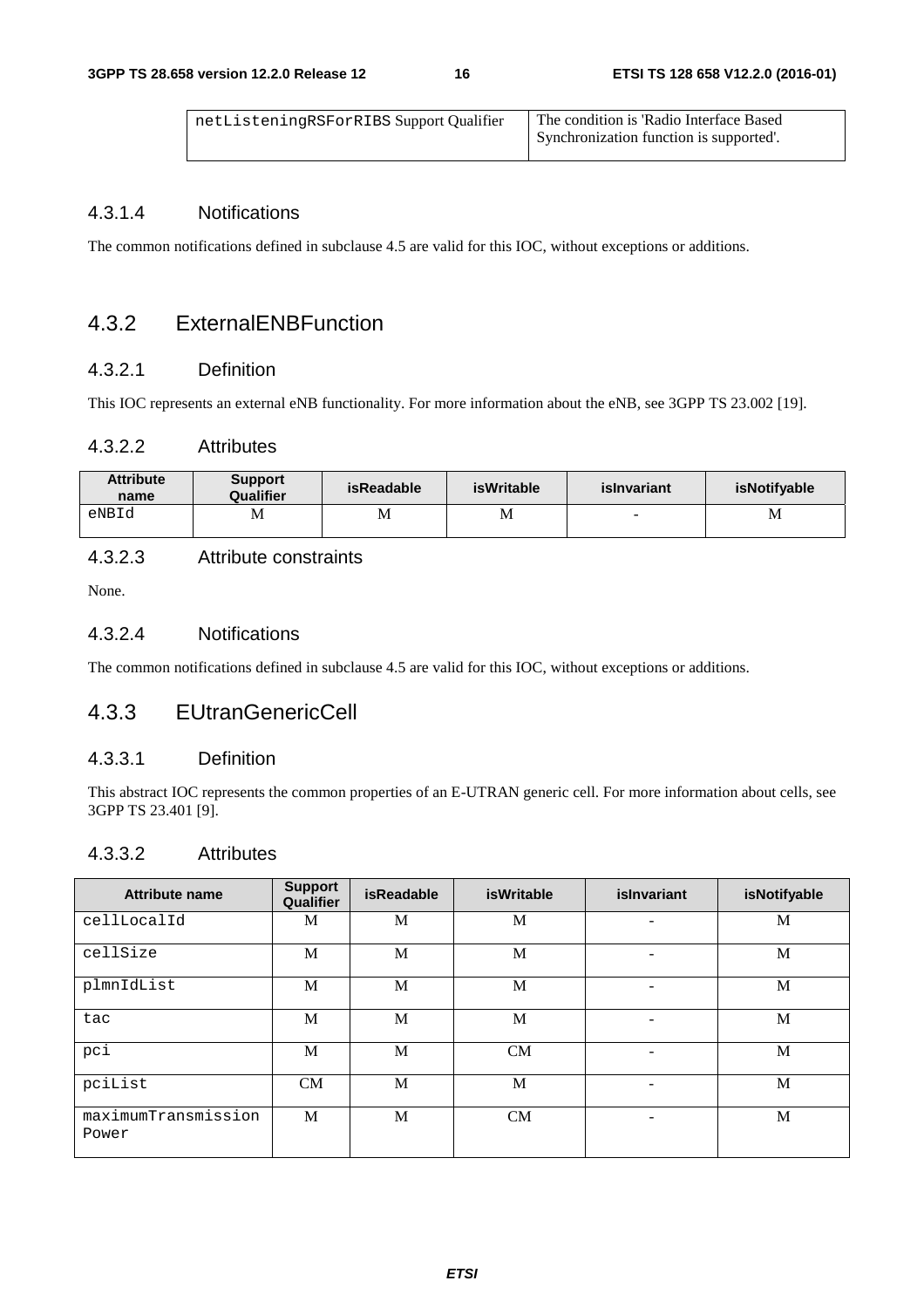| referenceSignalPowe<br>r                                                                                                                            | M  | M            | M              |                          | M              |
|-----------------------------------------------------------------------------------------------------------------------------------------------------|----|--------------|----------------|--------------------------|----------------|
| pb                                                                                                                                                  | M  | M            | M              | ÷                        | M              |
| partOfSectorPower                                                                                                                                   | CM | $\mathbf{M}$ | $\mathbf{M}$   |                          | M              |
| relatedTmaList                                                                                                                                      | CO | $\mathbf{M}$ |                |                          | $\mathbf{M}$   |
| relatedAntennaList                                                                                                                                  | CO | $\mathbf{M}$ |                |                          | M              |
| relatedSector                                                                                                                                       | CM | M            | $\blacksquare$ | $\blacksquare$           | M              |
| cellResvInfo                                                                                                                                        | CM | $\mathbf{M}$ | M              |                          | $\mathbf{M}$   |
| allowedAccessClasse<br>$\mathtt{s}$                                                                                                                 | M  | $\mathbf{M}$ | M              |                          | M              |
| isChangeForEnergySa<br>vingAllowed                                                                                                                  | CM | $\mathbf{M}$ | M              | ٠                        | $\mathbf{M}$   |
| operationalState<br>(see Note 1)                                                                                                                    | CM | $\mathbf M$  | ٠              | $\overline{\phantom{a}}$ | M (see Note 2) |
| administrativeState<br>(see Note 1)                                                                                                                 | CM | $\mathbf{M}$ |                |                          | M (see Note 2) |
| availabilityStatus<br>(see Note 1)                                                                                                                  | CM | M            |                |                          | M (see Note 2) |
| Note 1: No state propagation<br>shall be implied.<br>Note 2: The attribute value<br>change is conveyed by the<br>notifyStateChange<br>notification. |    |              |                |                          |                |

### 4.3.3.3 Attribute constraints

| <b>Name</b>                                            | <b>Definition</b>                                                                                                |
|--------------------------------------------------------|------------------------------------------------------------------------------------------------------------------|
| pci CM Write Qualifier                                 | NM-Centralized PCI assignment (see TS 32.500, ref [15]<br>subclause $6.1.6$ is supported.                        |
|                                                        |                                                                                                                  |
| pcilist CM Support Qualifier                           | Either EM-Centralized or Distributed PCI assignment (see<br>TS 32.500, ref $[15]$ subclause 6.1.6) is supported. |
| partOfSectorPower CM support qualifier                 | The IOC Sector Equipment Function is used.                                                                       |
| maximumTransmissionPower CM Write Qualifier            | The IOC Sector Equipment Function is not used.                                                                   |
| relatedTmaList CO Support Qualifier                    | The IOC Sector Equipment Function is not used.                                                                   |
| relatedAntennaList CO Support Qualifier                | The IOC Sector Equipment Function is not used.                                                                   |
| relatedSector CM Support Qualifier                     | The IOC Sector Equipment Function is used.                                                                       |
| cellResvInfo CM Support Qualifier                      | The MBSFN Transmission (see TS 36.300, ref[11]<br>subclause 15.3.3) is supported.                                |
| isChangeForEnergySavingAllowed CM Support<br>Oualifier | The energy saving functionality is supported and uses<br>distributed architecture.                               |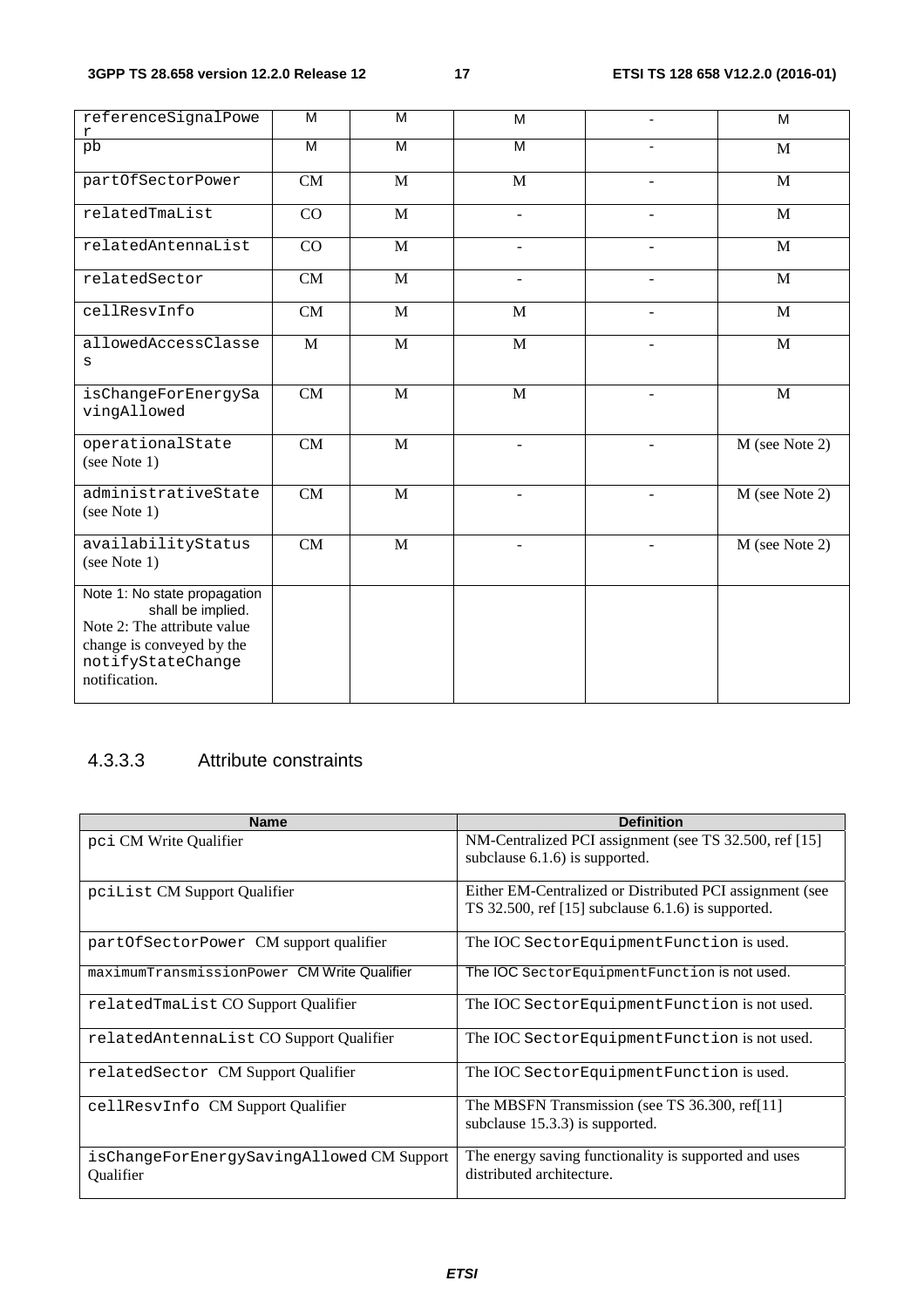#### 4.3.3.4 Notifications

The common notifications defined in subclause 4.5 are valid for this IOC In addition, the following set of notification, defined in 3GPP TS 32.662 [32], is also valid.

| Name              | <b>Qualifier</b> | <b>Notes</b> |
|-------------------|------------------|--------------|
| notifyStateChange |                  |              |

### 4.3.4 ExternalEUtranGenericCell

#### 4.3.4.1 Definition

.

This abstract IOC represents the properties of an E-UTRAN generic cell controlled by another IRPAgent. This IOC contains necessary attributes for inter-system and intra-system handover. It also contains a subset of the attributes of related IOCs controlled by another IRPAgent. The way to maintain consistency between the attribute values of these IOCs is outside the scope of the present document.

#### 4.3.4.2 Attributes

| Attribute name | <b>Support</b><br>Qualifier | <b>isReadable</b> | <b>isWritable</b> | islnvariant | isNotifyable |
|----------------|-----------------------------|-------------------|-------------------|-------------|--------------|
| Ppci           | М                           | M                 | М                 | -           | M            |
| plmnIdList     | М                           | M                 | М                 | -           | M            |
| cellLocalId    | М                           | M                 | М                 |             | M            |
| eNBId          | <b>CM</b>                   | M                 | М                 | -           | M            |

#### 4.3.4.3 Attribute constraints

| <b>Name</b>                | <b>Definition</b>                                                                         |
|----------------------------|-------------------------------------------------------------------------------------------|
| eNBId CM Support Qualifier | This instance of External EU trangemeric Cell IOC is<br>directly contained by SubNetwork. |

#### 4.3.4.4 Notifications

The common notifications defined in subclause 4.5 are valid for this IOC, without exceptions or additions.

#### 4.3.5 EUtranCellFDD

#### 4.3.5.1 Definition

This IOC represents the properties of E-UTRAN FDD cell.

#### 4.3.5.2 Attributes

| Attribute name | <b>Support</b><br>Qualifier | <b>isReadable</b> | <b>isWritable</b> | islnvariant | <b>isNotifvable</b> |
|----------------|-----------------------------|-------------------|-------------------|-------------|---------------------|
| earfcnDl       | M                           | M                 | М                 |             | M                   |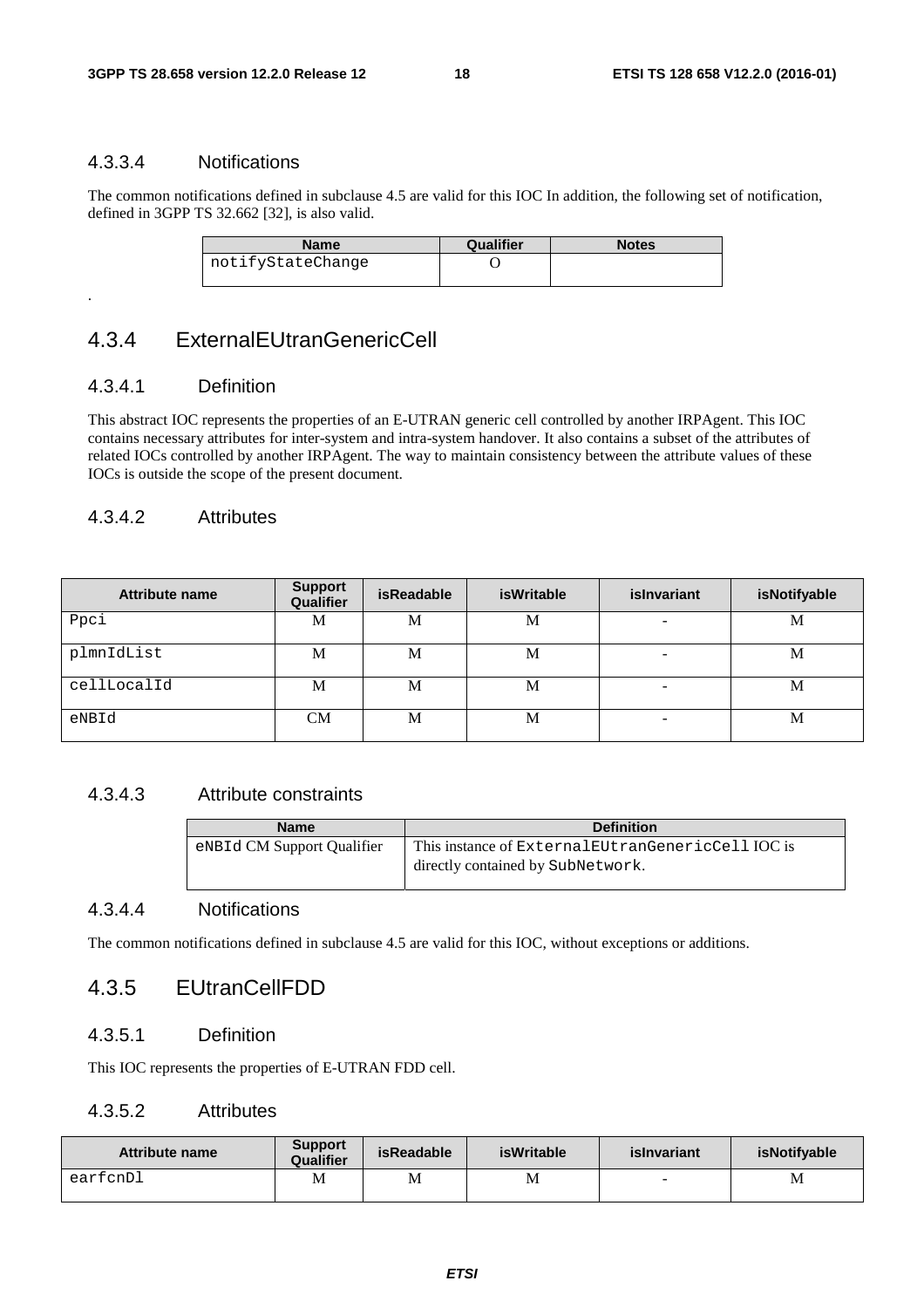| $- -$<br>$\sim$<br>$\sim$ $\sim$ $\sim$ | $\cdots$ | w<br>$\overline{\phantom{a}}$ | $\ddotsc$ | $\bf{N}$<br>$\overline{\phantom{a}}$ |
|-----------------------------------------|----------|-------------------------------|-----------|--------------------------------------|
|                                         |          |                               |           |                                      |

#### 4.3.5.3 Attribute constraints

None.

#### 4.3.5.4 Notifications

The common notifications defined in subclause 4.5 are valid for this IOC, without exceptions or additions.

#### 4.3.6 ExternalEUtranCellFDD

#### 4.3.6.1 Definition

This IOC represents the common properties of external E-UTRAN FDD cell.

#### 4.3.6.2 Attributes

| <b>Attribute name</b> | <b>Support</b><br>Qualifier | <b>isReadable</b> | isWritable | islnvariant              | isNotifyable |
|-----------------------|-----------------------------|-------------------|------------|--------------------------|--------------|
| earfcnDl              | М                           | M                 | М          | -                        | M            |
| earfcnUl              | М                           | M                 | M          | $\overline{\phantom{0}}$ | M            |

#### 4.3.6.3 Attribute constraints

None.

#### 4.3.6.4 Notifications

The common notifications defined in subclause 4.5 are valid for this IOC, without exceptions or additions.

### 4.3.7 EUtranCellTDD

#### 4.3.7.1 Definition

This IOC represents the properties of E-UTRAN cell TDD.

#### 4.3.7.2 Attributes

| <b>Attribute name</b> | <b>Support</b><br>Qualifier | <b>isReadable</b> | <b>isWritable</b> | islnvariant | isNotifyable |
|-----------------------|-----------------------------|-------------------|-------------------|-------------|--------------|
| earfcn                | м                           | M                 | м                 |             | M            |
| sfAssignment          | М                           | M                 | м                 |             | M            |
| specialSfPatterns     | М                           | M                 | м                 | -           | M            |

#### 4.3.7.3 Attribute constraints

None.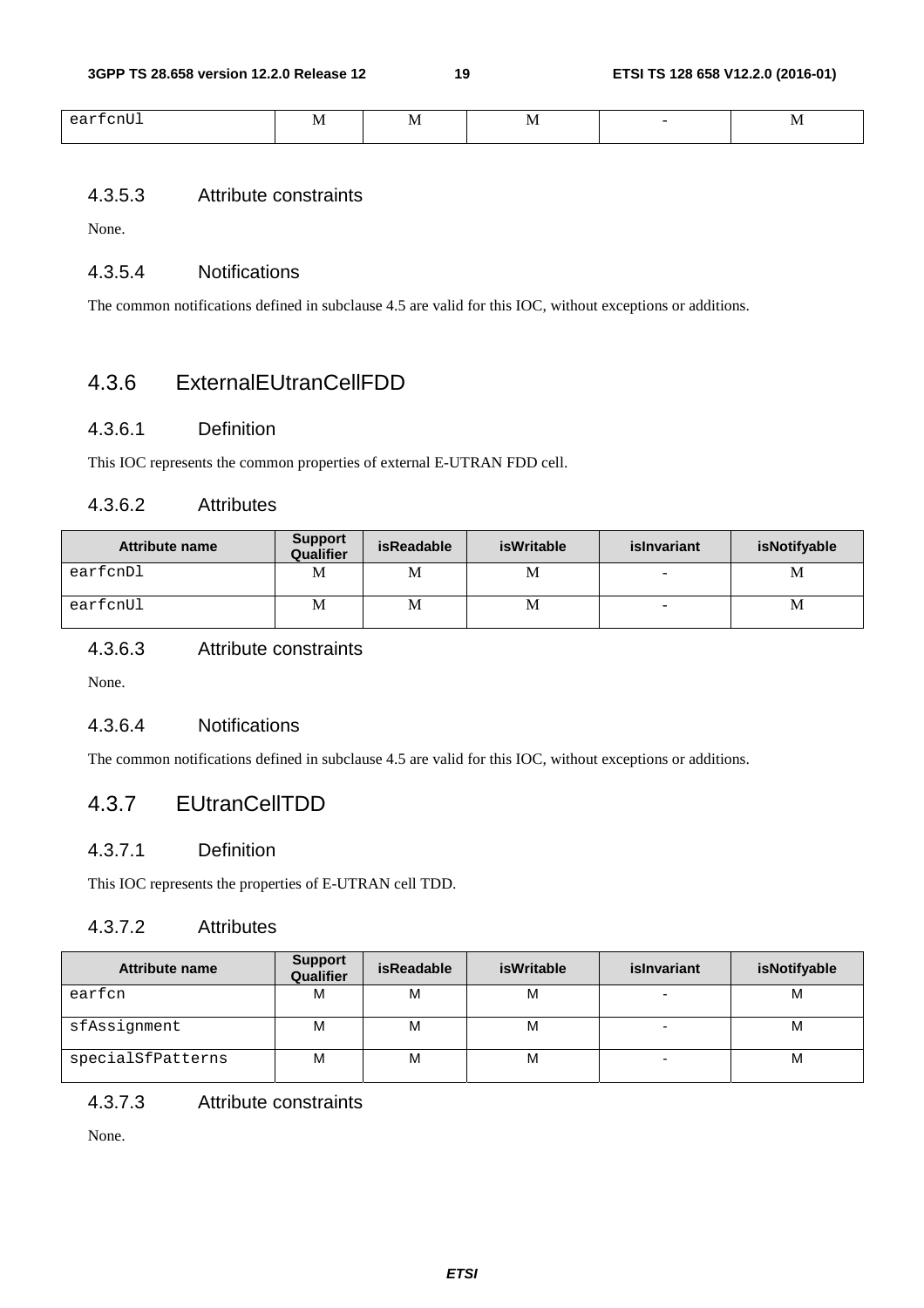#### 4.3.7.4 Notifications

The common notifications defined in subclause 4.5 are valid for this IOC, without exceptions or additions.

#### 4.3.8 ExternalEUtranCellTDD

#### 4.3.8.1 Definition

This IOC represents the common properties of external E-UTRAN cell TDD.

| 4.3.8.2 Attributes Attribute<br>name | <b>Support</b><br>Qualifier | isReadable | <b>isWritable</b> | islnvariant | <b>isNotifvable</b> |
|--------------------------------------|-----------------------------|------------|-------------------|-------------|---------------------|
| eartcn                               |                             | M          | M                 |             | M                   |

#### 4.3.8.3 Attribute constraints

None.

#### 4.3.8.4 Notifications

The common notifications defined in subclause 4.5 are valid for this IOC, without exceptions or additions.

#### 4.3.9 EUtranRelation

#### 4.3.9.1 Definition

This IOC represents a NR from a source cell to a target cell, where the target cell is a EUtranGenericCell or ExternalEUtranGenericCell instance.

The source cell can be an EUtranGenericCell instance. This is the case for an Intra-E-UTRAN NR.

The source cell can be a UtranGenericCell instance. This is the case for Inter-RAT NR from UTRAN to E-UTRAN. See 3GPP TS 28.652 [21].

The source cell can be a GsmCell instance. This is the case for Inter-RAT NR from GERAN to E-UTRAN. See 3GPP TS 32.652 [20].

NRs are unidirectional.

#### 4.3.9.2 Attributes

| <b>Attribute name</b>        | <b>Support</b><br>Qualifier | <b>isReadable</b> | <b>isWritable</b> | islnvariant              | isNotifyable |
|------------------------------|-----------------------------|-------------------|-------------------|--------------------------|--------------|
| id                           | M                           | M                 |                   | M                        |              |
| tCI                          | $\Omega$                    | M                 | M                 |                          | M            |
| isRemoveAllowed              | <b>CM</b>                   | M                 | M                 |                          | M            |
| isHOAllowed                  | <b>CM</b>                   | M                 | M                 |                          | M            |
| isICICInformationSendAllowed | <b>CM</b>                   | M                 | M                 |                          | M            |
| isLBAllowed                  | <b>CM</b>                   | M                 | M                 |                          | M            |
| isESCoveredBy                | <b>CM</b>                   | M                 | M                 |                          | M            |
| qOffset                      | <b>CM</b>                   | м                 | м                 | $\overline{\phantom{0}}$ | м            |
| cellIndividualOffset         | <b>CM</b>                   | M                 |                   |                          | M            |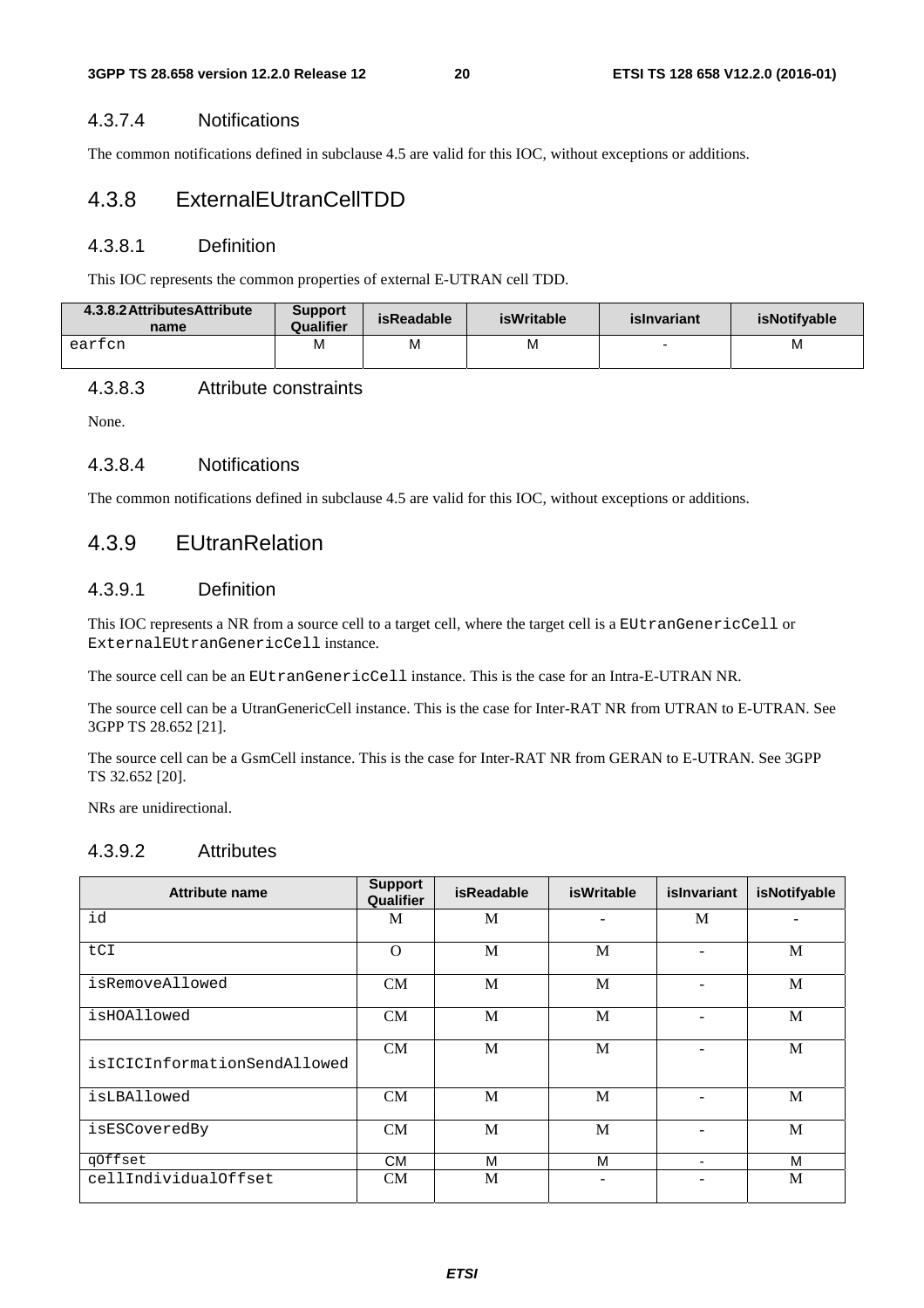| Attribute related to role |   |   |   |   |   |
|---------------------------|---|---|---|---|---|
| adjacentCell              | M | M | M | - | M |

#### 4.3.9.3 Attribute constraints

| <b>Name</b>                       | <b>Definition</b>                                        |
|-----------------------------------|----------------------------------------------------------|
| isRemoveAllowed Support Qualifier | The condition is "ANR function is supported in the       |
|                                   | source cell, and the source cell is an                   |
|                                   | EUtranGenericCell or a                                   |
|                                   | UtranGenericCell".                                       |
|                                   |                                                          |
| isHOAllowed Support Qualifier     | The condition is "ANR function is supported in the       |
|                                   | source cell, and the source cell is an                   |
|                                   | EUtranGenericCell or a                                   |
|                                   | UtranGenericCell".                                       |
| isICICInformationSendAllowed      | The condition is "ICIC function is supported".           |
| Support Qualifier                 |                                                          |
|                                   |                                                          |
| isLBAllowed Support Qualifier     | The condition is "LB function is supported".             |
| isESCoveredBy Support Qualifier   | The condition is "Energy Saving function is              |
|                                   | supported".                                              |
|                                   | The condition is "Neither an EM-centralized nor a        |
| qOffset Support Qualifier         |                                                          |
|                                   | distributed SON function support the SON use cases       |
|                                   | for which this attribute is relevant (see $\S 6.5.1$ )". |
| cellIndividualOffset Support      | The condition is "HOO function is supported" or          |
| Qualifier                         | "Load Balancing Optimization function is                 |
|                                   | supported".                                              |
|                                   |                                                          |

#### 4.3.9.4 Notifications

The common notifications defined in subclause 4.5 are valid for this IOC, without exceptions or additions.

### 4.3.10 Link\_ENB\_ENB

#### 4.3.10.1 Definition

This IOC represents the link between two ENBFunction.

#### 4.3.10.2 Attributes

None.

#### 4.3.10.3 Attribute constraints

None.

#### 4.3.10.4 Notifications

The common notifications defined in subclause 4.5 are valid for this IOC, without exceptions or additions.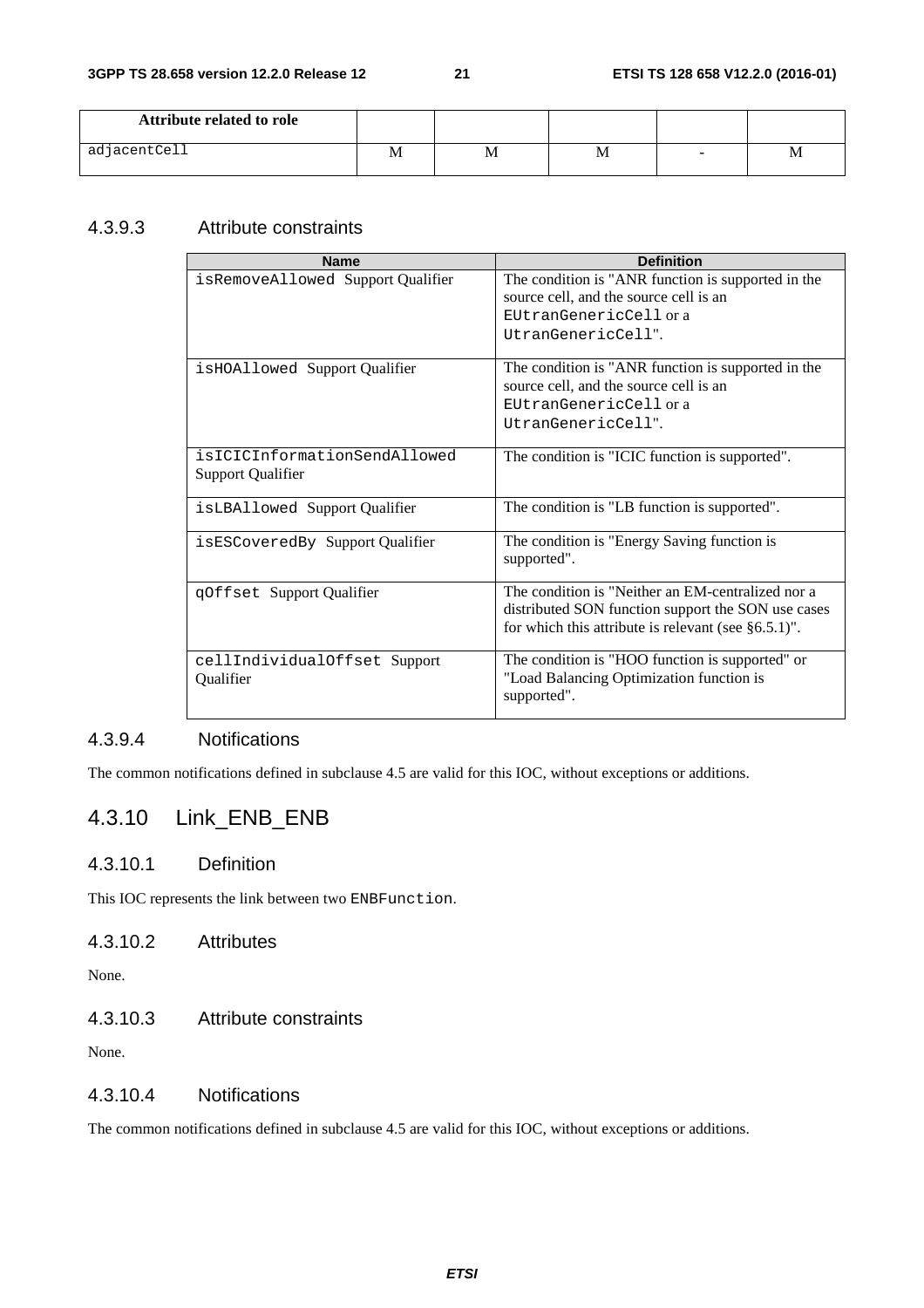### 4.3.11 Cdma2000Relation

#### 4.3.11.1 Definition

This IOC represents a NR from one EUtranGenericCell to a CDMA2000 sector. NRs are directional.

See 3GPP2 TS S.S0028 [22]

#### 4.3.11.2 Attributes

| <b>Attribute name</b>        | <b>Support</b><br>Qualifier | <b>isReadable</b> | isWritable | islnvariant | isNotifyable |
|------------------------------|-----------------------------|-------------------|------------|-------------|--------------|
| id                           | М                           | М                 | -          | М           |              |
| Attribute related to<br>role |                             |                   |            |             |              |
| adjacentSector               | M                           | M                 | -          | ۰           | M            |

#### 4.3.11.3 Attribute constraints

None.

#### 4.3.11.4 Notifications

The common notifications defined in subclause 4.5 are valid for this IOC, without exceptions or additions.

#### 4.3.12 MCEFunction

#### 4.3.12.1 Definition

This IOC represents MCE functionality. For more information about the MCE, see 3GPP TS 36.300 [11].

#### 4.3.12.2 Attributes

None.

4.3.12.3 Attribute constraints

None.

#### 4.3.12.4 Notifications

The common notifications defined in subclause 4.5 are valid for this IOC, without exceptions or additions.

#### 4.3.13 MBSFNArea

#### 4.3.13.1 Definition

This IOC represents MBSFN Area. For more information about MBSFN Area, see 3GPP TS 36.300 [11].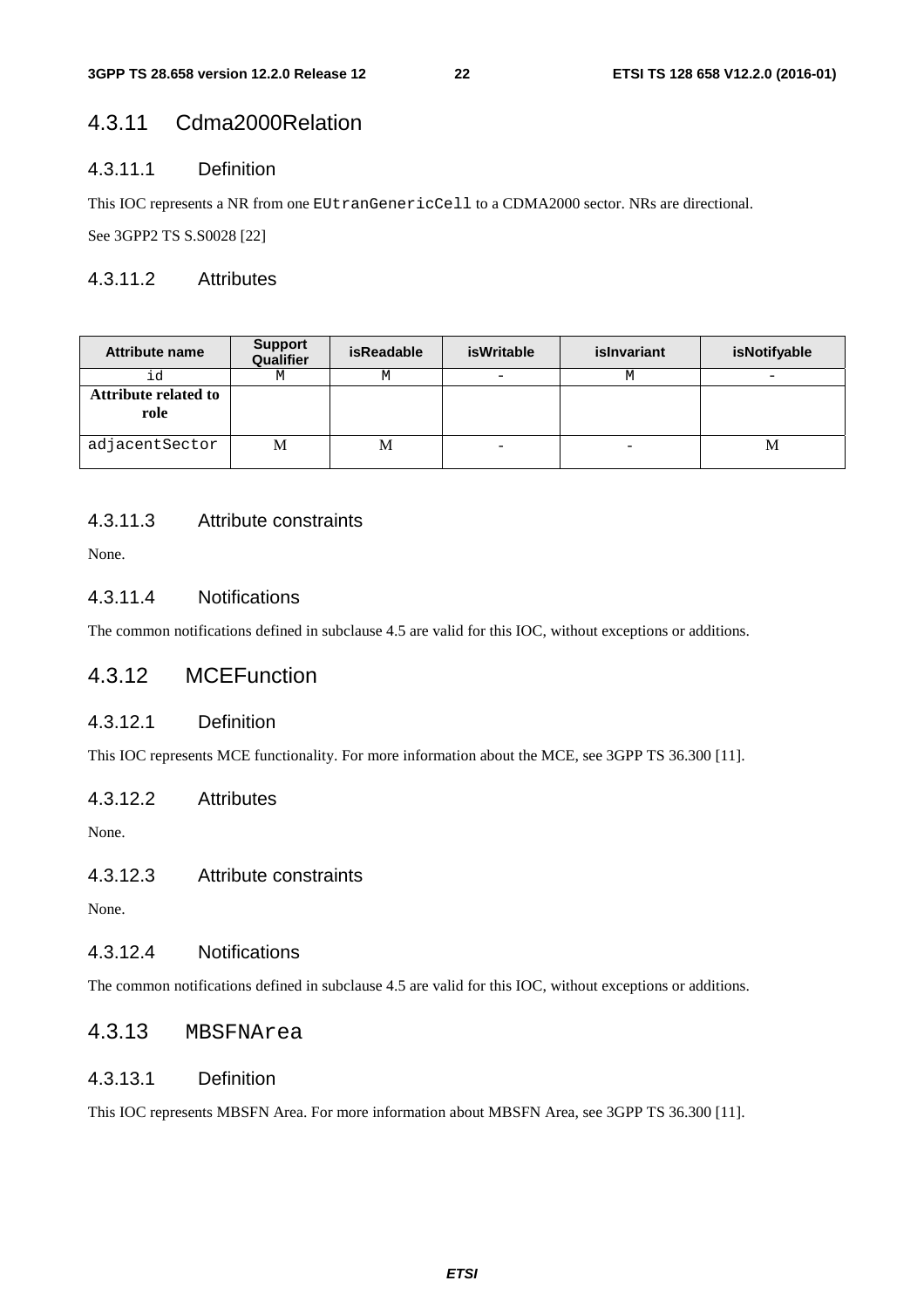#### 4.3.13.2 Attributes

| <b>Attribute name</b>     | <b>Support Qualifier</b> | isReadable | isWritable | islnvariant | isNotifyable |
|---------------------------|--------------------------|------------|------------|-------------|--------------|
| id                        | M                        | M          |            | M           |              |
| mbsfnAreaId               |                          | М          | M          |             | М            |
| Attribute related to role |                          |            |            |             |              |
| cellIdList                |                          | М          | M          |             | M            |

#### 4.3.13.3 Attribute constraints

None.

#### 4.3.13.4 Notifications

| <b>Name</b>                | Qualifier                                  | <b>Notes</b> |
|----------------------------|--------------------------------------------|--------------|
| notifyAttributeValueChange | See Kernel CM IRP (3GPP TS 32.662<br>[32]  |              |
| notifyObjectCreation       | See Kernel CM IRP (3GPP TS 32.662)<br>[32] |              |
| notifyObjectDeletion       | See Kernel CM IRP (3GPP TS 32.662)<br>[32] |              |

### 4.3.14 Link\_MCE\_ENB

#### 4.3.14.1 Definition

This IOC models the M2 reference point as defined in TS 36.300 [11].

#### 4.3.14.2 Attributes

None.

#### 4.3.14.3 Attribute constraints

None.

#### 4.3.14.4 Notifications

The common notifications defined in subclause 4.5 are valid for this IOC, without exceptions or additions.

#### 4.3.15 Link\_MCE\_MME

#### 4.3.15.1 Definition

This IOC models the M3 reference point as defined in TS 36.300 [11].

#### 4.3.15.2 Attributes

None.

#### 4.3.15.3 Attribute constraints

None.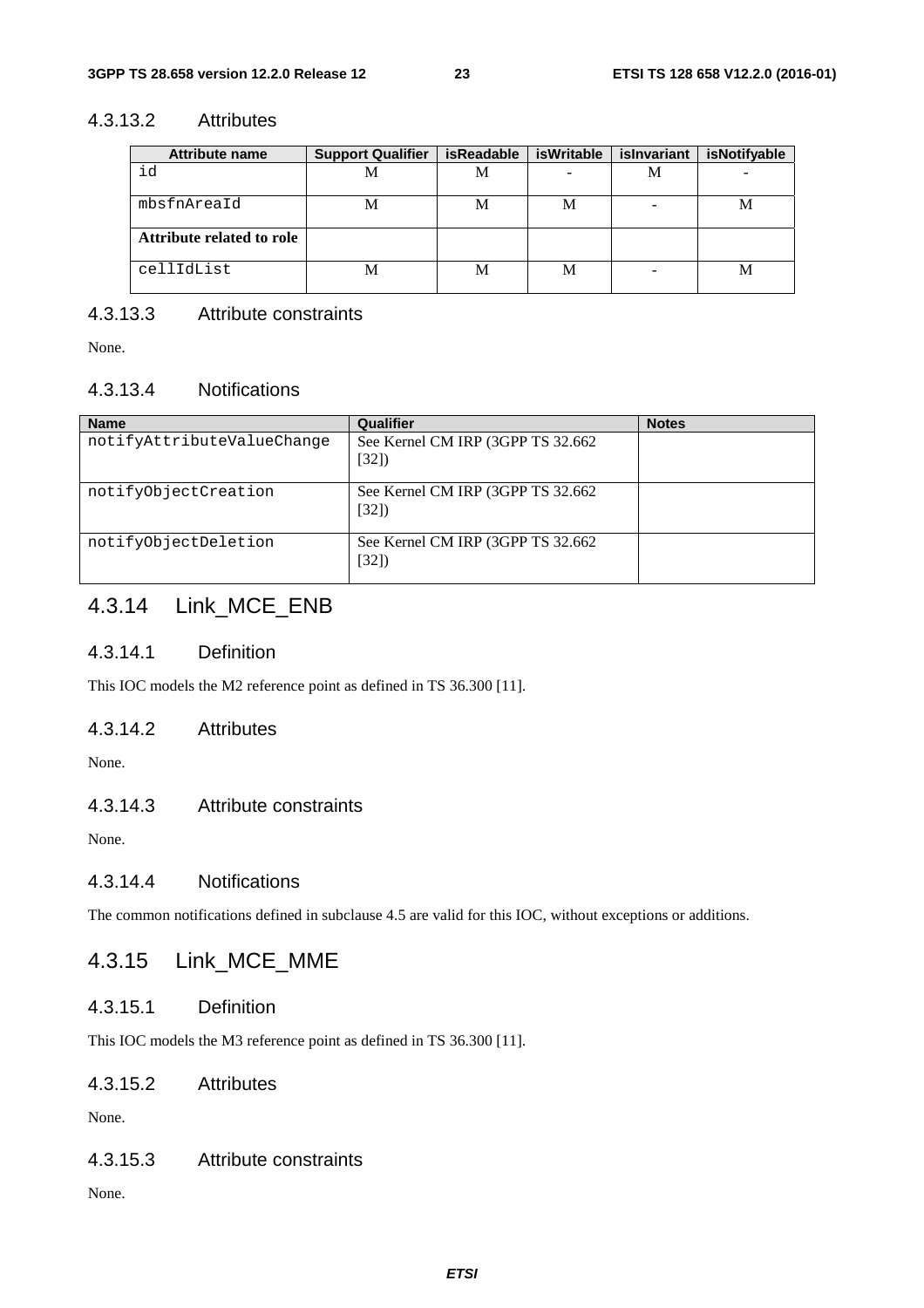#### 4.3.15.4 Notifications

The common notifications defined in subclause 4.5 are valid for this IOC, without exceptions or additions.

#### 4.3.16 RNFunction

#### 4.3.16.1 Definition

This IOC represents Relay Node (RN) functionality. For more information about RN, see 3GPP TS 36.300 [11].

#### 4.3.16.2 Attributes

| Attribute name            | <b>Support</b><br>Qualifier | <b>isReadable</b> | isWritable | islnvariant | isNotifyable |
|---------------------------|-----------------------------|-------------------|------------|-------------|--------------|
| candidateDeNBCells        | M                           | М                 | M          | -           | M            |
| Attribute related to role |                             |                   |            |             |              |
| servingCell               | M                           | M                 | M          | -           | М            |

Editor"s note: the need of attribute candidateDeNBCells is for FFS.

#### 4.3.16.3 Attribute constraints

None.

#### 4.3.16.4 Notifications

The common notifications defined in subclause 4.5 are valid for this IOC, without exceptions or additions.

#### 4.3.17 ExternalRNFunction

#### 4.3.17.1 Definition

This IOC represents the properties of a Relay Node (RN) controlled by another IRPAgent. For more information about RN, see 3GPP TS 36.300 [11].

#### 4.3.17.2 Attributes

None.

#### 4.3.17.3 Attribute constraints

None.

#### 4.3.17.4 Notifications

The common notifications defined in subclause 4.5 are valid for this IOC, without exceptions or additions.

#### 4.3.18 DeNBCapability

#### 4.3.18.1 Definition

This IOC represents the capability for an eNodeB to act as a Donor eNodeB (DeNB) functionality. For more information about the DeNB, see 3GPP TS 36.300 [11].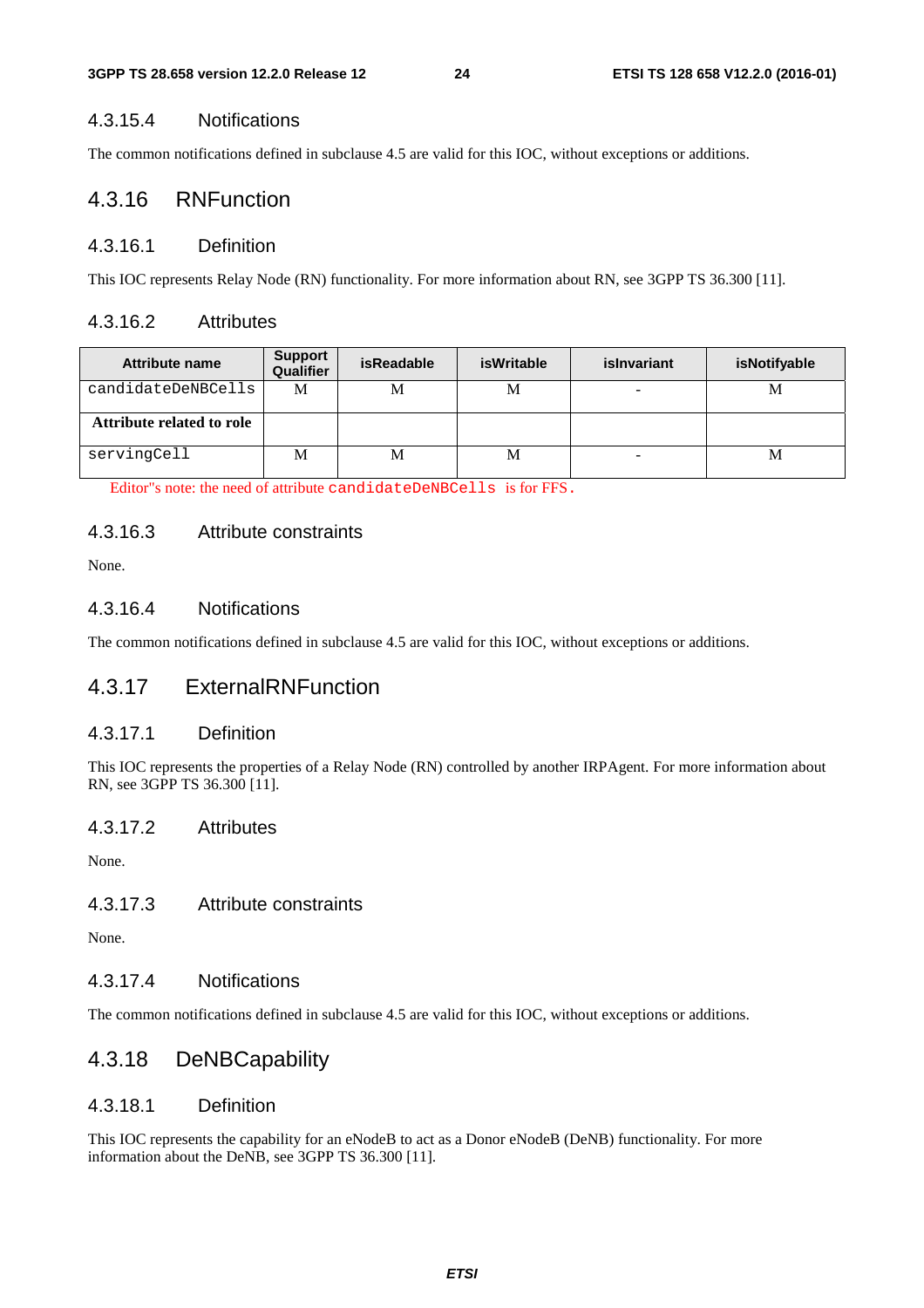#### 4.3.18.2 Attributes

| Attribute name                      | <b>Support</b><br>Qualifier | isReadable | <b>isWritable</b> | islnvariant | isNotifyable |
|-------------------------------------|-----------------------------|------------|-------------------|-------------|--------------|
| maxNbrRNAllowed                     | M                           | М          | М                 |             | M            |
| <b>Attribute related to</b><br>role |                             |            |                   |             |              |
| servedRN                            | M                           | М          | М                 |             | М            |

#### 4.3.18.3 Attribute constraints

None.

#### 4.3.18.4 Notifications

The common notifications defined in subclause 4.5 are valid for this IOC, without exceptions or additions.

#### 4.3.19 CellOutageCompensationInformation

#### 4.3.19.1 Definition

This IOC represents information relevant in case of a Cell Outage Compensation taking place.

#### 4.3.19.2 Attributes

| <b>Attribute name</b> | <b>Support</b><br>Qualifier | <b>isReadable</b> | <b>isWritable</b> | islnvariant | isNotifyable |
|-----------------------|-----------------------------|-------------------|-------------------|-------------|--------------|
| id                    | М                           | м                 |                   | M           |              |
| cOCStatus             | М                           | M                 |                   |             | М            |
| isCOCAllowed          | М                           | М                 | М                 |             | М            |

#### 4.3.19.3 Attribute constraints

None.

#### 4.3.19.4 Notifications

The common notifications defined in subclause 4.5 are valid for this IOC, with the addition that notifyAttributeValueChange shall be supported (Support Qualifier M).

### 4.3.20 QciDscpMapping

#### 4.3.20.1 Definition

This IOC represents a set of mapping between QCI and DSCP.

#### 4.3.20.2 Attributes

| <b>Attribute Name</b> | <b>Support Qualifier</b> | isReadable | <b>isWritable</b> |                          | islnvariant lisNotifvable |
|-----------------------|--------------------------|------------|-------------------|--------------------------|---------------------------|
| qciDscpMappinqList    | М                        |            | M                 | $\overline{\phantom{a}}$ | M                         |
|                       |                          |            |                   |                          |                           |

#### 4.3.20.3 Attribute constraints

N one.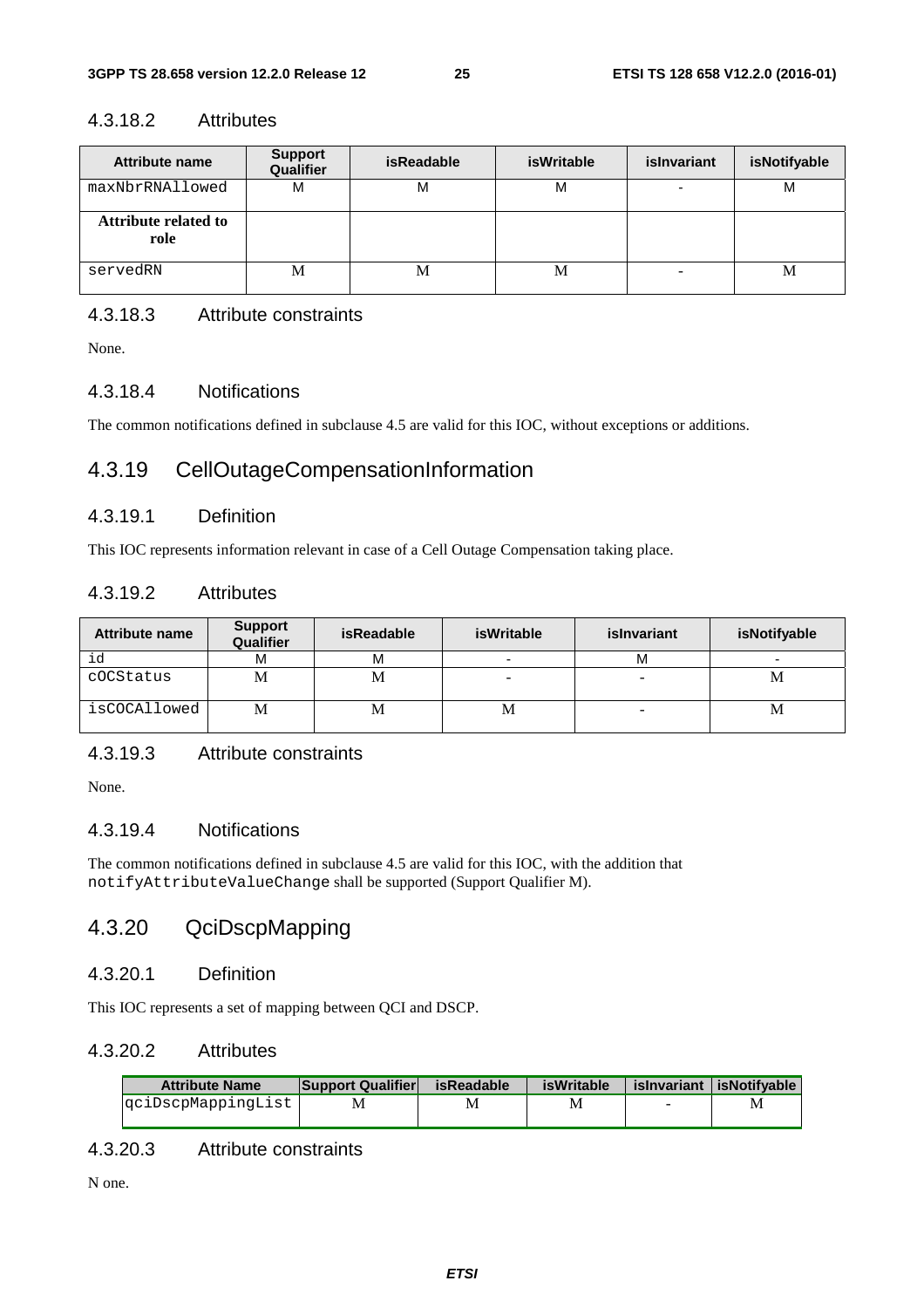| <b>Name</b>                | Qualifier                                  | <b>Notes</b> |
|----------------------------|--------------------------------------------|--------------|
| notifyAttributeValueChange | See Kernel CM IRP (3GPP TS 32.662)<br>[32] |              |
| notifyObjectCreation       | See Kernel CM IRP (3GPP TS 32.662)<br>[32] |              |
| notifyObjectDeletion       | See Kernel CM IRP (3GPP TS 32.662)<br>[32] |              |

#### 4.3.20.4 Notifications

### 4.3.21 EUtranCellNMCentralizedSON

#### 4.3.21.1 Definition

This abstract IOC represents the properties of an E-UTRAN generic cell which relate to SON functions. Its purpose is to enable configuration and tuning of the cell behaviour by the operator for SON functions which are not (yet) implemented in the eNodeB. NMS level SON should consider when configuring and tuning the cell the correlation of different attributes to optimise the eNodeB and network performance. For more information about cells, see 3GPP TS 23.401 [9].

#### 4.3.21.2 Attributes

| <b>Attribute name</b> | <b>Support</b><br>Qualifier | isReada<br>ble | isWritabl<br>e | islnvaria<br>nt          | isNotifya<br>ble |
|-----------------------|-----------------------------|----------------|----------------|--------------------------|------------------|
| id                    | M                           | M              |                | M                        |                  |
| alThresholdRsrp       | CM                          | M              | M              | $\overline{a}$           | M                |
| alThresholdRsrq       | CM                          | M              | $\mathbf{M}$   | $\overline{a}$           | M                |
| a2ThresholdRsrp       | CM                          | M              | M              | $\overline{a}$           | M                |
| a2ThresholdRsrq       | CM                          | M              | $\mathbf{M}$   | $\blacksquare$           | $\mathbf{M}$     |
| a30ffset              | CM                          | M              | M              | $\overline{a}$           | M                |
| a4ThresholdRsrp       | CM                          | M              | M              | $\overline{a}$           | M                |
| a4ThresholdRsrq       | CM                          | $\mathbf{M}$   | $\mathbf{M}$   | $\overline{a}$           | $\mathbf{M}$     |
| a5Threshold1Rsrp      | CM                          | M              | M              | $\overline{\phantom{a}}$ | M                |
| a5Threshold1Rsrq      | CM                          | $\mathbf{M}$   | $\mathbf{M}$   | $\overline{a}$           | $\mathbf{M}$     |
| b1ThresholdUtraRscp   | CM                          | M              | M              | $\sim$                   | M                |
| b1ThresholdUtraEcN0   | CM                          | M              | M              | $\mathbf{r}$             | M                |
| b1ThresholdGeran      | CM                          | M              | M              | $\overline{a}$           | M                |
| b1ThresholdCdma2000   | CM                          | M              | M              | $\overline{\phantom{a}}$ | M                |
| b2Threshold1Rsrp      | CM                          | M              | M              | $\overline{\phantom{a}}$ | M                |
| b2Threshold1Rsrq      | CM                          | M              | M              | $\blacksquare$           | M                |
| b2Threshold2UtraRscp  | CM                          | M              | M              | $\overline{\phantom{a}}$ | M                |
| b2Threshold2UtraEcN0  | <b>CM</b>                   | M              | M              | $\overline{\phantom{a}}$ | M                |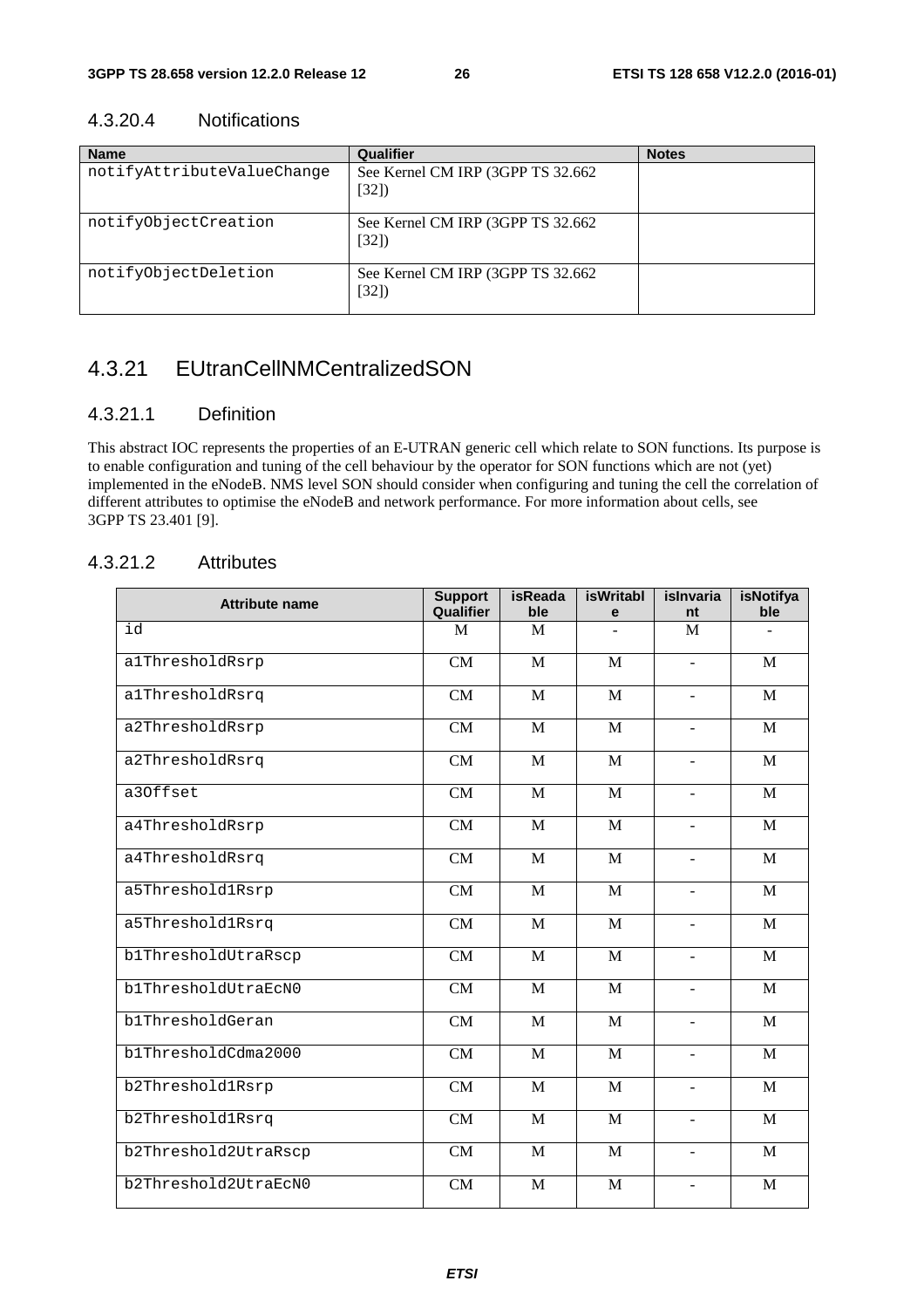| b2Threshold2Geran               | ${\rm CM}$             | $\mathbf M$    | M              | $\blacksquare$           | M           |
|---------------------------------|------------------------|----------------|----------------|--------------------------|-------------|
| b2Threshold2Cdma2000            | CM                     | M              | $\mathbf{M}$   |                          | M           |
| commonChannelPowerOffset        | CM                     | $\mathbf M$    | $\mathbf M$    | $\blacksquare$           | $\mathbf M$ |
| configurationIndex              | CM                     | $\overline{M}$ | $\mathbf{M}$   | $\blacksquare$           | M           |
| contentionResolutionTimer       | CM                     | $\mathbf M$    | $\mathbf M$    | $\blacksquare$           | $\mathbf M$ |
| hysteresisEutraA1               | CM                     | M              | $\mathbf M$    | $\blacksquare$           | M           |
| hysteresisEutraA2               | CM                     | $\mathbf M$    | $\mathbf M$    | $\blacksquare$           | $\mathbf M$ |
| hysteresisEutraA3               | CM                     | $\overline{M}$ | $\mathbf{M}$   | $\blacksquare$           | M           |
| hysteresisEutraA4               | CM                     | $\mathbf M$    | $\mathbf M$    | $\blacksquare$           | $\mathbf M$ |
| hysteresisEutraA5               | CM                     | M              | $\mathbf{M}$   | $\blacksquare$           | M           |
| hysteresisIratB1                | CM                     | $\mathbf M$    | $\mathbf M$    | $\blacksquare$           | $\mathbf M$ |
| hysteresisIratB2                | $\overline{\text{CM}}$ | $\overline{M}$ | $\overline{M}$ |                          | M           |
| numberOfRaPreambles             | CM                     | $\mathbf M$    | $\mathbf M$    | $\overline{\phantom{a}}$ | $\mathbf M$ |
| preambleInitialReceivedTargetPo | $\overline{\text{CM}}$ | $\mathbf M$    | M              |                          | $\mathbf M$ |
| wer                             |                        |                |                |                          |             |
| preambleTransMax                | $\overline{\text{CM}}$ | $\overline{M}$ | $\overline{M}$ | $\blacksquare$           | M           |
| pMax                            | $\overline{\text{CM}}$ | $\overline{M}$ | $\overline{M}$ |                          | M           |
| powerRampingStep                | $\overline{\text{CM}}$ | $\mathbf{M}$   | $\mathbf{M}$   | $\blacksquare$           | M           |
| qHyst                           | $\overline{\text{CM}}$ | M              | $\mathbf{M}$   |                          | M           |
| qOffsetUtra                     | $\overline{\text{CM}}$ | $\mathbf M$    | $\mathbf M$    | $\blacksquare$           | $\mathbf M$ |
| qOffsetGeran                    | $\overline{\text{CM}}$ | $\overline{M}$ | $\mathbf{M}$   |                          | M           |
| qOffsetCdma2000                 | $\overline{\text{CM}}$ | $\mathbf M$    | $\mathbf M$    | $\Box$                   | $\mathbf M$ |
| qQualMinUtra                    | ${\rm CM}$             | $\mathbf M$    | $\mathbf M$    |                          | $\mathbf M$ |
| qRxLevMinEUtraSib1              | $\overline{\text{CM}}$ | $\mathbf M$    | $\mathbf M$    | $\blacksquare$           | $\mathbf M$ |
| qRxLevMinEUtraSib3              | $\overline{\text{CM}}$ | $\overline{M}$ | $\overline{M}$ |                          | $\mathbf M$ |
| qRxLevMinGeran                  | $\overline{\text{CM}}$ | $\overline{M}$ | $\mathbf M$    | $\overline{\phantom{a}}$ | $\mathbf M$ |
| qRxLevMinUtra                   | CM                     | $\overline{M}$ | $\overline{M}$ |                          | $\mathbf M$ |
| responseWindowSize              | $\overline{\text{CM}}$ | $\mathbf{M}$   | $\mathbf M$    | $\frac{1}{2}$            | M           |
| rootSequenceIndex               | $\overline{\text{CM}}$ | $\overline{M}$ | $\mathbf M$    |                          | $\mathbf M$ |
| sIntraSearch                    | $\overline{\text{CM}}$ | $\mathbf M$    | $\mathbf M$    | $\blacksquare$           | $\mathbf M$ |
| sizeOfRAPreamblesGroupA         | CM                     | $\overline{M}$ | $\overline{M}$ |                          | $\mathbf M$ |
| timeToTriggerEutraA1            | CM                     | $\mathbf M$    | $\mathbf M$    | $\overline{\phantom{a}}$ | M           |
| timeToTriggerEutraA2            | CM                     | $\mathbf M$    | $\mathbf M$    |                          | M           |
| timeToTriggerEutraA3            | CM                     | $\mathbf M$    | $\mathbf M$    | $\blacksquare$           | M           |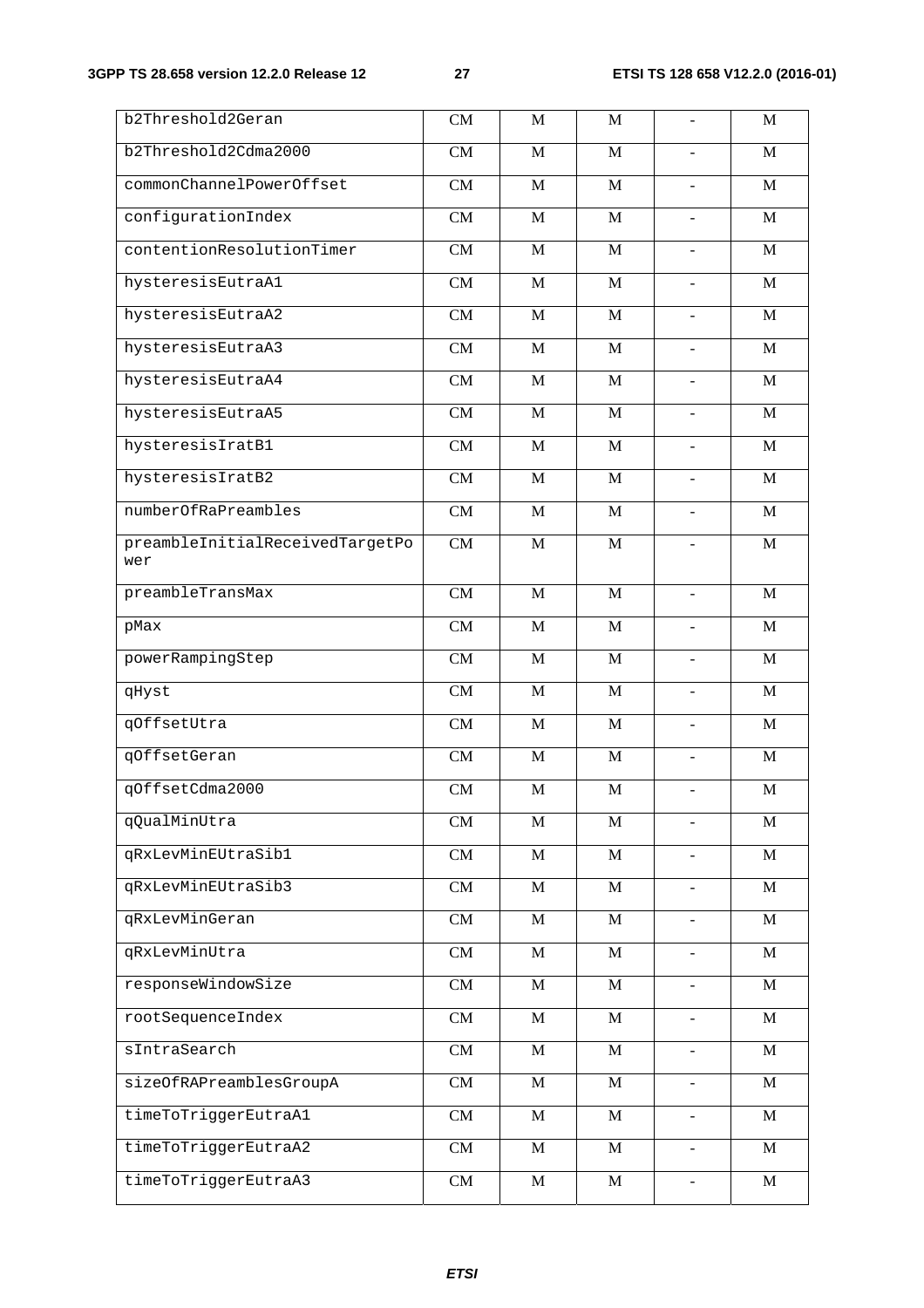| timeToTriggerEutraA4 | CM        | M | M | M |
|----------------------|-----------|---|---|---|
| timeToTriqqerEutraA5 | CM        | M | M | M |
| timeToTriqqerIratB1  | CM        | M | M | M |
| timeToTriqqerIratB2  | CM        | M | M | M |
| tReselectionCdma2000 | CM        | M | M | M |
| tReselectionEUtra    | CM        | M | M | M |
| tReselectionGeran    | CM        | M | M | M |
| tReselectionUtra     | CM        | M | M | M |
| tStoreUeContext      | <b>CM</b> | M | M | M |

#### 4.3.21.3 Attribute constraints

| <b>Name</b>            | <b>Definition</b>                                                                                                                                                   |
|------------------------|---------------------------------------------------------------------------------------------------------------------------------------------------------------------|
| All Support Qualifiers | The condition is "Neither an EM-centralized nor a<br>distributed SON function support the SON use cases for<br>which this attribute is relevant (see $\S 6.5.1$ )". |

#### 4.3.21.4 Notifications

The common notifications defined in subclause 4.5 are valid for this IOC, without exceptions or additions.

### 4.4 Attribute definitions

### 4.4.1 Attribute properties

| <b>Attribute Name</b> | <b>Documentation and Allowed Values</b>                                                                                                                                                                    | <b>Properties</b>                    |
|-----------------------|------------------------------------------------------------------------------------------------------------------------------------------------------------------------------------------------------------|--------------------------------------|
| alThresholdRs         | RSRP Threshold to be used in evaluation of                                                                                                                                                                 | type: Integer                        |
| rp                    | EUTRA measurement report triggering condition<br>for event a1. Actual value is IE value -140 dBm.<br>Corresponds to parameter a 1-Threshold. Threshold-<br>RSRP specified in ReportConfigEUTRA IE in [10]. | multiplicity: 1<br>isOrdered: N/A    |
|                       | This attribute may be used for Mobility Robustness<br>Optimization.                                                                                                                                        | isUnique: N/A<br>default Value: None |
|                       | allowed Values: $0:97$                                                                                                                                                                                     | isNullable: True                     |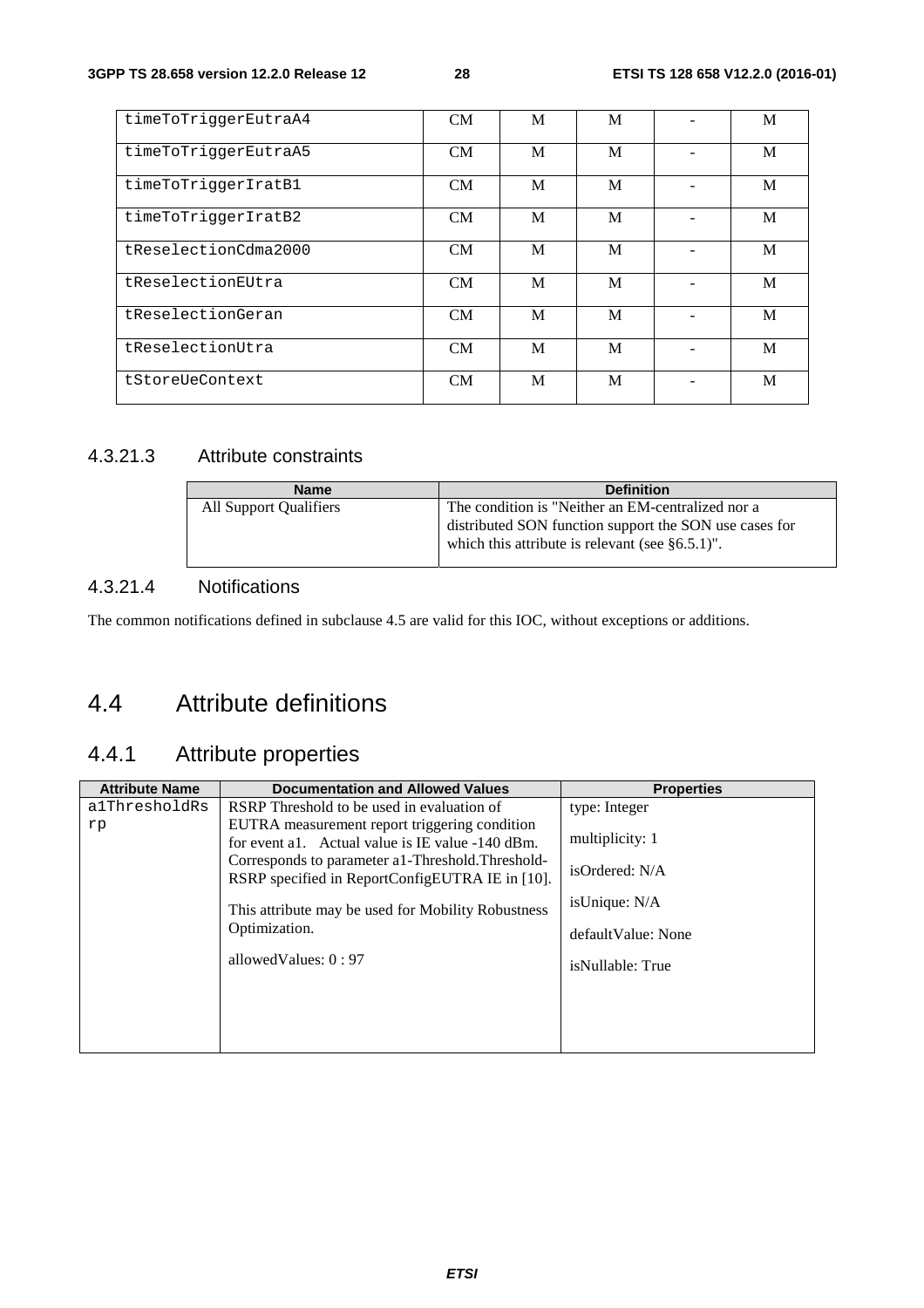| alThresholdRs<br>rq | RSRP Threshold to be used in evaluation of<br>EUTRA measurement report triggering condition<br>for event a1. Actual value is $(IE value -40)/2 dB$ .<br>Corresponds to parameter a1-Threshold. Threshold-<br>RSRQ specified in ReportConfigEUTRA IE in<br>$[10]$ .<br>This attribute may be used for Mobility Robustness<br>Optimization.<br>allowedValues: 0:34 | type: Integer<br>multiplicity: 1<br>isOrdered: N/A<br>isUnique: N/A<br>defaultValue: None<br>isNullable: True |
|---------------------|------------------------------------------------------------------------------------------------------------------------------------------------------------------------------------------------------------------------------------------------------------------------------------------------------------------------------------------------------------------|---------------------------------------------------------------------------------------------------------------|
| a2ThresholdRs<br>rp | RSRP Threshold to be used in evaluation of<br>EUTRA measurement report triggering condition<br>for event a2. Actual value is IE value -140 dBm.<br>Corresponds to parameter a2-Threshold. Threshold-<br>RSRP specified in ReportConfigEUTRA IE in [10].<br>This attribute may be used for Mobility Robustness<br>Optimization.<br>allowedValues: 0:97            | type: Integer<br>multiplicity: 1<br>isOrdered: N/A<br>isUnique: N/A<br>defaultValue: None<br>isNullable: True |
| a2ThresholdRs<br>rq | RSRP Threshold to be used in evaluation of<br>EUTRA measurement report triggering condition<br>for event a2. Actual value is $(IE value -40)/2 dB$ .<br>Corresponds to parameter a2-Threshold. Threshold-<br>RSRQ specified in ReportConfigEUTRA IE in<br>$[10]$ .<br>This attribute may be used for Mobility Robustness<br>Optimization.<br>allowedValues: 0:34 | type: Integer<br>multiplicity: 1<br>isOrdered: N/A<br>isUnique: N/A<br>defaultValue: None<br>isNullable: True |
| a30ffset            | Offset to be used in evaluation of EUTRA<br>measurement report triggering condition for event<br>a3. Mapping to values in dB is specified in [38].<br>Corresponds to parameter a3-Offset specified in<br>ReportConfigEUTRA IE in [10].<br>This attribute may be used for Mobility Robustness<br>Optimization.<br>allowedValues: -30:30                           | type: Integer<br>multiplicity: 1<br>isOrdered: N/A<br>isUnique: N/A<br>defaultValue: None<br>isNullable: True |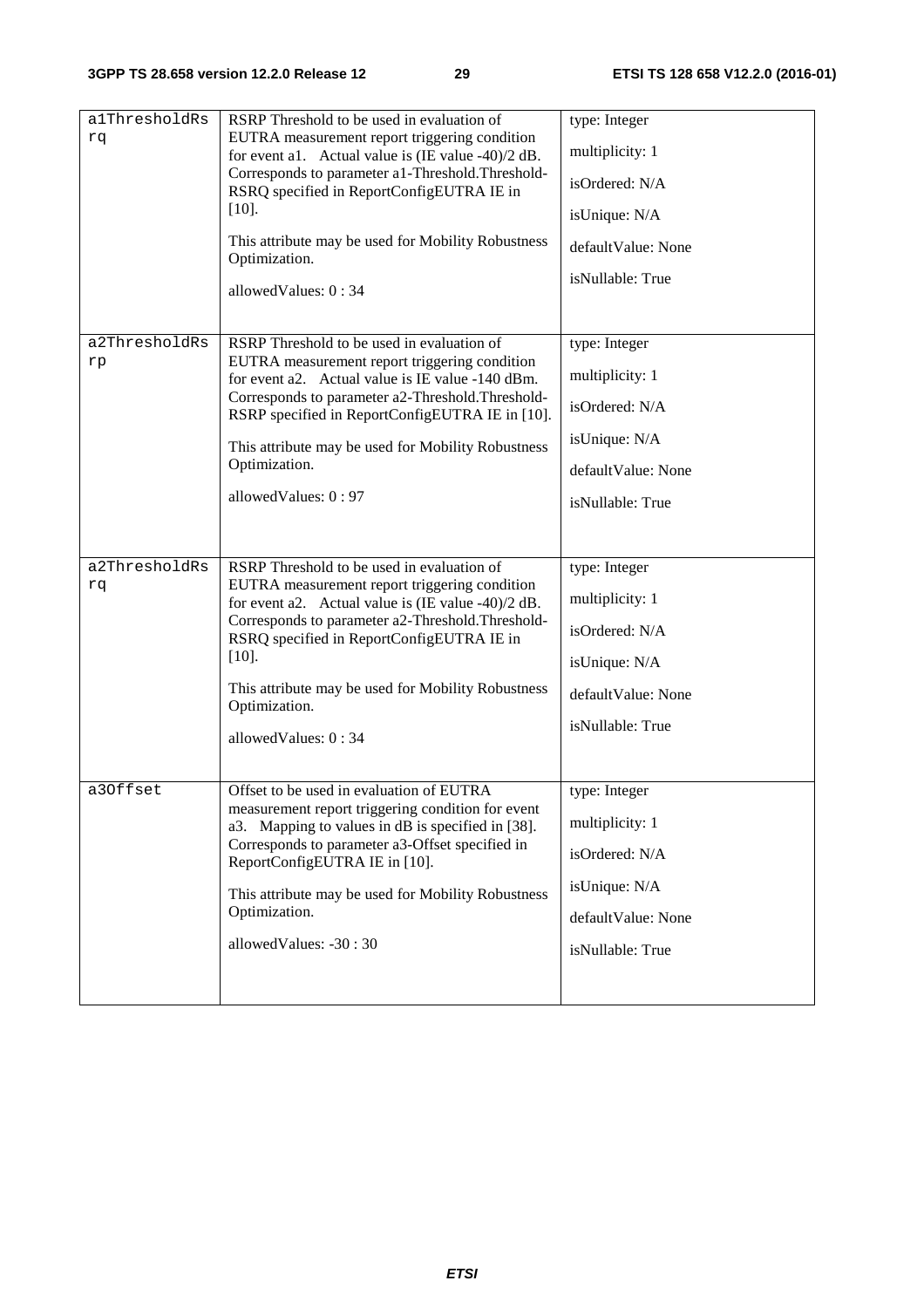| a4ThresholdRs        | RSRP Threshold to be used in evaluation of                                                                                                                                                                                                                                                                                                                 | type: Integer                                                                                                 |
|----------------------|------------------------------------------------------------------------------------------------------------------------------------------------------------------------------------------------------------------------------------------------------------------------------------------------------------------------------------------------------------|---------------------------------------------------------------------------------------------------------------|
| rp                   | EUTRA measurement report triggering condition                                                                                                                                                                                                                                                                                                              | multiplicity: 1                                                                                               |
|                      | for event a4. Actual value is IE value -140 dBm.<br>Corresponds to parameter a4-Threshold. Threshold-                                                                                                                                                                                                                                                      |                                                                                                               |
|                      | RSRP specified in ReportConfigEUTRA IE in [10].                                                                                                                                                                                                                                                                                                            | isOrdered: N/A                                                                                                |
|                      | This attribute may be used for Mobility Robustness                                                                                                                                                                                                                                                                                                         | isUnique: N/A                                                                                                 |
|                      | Optimization.                                                                                                                                                                                                                                                                                                                                              | defaultValue: None                                                                                            |
|                      | allowedValues: 0:97                                                                                                                                                                                                                                                                                                                                        | isNullable: True                                                                                              |
|                      |                                                                                                                                                                                                                                                                                                                                                            |                                                                                                               |
| a4ThresholdRs        | RSRP Threshold to be used in evaluation of                                                                                                                                                                                                                                                                                                                 | type: Integer                                                                                                 |
| rq                   | EUTRA measurement report triggering condition<br>for event a4. Actual value is $(IE value -40)/2 dB$ .                                                                                                                                                                                                                                                     | multiplicity: 1                                                                                               |
|                      | Corresponds to parameter a4-Threshold. Threshold-<br>RSRQ specified in ReportConfigEUTRA IE in                                                                                                                                                                                                                                                             | isOrdered: N/A                                                                                                |
|                      | $[10]$ .                                                                                                                                                                                                                                                                                                                                                   | isUnique: N/A                                                                                                 |
|                      | This attribute may be used for Mobility Robustness                                                                                                                                                                                                                                                                                                         | defaultValue: None                                                                                            |
|                      | Optimization.                                                                                                                                                                                                                                                                                                                                              | isNullable: True                                                                                              |
|                      | allowedValues: 0:34                                                                                                                                                                                                                                                                                                                                        |                                                                                                               |
|                      |                                                                                                                                                                                                                                                                                                                                                            |                                                                                                               |
| a5Threshold1R<br>srp | RSRP Threshold1 to be used in evaluation of<br>EUTRA measurement report triggering condition                                                                                                                                                                                                                                                               | type: Integer                                                                                                 |
|                      | for event a5. Actual value is IE value -140 dBm.                                                                                                                                                                                                                                                                                                           | multiplicity: 1                                                                                               |
|                      | Corresponds to parameter a5-<br>Threshold1.Threshold-RSRP specified in                                                                                                                                                                                                                                                                                     | isOrdered: N/A                                                                                                |
|                      | ReportConfigEUTRA IE in [10].                                                                                                                                                                                                                                                                                                                              | isUnique: N/A                                                                                                 |
|                      | This attribute may be used for Mobility Robustness<br>Optimization.                                                                                                                                                                                                                                                                                        | defaultValue: None                                                                                            |
|                      |                                                                                                                                                                                                                                                                                                                                                            | isNullable: True                                                                                              |
|                      | allowedValues: 0:97                                                                                                                                                                                                                                                                                                                                        |                                                                                                               |
| a5Threshold1Rs<br>rq | RSRP Threshold to be used in evaluation of EUTRA<br>measurement report triggering condition for event<br>a5. Actual value is (IE value -40)/2 dB.<br>Corresponds to parameter a5-<br>Threshold1.Threshold-RSRQ specified in<br>ReportConfigEUTRA IE in [10].<br>This attribute may be used for Mobility Robustness<br>Optimization.<br>allowedValues: 0:34 | type: Integer<br>multiplicity: 1<br>isOrdered: N/A<br>isUnique: N/A<br>defaultValue: None<br>isNullable: True |
| adjacentCell         | This attribute contains the DN of a                                                                                                                                                                                                                                                                                                                        | type: DN                                                                                                      |
|                      | EUtranGenericCell or                                                                                                                                                                                                                                                                                                                                       |                                                                                                               |
|                      | ExternalEUtranGenericCell.                                                                                                                                                                                                                                                                                                                                 | multiplicity: 1                                                                                               |
|                      |                                                                                                                                                                                                                                                                                                                                                            | isOrdered: N/A                                                                                                |
|                      | allowedValues: N/A                                                                                                                                                                                                                                                                                                                                         | isUnique: True                                                                                                |
|                      |                                                                                                                                                                                                                                                                                                                                                            | defaultValue: None                                                                                            |
|                      |                                                                                                                                                                                                                                                                                                                                                            | isNullable: True                                                                                              |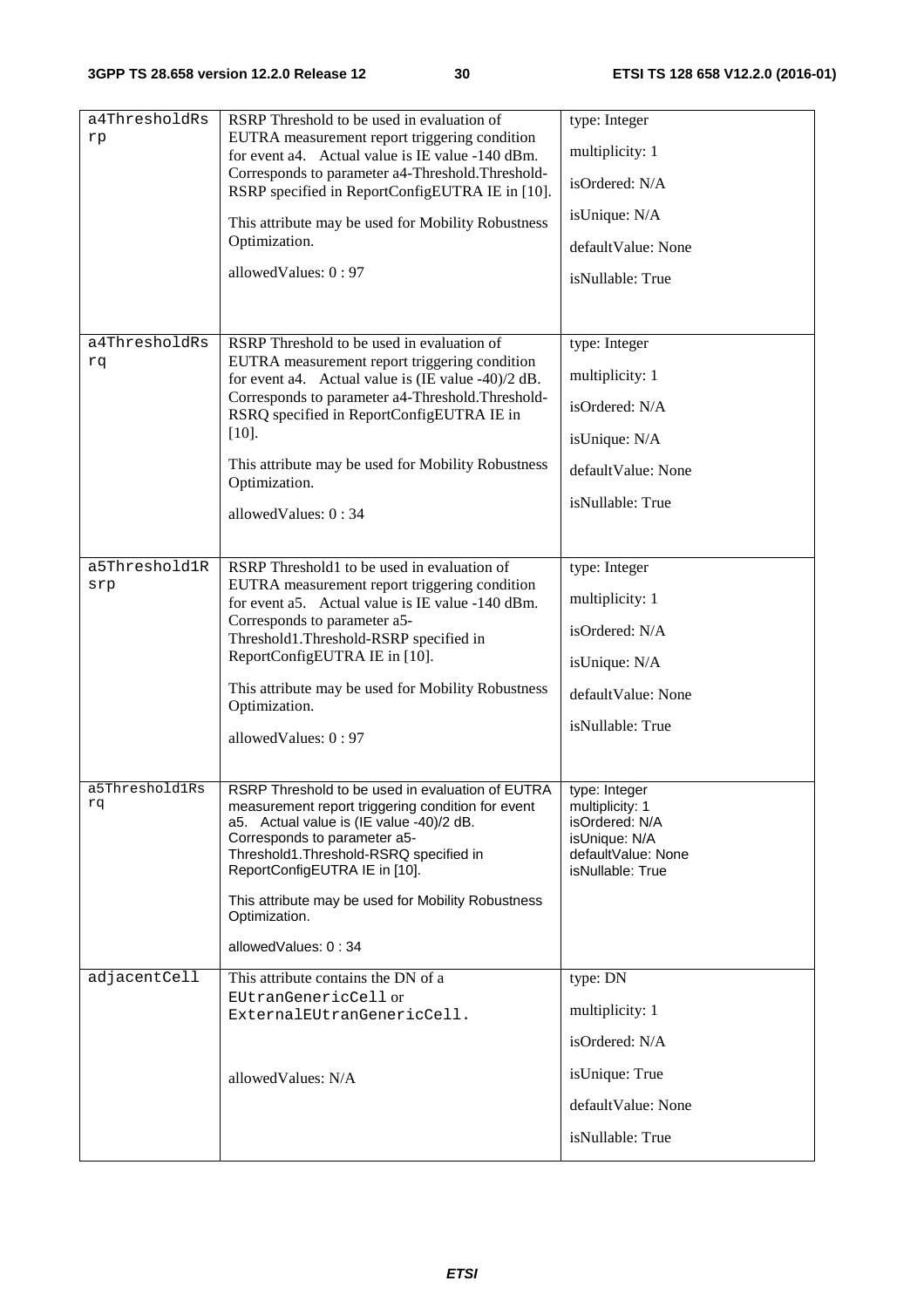| adjacentSecto | This attribute contains the DN of an ExternalSector.                                                                              | type: DN                                           |
|---------------|-----------------------------------------------------------------------------------------------------------------------------------|----------------------------------------------------|
| r             |                                                                                                                                   | multiplicity: 1                                    |
|               | allowedValues: N/A                                                                                                                | isOrdered: N/A                                     |
|               |                                                                                                                                   | isUnique: True                                     |
|               |                                                                                                                                   | defaultValue: None                                 |
|               |                                                                                                                                   | isNullable: True                                   |
| allowedAccess | This holds information for access classes $(10-15)$ –                                                                             | type: < <enumeration>&gt;</enumeration>            |
| Classes       | [3GPP TS 22.011] that are allowed for the<br>eUTRANCell.                                                                          | multiplicity: 1                                    |
|               | The access classes are:                                                                                                           | isOrdered: N/A                                     |
|               | Class $10$ – emergency call                                                                                                       | isUnique: True                                     |
|               | Class 11 - For PLMN Use.                                                                                                          | default Value: 'all access classes are<br>allowed' |
|               | Class 12 - Security Services;                                                                                                     | isNullable: True                                   |
|               | Class 13 - Public Utilities (e.g. water/gas<br>suppliers);                                                                        |                                                    |
|               | Class 14 - Emergency Services;                                                                                                    |                                                    |
|               | Class 15 - PLMN Staff;                                                                                                            |                                                    |
|               |                                                                                                                                   |                                                    |
|               | allowed Values: See TS 22.011 [29] and 36.331 [10]<br>for more details on the definition and SIB2<br>broadcast message definition |                                                    |
| blThresholdCd | Threshold to be used in CDMA2000 triggering                                                                                       | type: Integer                                      |
| ma2000        | condition for event b1. Mapping to actual dBm<br>values is specified in 3GPP TS 45.008.                                           | multiplicity: 1                                    |
|               | Corresponds to parameter b1-<br>ThresholdCDMA2000 specified in                                                                    | isOrdered: N/A                                     |
|               | ReportConfigInterRAT IE in [10].                                                                                                  | isUnique: N/A                                      |
|               | This attribute may be used for Mobility Robustness<br>Optimization.                                                               | defaultValue: None                                 |
|               | allowedValues: 0:63                                                                                                               | isNullable: True                                   |
| b1ThresholdGe |                                                                                                                                   |                                                    |
| ran           | Threshold to be used in GERAN triggering<br>condition for event b1. Mapping to actual dBm                                         | type: Integer                                      |
|               | values is specified in 3GPP TS 45.008.<br>Corresponds to parameter b1-ThresholdGERAN                                              | multiplicity: 1                                    |
|               | specified in ReportConfigInterRAT IE in [10].                                                                                     | isOrdered: N/A                                     |
|               | This attribute may be used for Mobility Robustness<br>Optimization.                                                               | isUnique: N/A                                      |
|               |                                                                                                                                   | defaultValue: None                                 |
|               | allowedValues: 0:63                                                                                                               | isNullable: True                                   |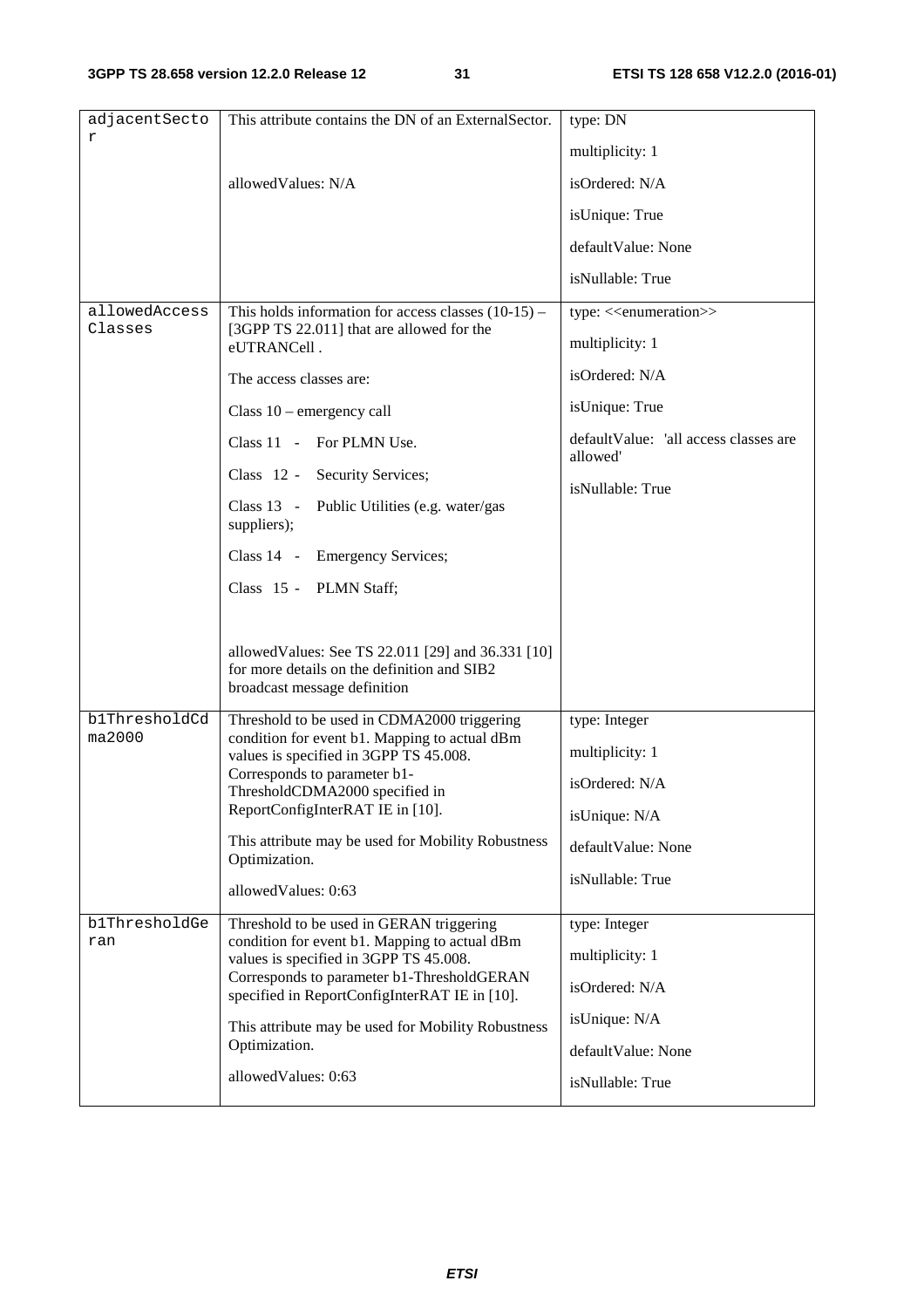| b1ThresholdUt<br>raEcN0 | EcN0 threshold to be used in UTRA triggering<br>condition for event b1. Mapping to actual dBm               | type: Integer      |
|-------------------------|-------------------------------------------------------------------------------------------------------------|--------------------|
|                         | values is specified in 3GPP TS 25.133.                                                                      | multiplicity: 1    |
|                         | Corresponds to parameter b1-ThresholdULTA:utra-<br>EcN0 specified in ReportConfigInterRAT IE in             | isOrdered: N/A     |
|                         | $[10]$ .                                                                                                    | isUnique: N/A      |
|                         | This attribute may be used for Mobility Robustness<br>Optimization.                                         | defaultValue: None |
|                         | allowedValues: 0:49                                                                                         | isNullable: True   |
| b1ThresholdUt           | RSCP threshold to be used in UTRA triggering                                                                | type: Integer      |
| raRscp                  | condition for event b1. Mapping to actual dBm<br>values is specified in 3GPP TS 25.133.                     | multiplicity: 1    |
|                         | Corresponds to parameter b1-ThresholdULTA:utra-<br>RSCP specified in ReportConfigInterRAT IE in             | isOrdered: N/A     |
|                         | $[10]$ .                                                                                                    | isUnique: N/A      |
|                         | This attribute may be used for Mobility Robustness<br>Optimization.                                         | defaultValue: None |
|                         | allowedValues: -5:91                                                                                        | isNullable: True   |
| b2Threshold1R           | RSRP Threshold to be used in evaluation of                                                                  | type: Integer      |
| srp                     | EUTRA measurement report triggering condition<br>for event b2. Actual value is IE value -140 dBm.           | multiplicity: 1    |
|                         | Corresponds to parameter b2-<br>Threshold1.Threshold-RSRP specified in                                      | isOrdered: N/A     |
|                         | ReportConfigInterRAT IE in [10].                                                                            | isUnique: N/A      |
|                         | This attribute may be used for Mobility Robustness<br>Optimization.                                         | defaultValue: None |
|                         | allowedValues: 0:97                                                                                         | isNullable: True   |
| b2Threshold1R           | RSRP Threshold to be used in evaluation of                                                                  | type: Integer      |
| srq                     | EUTRA measurement report triggering condition<br>for event b2. Actual value is $(IE value -40)/2 dB$ .      | multiplicity: 1    |
|                         | Corresponds to parameter b2-<br>Threshold1.Threshold-RSRQ specified in                                      | isOrdered: N/A     |
|                         | ReportConfigInterRAT IE in [10].                                                                            | isUnique: N/A      |
|                         | This attribute may be used for Mobility Robustness<br>Optimization.                                         | defaultValue: None |
|                         | allowedValues: 0:34                                                                                         | isNullable: True   |
| b2Threshold2C           | Threshold to be used in CDMA2000 measurement                                                                | type: Integer      |
| dma2000                 | report triggering condition for event b2. Mapping to<br>actual dBm values is specified in [36]. Corresponds | multiplicity: 1    |
|                         | to parameter b2-Threshold2CDMA2000 specified<br>in ReportConfigInterRAT IE in [10].                         | isOrdered: N/A     |
|                         | This attribute may be used for Mobility Robustness<br>Optimization.                                         | isUnique: N/A      |
|                         |                                                                                                             | defaultValue: None |
|                         | allowedValues: 0:63                                                                                         | isNullable: True   |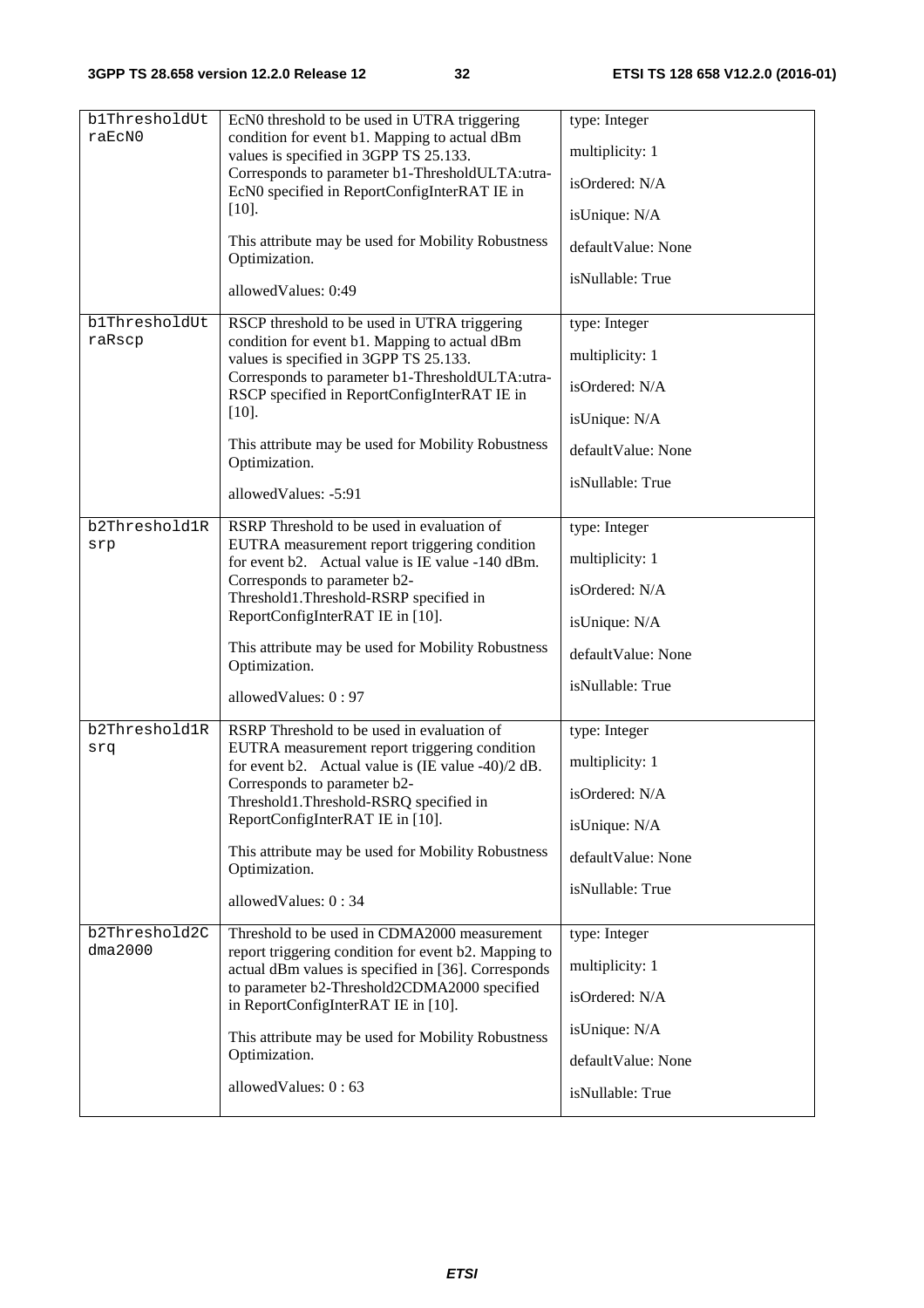| b2Threshold2G | Threshold to be used in GERAN measurement                                                                   | type: Integer       |
|---------------|-------------------------------------------------------------------------------------------------------------|---------------------|
| eran          | report triggering condition for event b2. Mapping to<br>actual dBm values is specified in [36]. Corresponds | multiplicity: 1     |
|               | to parameter b2-Threshold2GERAN specified in<br>ReportConfigInterRAT IE in [10].                            | isOrdered: N/A      |
|               | This attribute may be used for Mobility Robustness                                                          | isUnique: N/A       |
|               | Optimization.                                                                                               | defaultValue: None  |
|               | allowed Values: $0:63$                                                                                      | isNullable: True    |
| b2Threshold2U | EcN0 threshold to be used in UTRA measurement                                                               | type: Integer       |
| traEcN0       | report triggering condition for event b2. Mapping to<br>actual dBm values is specified in 3GPP TS 25.133.   | multiplicity: 1     |
|               | Corresponds to parameter b2-<br>Threshold2ULTRA:utra-EcN0 specified in                                      | isOrdered: N/A      |
|               | ReportConfigInterRAT IE in [10].                                                                            | isUnique: N/A       |
|               | This attribute may be used for Mobility Robustness<br>Optimization.                                         | defaultValue: None  |
|               | allowedValues: 0:49                                                                                         | isNullable: True    |
| b2Threshold2U | RSCP threshold to be used in UTRA measurement                                                               | type: Integer       |
| traRscp       | report triggering condition for event b2. Mapping to<br>actual dBm values is specified in 3GPP TS 25.133.   | multiplicity: 1     |
|               | Corresponds to parameter b2-<br>Threshold2ULTRA:utra-RSCP specified in                                      | isOrdered: N/A      |
|               | ReportConfigInterRAT IE in [10].                                                                            | isUnique: N/A       |
|               | This attribute may be used for Mobility Robustness<br>Optimization.                                         | defaultValue: None  |
|               | allowedValues: -5:91                                                                                        | isNullable: True    |
| candidateDeNB | A list of ECGIs of the candidates DeNB cells for                                                            | type: << dataType>> |
| Cells         | the subject Relay Node in Attach for RN operation<br>(phase 2), see 36.300[4].                              | multiplicity: 1*    |
|               |                                                                                                             | isOrdered: N/A      |
|               | allowedValues: See 3GPP TS 36.413[27],                                                                      | isUnique: N/A       |
|               | 36.300[4]                                                                                                   | defaultValue: None  |
|               |                                                                                                             | isNullable: True    |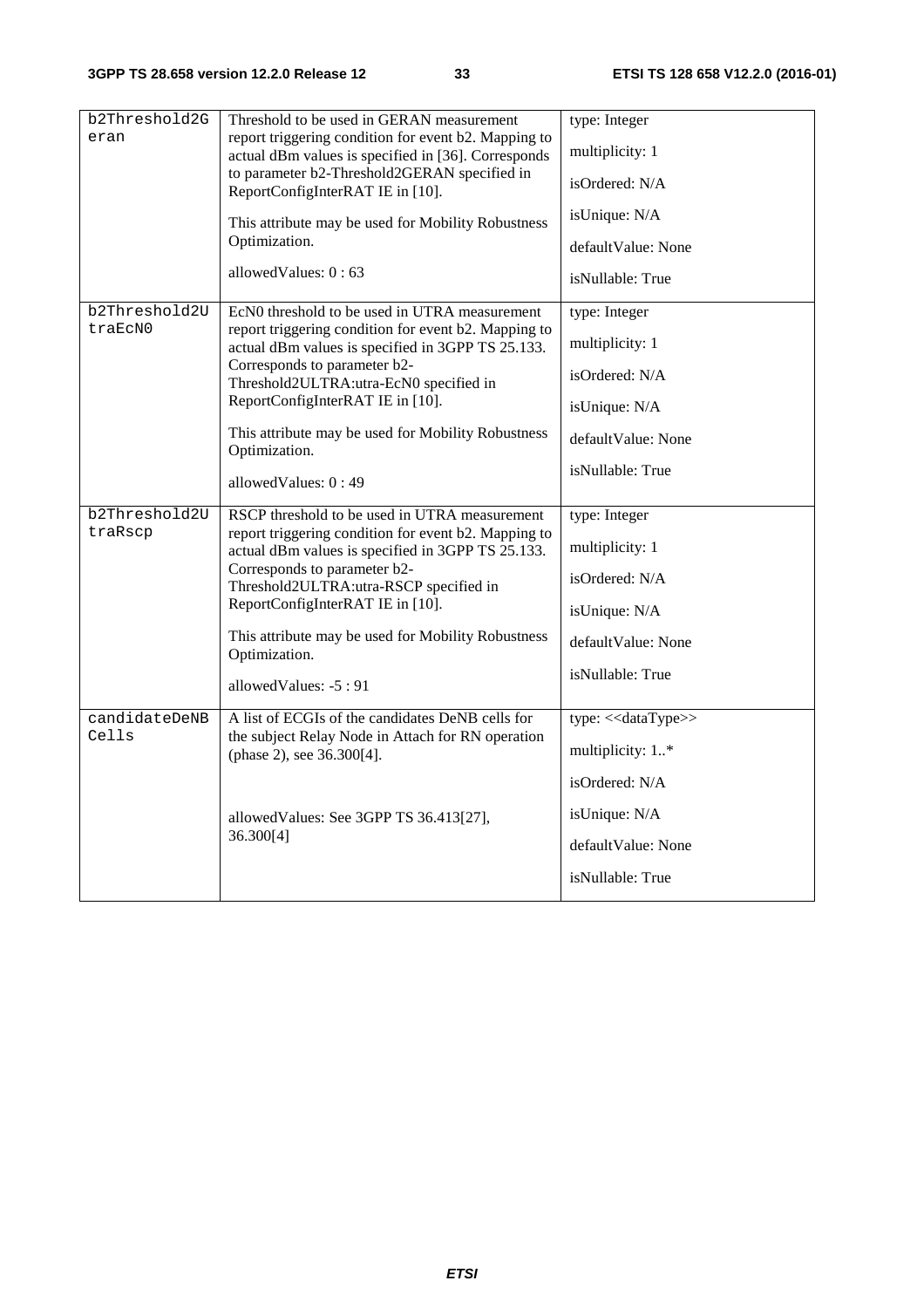| cellIdList                      | This holds a list of DN ofEUtranGenericCell.                                                                                                                                                                                                                                                                                                                                                                                                                                                                                                                                                                                                                                      | type: DN                                                                                                                                      |
|---------------------------------|-----------------------------------------------------------------------------------------------------------------------------------------------------------------------------------------------------------------------------------------------------------------------------------------------------------------------------------------------------------------------------------------------------------------------------------------------------------------------------------------------------------------------------------------------------------------------------------------------------------------------------------------------------------------------------------|-----------------------------------------------------------------------------------------------------------------------------------------------|
|                                 | These                                                                                                                                                                                                                                                                                                                                                                                                                                                                                                                                                                                                                                                                             | multiplicity: 1                                                                                                                               |
|                                 | cells all belong to one MBSFN Area.                                                                                                                                                                                                                                                                                                                                                                                                                                                                                                                                                                                                                                               | isOrdered: N/A                                                                                                                                |
|                                 |                                                                                                                                                                                                                                                                                                                                                                                                                                                                                                                                                                                                                                                                                   | isUnique: N/A                                                                                                                                 |
|                                 | allowedValues: N/A                                                                                                                                                                                                                                                                                                                                                                                                                                                                                                                                                                                                                                                                | defaultValue: None                                                                                                                            |
|                                 |                                                                                                                                                                                                                                                                                                                                                                                                                                                                                                                                                                                                                                                                                   | isNullable: True                                                                                                                              |
| cellIndividua<br><b>lOffset</b> | Offset applicable to a neighbouring cell. It is used<br>for evaluating the neighbouring cell for handover in<br>connected mode. This attribute corresponds to<br>parameter cellIndividualOffset in<br>MeasObjectEUTRA IE in [10].<br>This attribute is used by the HandOver parameter<br>Optimization (HOO) function or Load Balancing<br>Optimization (LBO) function.<br>allowedValues:<br>dB-24, dB-22, dB-20, dB-18, dB-16, dB-14, dB-12,<br>dB-10, dB-08, dB-06, dB-05, dB-04, dB-03, dB-02,<br>$dB-01$ , $dB+00$ , $dB+01$ , $dB+02$ , $dB+03$ , $dB+04$ ,<br>$dB+05$ , $dB+06$ , $dB+08$ , $dB+10$ , $dB+12$ , $dB+14$ ,<br>$dB+16$ , $dB+18$ , $dB+20$ , $dB+22$ , $dB+24$ | type: < <enumeration>&gt;<br/>multiplicity: 1<br/>isOrdered: N/A<br/>isUnique: True<br/>defaultValue: None<br/>isNullable: True</enumeration> |
| cellLocalId                     | Unambiguously identify a cell within an eNodeB.                                                                                                                                                                                                                                                                                                                                                                                                                                                                                                                                                                                                                                   | type: Integer                                                                                                                                 |
|                                 |                                                                                                                                                                                                                                                                                                                                                                                                                                                                                                                                                                                                                                                                                   | multiplicity: 1                                                                                                                               |
|                                 | allowed Values: 0:255.                                                                                                                                                                                                                                                                                                                                                                                                                                                                                                                                                                                                                                                            | isOrdered: N/A                                                                                                                                |
|                                 |                                                                                                                                                                                                                                                                                                                                                                                                                                                                                                                                                                                                                                                                                   | isUnique: True                                                                                                                                |
|                                 |                                                                                                                                                                                                                                                                                                                                                                                                                                                                                                                                                                                                                                                                                   | defaultValue: None                                                                                                                            |
|                                 |                                                                                                                                                                                                                                                                                                                                                                                                                                                                                                                                                                                                                                                                                   | isNullable: True                                                                                                                              |
|                                 |                                                                                                                                                                                                                                                                                                                                                                                                                                                                                                                                                                                                                                                                                   |                                                                                                                                               |
| cellResvInfo                    | This attribute represents whether the cell is MBSFN<br>Area Reserved Cell or not.                                                                                                                                                                                                                                                                                                                                                                                                                                                                                                                                                                                                 | type:< <enumeration>&gt;</enumeration>                                                                                                        |
|                                 | See TS 36.300[11] for MBSFN Area Reserved                                                                                                                                                                                                                                                                                                                                                                                                                                                                                                                                                                                                                                         | multiplicity: 1                                                                                                                               |
|                                 | Cell.                                                                                                                                                                                                                                                                                                                                                                                                                                                                                                                                                                                                                                                                             | isOrdered: N/A                                                                                                                                |
|                                 |                                                                                                                                                                                                                                                                                                                                                                                                                                                                                                                                                                                                                                                                                   | isUnique: True                                                                                                                                |
|                                 | allowed Values: See 3GPP TS 36.443 [28] for Cell<br>Reservation Info.                                                                                                                                                                                                                                                                                                                                                                                                                                                                                                                                                                                                             | defaultValue: None                                                                                                                            |
|                                 |                                                                                                                                                                                                                                                                                                                                                                                                                                                                                                                                                                                                                                                                                   | isNullable: True                                                                                                                              |
|                                 |                                                                                                                                                                                                                                                                                                                                                                                                                                                                                                                                                                                                                                                                                   |                                                                                                                                               |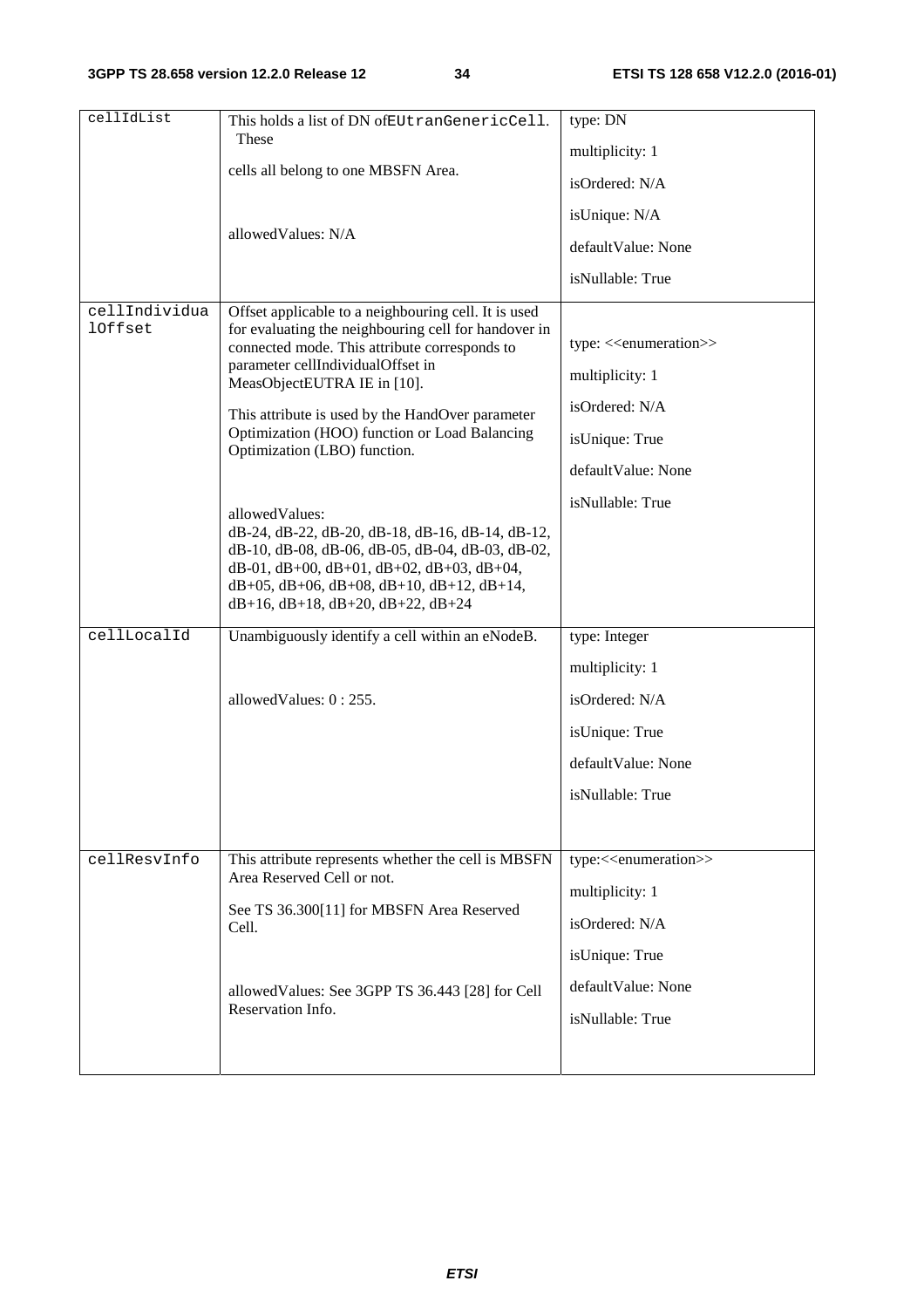| cellSize | See cell-Size in TS 36.423 [24].                 | type:< <enumeration>&gt;</enumeration> |
|----------|--------------------------------------------------|----------------------------------------|
|          |                                                  | multiplicity: 1                        |
|          | allowed Values: See cell-Size in TS 36.423 [24]. | isOrdered: N/A                         |
|          |                                                  | isUnique: True                         |
|          |                                                  | default Value: None                    |
|          |                                                  | isNullable: True                       |
|          |                                                  |                                        |
|          |                                                  |                                        |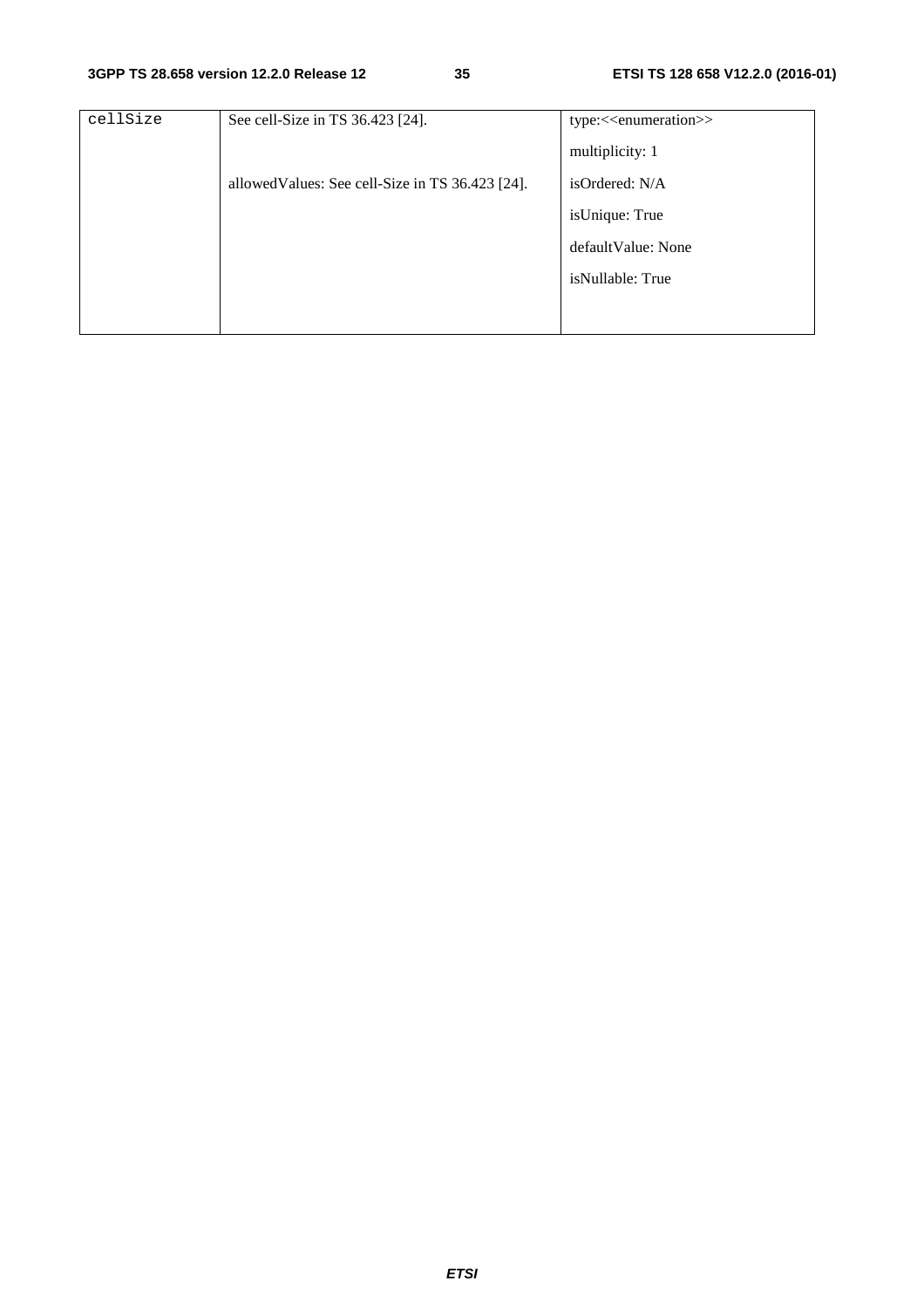#### **3GPP TS 28.658 version 12.2.0 Release 12 36 ETSI TS 128 658 V12.2.0 (2016-01)**

| cOCStatus | This attribute holds the information about cell                                                                                                                   | type: << dataType>> |
|-----------|-------------------------------------------------------------------------------------------------------------------------------------------------------------------|---------------------|
|           | outage compensation (COC) activities for the cell<br>which name contains the                                                                                      | multiplicity: 1     |
|           | CellOutageCompensationInformation<br>IOC instance.                                                                                                                | isOrdered: N/A      |
|           |                                                                                                                                                                   | isUnique: N/A       |
|           | The initial state is cOCDeactive.                                                                                                                                 | defaultValue: None  |
|           |                                                                                                                                                                   | isNullable: True    |
|           | When a cell outage is detected and its compensation<br>starts, then the state is cOCActivating.                                                                   |                     |
|           | When COC function decides that all activities<br>to acitvate the compensation are done, the state<br>changes to cOCActive.                                        |                     |
|           | When outage of cell is ended and activities to<br>remove the compensation are ongoing, the state<br>changes to cOCDeactivating.                                   |                     |
|           | When outage of cell ends and all activities to<br>remove the compensation are done, the state<br>changes back to cOCDeactive.                                     |                     |
|           | In case of errors during activation or deactivation,<br>this attribute also contains a list of elements which<br>could not been reconfigured by the COC function. |                     |
|           | If there are no errors during activation or<br>deactivation, the list of elements shall be empty.                                                                 |                     |
|           | For an example how<br>notifyAttributeValueChange notifications<br>related to this attribute are used to inform an<br>IRPManager about COC activities see Annex A. |                     |
|           | allowed Values: This element contains 2 parts, state<br>and errorList                                                                                             |                     |
|           | state $=$ enumerated                                                                                                                                              |                     |
|           |                                                                                                                                                                   |                     |
|           | cOCActivating,                                                                                                                                                    |                     |
|           | cOCActive,                                                                                                                                                        |                     |
|           | cOCDeactivating,                                                                                                                                                  |                     |
|           | cOCDeactive                                                                                                                                                       |                     |
|           |                                                                                                                                                                   |                     |
|           | <b>ETSI</b><br>$errorList = list of DNS$                                                                                                                          |                     |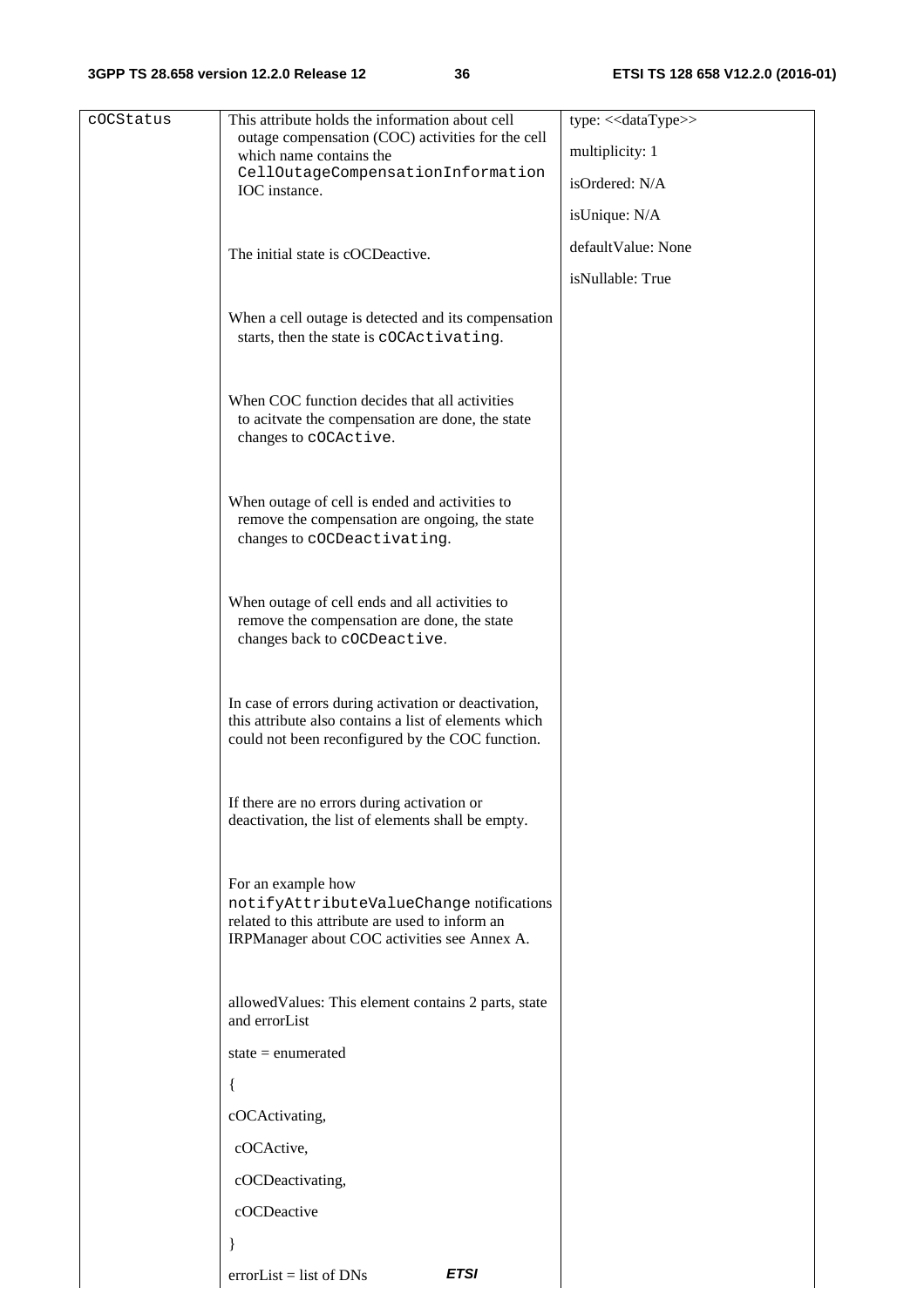| commonChannel                                                 | Power offset of the Primary Synchronization                                                                       | type: Integer                           |
|---------------------------------------------------------------|-------------------------------------------------------------------------------------------------------------------|-----------------------------------------|
| PowerOffset<br>Channel, Secondary Synchronization Channel and | multiplicity: 1                                                                                                   |                                         |
|                                                               | Physical Broadcast Channel with respect to the<br>referenceSignalPower. Value in dB is the actual                 |                                         |
|                                                               | value divided by 10. For example, value -30                                                                       | isOrdered: N/A                          |
|                                                               | represents -3dB; value 120 represent 12dB etc.                                                                    | isUnique: N/A                           |
|                                                               | This attribute may be used for Coverage and<br>Capacity Optimization and ICIC.                                    | defaultValue: None                      |
|                                                               | allowedValues: -350:150.                                                                                          | isNullable: True                        |
| configuration                                                 | Provides index into the table defining PRACH                                                                      | type: Integer                           |
| Index                                                         | resources within the frame. Corresponds to<br>PRACH-Configuration-Index parameter defined in                      | multiplicity: 1                         |
|                                                               | $[10]$ and $[12]$ .                                                                                               | isOrdered: N/A                          |
|                                                               | This attribute may be used for RACH Optimization.                                                                 | isUnique: N/A                           |
|                                                               | allowedValues: 0:63.                                                                                              |                                         |
|                                                               |                                                                                                                   | defaultValue: None                      |
|                                                               |                                                                                                                   | isNullable: True                        |
| contentionRes                                                 | Contention resolution timer. Corresponds to                                                                       | type: < <enumeration>&gt;</enumeration> |
| olutionTimer                                                  | parameter mac-ContentionResolutionTimer<br>specified in [10] and in [8]. Value sfn corresponds<br>to n subframes. | multiplicity: 1                         |
|                                                               |                                                                                                                   | isOrdered: N/A                          |
|                                                               | This attribute may be used for RACH Optimization.                                                                 | isUnique: N/A                           |
|                                                               | allowedValues: {sf8, sf16, sf24, sf32, sf40,<br>sf48, sf56, sf64}                                                 | defaultValue: None                      |
|                                                               |                                                                                                                   | isNullable: True                        |
| earfcn                                                        | It is the frequency number for the central                                                                        | type: Integer                           |
|                                                               | frequency. See 3GPP TS 36.104[14].                                                                                | multiplicity: 1                         |
|                                                               |                                                                                                                   | isOrdered: N/A                          |
|                                                               | allowedValues: See 3GPP TS 36.104[14].                                                                            | isUnique: N/A                           |
|                                                               |                                                                                                                   | defaultValue: None                      |
|                                                               |                                                                                                                   | isNullable: True                        |
| earfcnDl                                                      | Specifies the channel number for the central DL                                                                   | type: Integer                           |
|                                                               | frequency. The mapping from channel number to                                                                     | multiplicity: 1                         |
|                                                               | physical frequency is described in 3GPP<br>specification TS 36.101 [13] subclause 5.7.3.                          | isOrdered: N/A                          |
|                                                               |                                                                                                                   |                                         |
|                                                               | allowed Values: See EARFCN in TS 36.101 [13]                                                                      | isUnique: N/A                           |
|                                                               | subclause 5.7.3                                                                                                   | defaultValue: None                      |
|                                                               |                                                                                                                   | isNullable: True                        |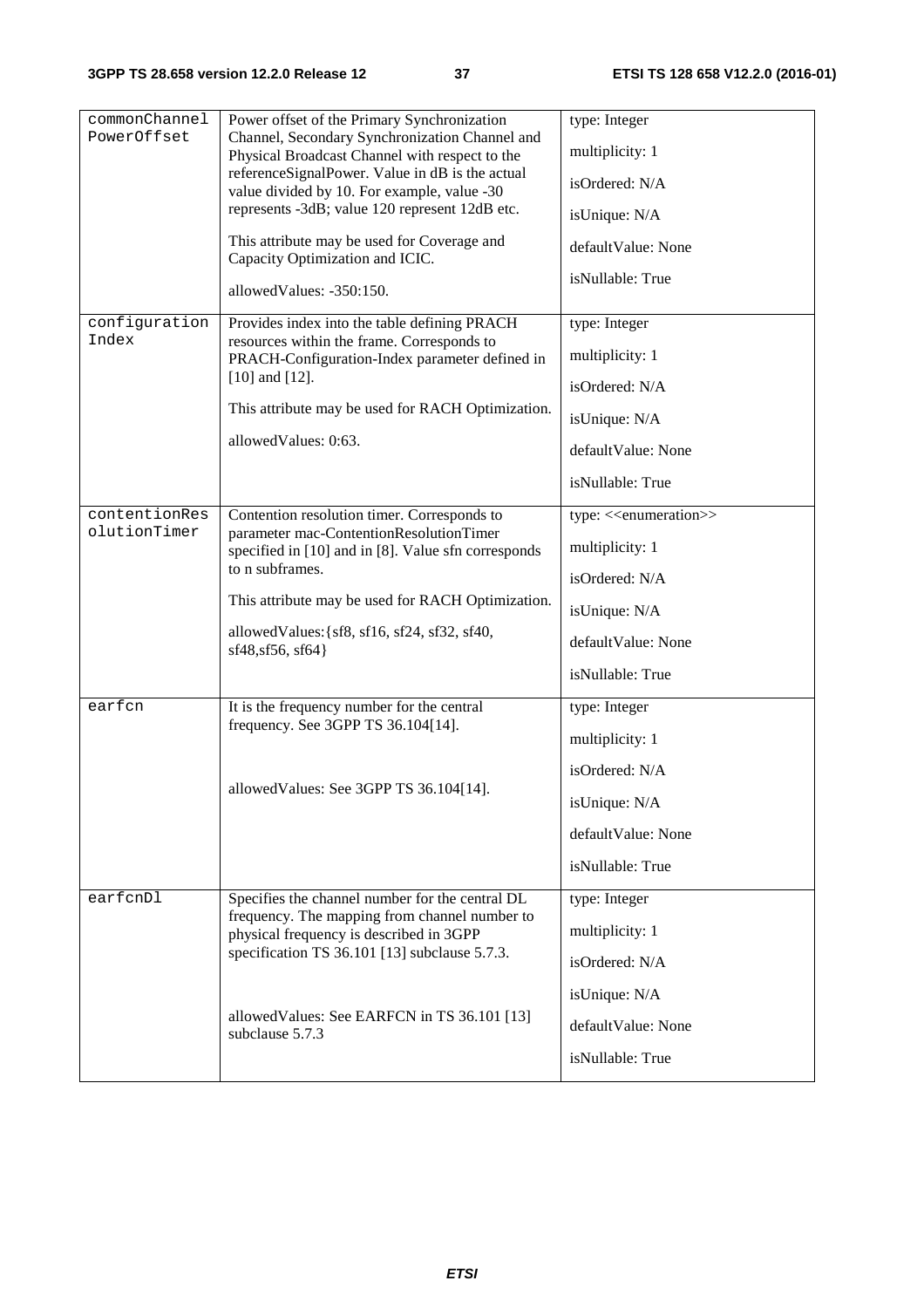| earfcnUl      |                                                                                                         |                    |
|---------------|---------------------------------------------------------------------------------------------------------|--------------------|
|               | Specifies the channel number for the central UL<br>frequency. The mapping from channel number to        | type: Integer      |
|               | physical frequency is described in 3GPP                                                                 | multiplicity: 1    |
|               | specification TS 36.101 [13] subclause 5.7.3.                                                           | isOrdered: N/A     |
|               |                                                                                                         | isUnique: N/A      |
|               | allowed Values: See EARFCN in TS 36.101 [13]<br>subclause 5.7.3                                         | defaultValue: None |
|               |                                                                                                         | isNullable: True   |
| eNBId         | Unambiguously identifies an eNodeB within a                                                             | type: Integer      |
|               | <b>PLMN</b>                                                                                             | multiplicity: 1    |
|               |                                                                                                         | isOrdered: N/A     |
|               | allowed Values: See 3GPP TS 36.413[27],<br>36.300[4]                                                    | isUnique: N/A      |
|               |                                                                                                         | defaultValue: None |
|               |                                                                                                         | isNullable: True   |
| hysteresisEut | Hysteresis applied to entry and leave condition of a                                                    | type: Integer      |
| raA1          | report triggering event A1. Maps to the instance of<br>the hysteresis IE specified in ReportConfigEUTRA | multiplicity: 1    |
|               | IE in $[10]$ corresponding to event A1.                                                                 | isOrdered: N/A     |
|               | This attribute may be used for Mobility<br>Robustness Optimization.                                     | isUnique: N/A      |
|               | allowedValues: 0:30.                                                                                    | defaultValue: None |
|               |                                                                                                         | isNullable: True   |
| hysteresisEut | Hysteresis applied to entry and leave condition of a                                                    | type: Integer      |
| raA2          | report triggering event A2. Maps to the instance of<br>the hysteresis IE specified in ReportConfigEUTRA | multiplicity: 1    |
|               | IE in $[10]$ corresponding to event A2.                                                                 | isOrdered: N/A     |
|               | This attribute may be used for Mobility<br>Robustness Optimization.                                     | isUnique: N/A      |
|               | allowedValues: 0:30.                                                                                    | defaultValue: None |
|               |                                                                                                         | isNullable: True   |
| hysteresisEut | Hysteresis applied to entry and leave condition of a                                                    | type: Integer      |
| raA3          | report triggering event A3. Maps to the instance of<br>the hysteresis IE specified in ReportConfigEUTRA | multiplicity: 1    |
|               | IE in [10] corresponding to event A3.                                                                   | isOrdered: N/A     |
|               | This attribute may be used for Mobility<br>Robustness Optimization.                                     | isUnique: N/A      |
|               | allowedValues: 0:30.                                                                                    | defaultValue: None |
|               |                                                                                                         | isNullable: True   |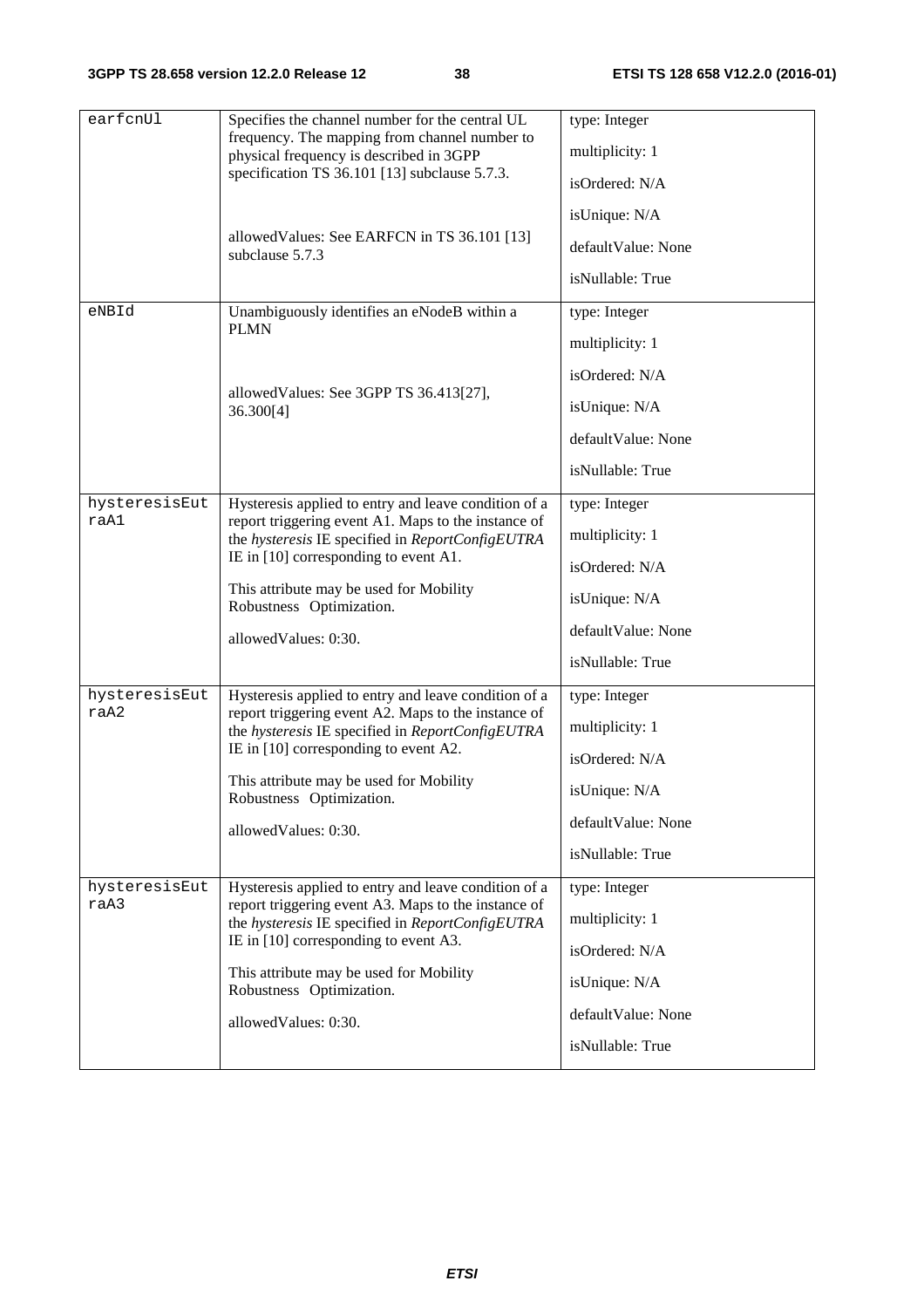| hysteresisEut | Hysteresis applied to entry and leave condition of a                                                                                                                                                                         | type: Integer                                                                                                                   |
|---------------|------------------------------------------------------------------------------------------------------------------------------------------------------------------------------------------------------------------------------|---------------------------------------------------------------------------------------------------------------------------------|
| raA4          | report triggering event A4. Maps to the instance of                                                                                                                                                                          |                                                                                                                                 |
|               | the hysteresis IE specified in ReportConfigEUTRA                                                                                                                                                                             | multiplicity: 1                                                                                                                 |
|               | IE in [10] corresponding to event A4.                                                                                                                                                                                        | isOrdered: N/A                                                                                                                  |
|               | This attribute may be used for Mobility<br>Robustness Optimization.                                                                                                                                                          | isUnique: N/A                                                                                                                   |
|               | allowedValues: 0:30.                                                                                                                                                                                                         | defaultValue: None                                                                                                              |
|               |                                                                                                                                                                                                                              | isNullable: True                                                                                                                |
| hysteresisEut | Hysteresis applied to entry and leave condition of a                                                                                                                                                                         | type: Integer                                                                                                                   |
| raA5          | report triggering event A5. Maps to the instance of<br>the hysteresis IE specified in ReportConfigEUTRA                                                                                                                      | multiplicity: 1                                                                                                                 |
|               | IE in $[10]$ corresponding to event A5.                                                                                                                                                                                      | isOrdered: N/A                                                                                                                  |
|               | This attribute may be used for Mobility<br>Robustness Optimization.                                                                                                                                                          | isUnique: N/A                                                                                                                   |
|               | allowedValues: 0:30.                                                                                                                                                                                                         | defaultValue: None                                                                                                              |
|               |                                                                                                                                                                                                                              | isNullable: True                                                                                                                |
| hysteresisIra | Hysteresis applied to entry and leave condition of                                                                                                                                                                           | type: Integer                                                                                                                   |
| tB1           | the IRAT report triggering event B1. Maps to<br>hysteresis IE specified in ReportConfigInterRAT IE                                                                                                                           | multiplicity: 1                                                                                                                 |
|               | in [10] corresponding to event B1.                                                                                                                                                                                           | isOrdered: N/A                                                                                                                  |
|               | This attribute may be used for Mobility<br>Robustness Optimization.                                                                                                                                                          | isUnique: N/A                                                                                                                   |
|               | allowedValues: 0:30.                                                                                                                                                                                                         | defaultValue: None                                                                                                              |
|               |                                                                                                                                                                                                                              | isNullable: True                                                                                                                |
| hysteresisIra | Hysteresis applied to entry and leave condition of                                                                                                                                                                           | type: Integer                                                                                                                   |
| tB2           | the IRAT report triggering event B2. Maps to<br>hysteresis IE specified in ReportConfigInterRAT IE                                                                                                                           | multiplicity: 1                                                                                                                 |
|               | in [10] corresponding to event B2.                                                                                                                                                                                           | isOrdered: N/A                                                                                                                  |
|               | This attribute may be used for Mobility<br>Robustness Optimization.                                                                                                                                                          | isUnique: N/A                                                                                                                   |
|               | allowedValues: 0:30.                                                                                                                                                                                                         | defaultValue: None                                                                                                              |
|               |                                                                                                                                                                                                                              | isNullable: True                                                                                                                |
| id            | An attribute whose "name+value" can be used as an<br>RDN when naming an instance of the object class.<br>This RDN uniquely identifies the object instance<br>within the scope of its containing (parent) object<br>instance. | type: DN<br>multiplicity: 1<br>isOrdered: N/A<br>isUnique: N/A<br>defaultValue: None<br>allowedValues: N/A<br>isNullable: False |
|               |                                                                                                                                                                                                                              |                                                                                                                                 |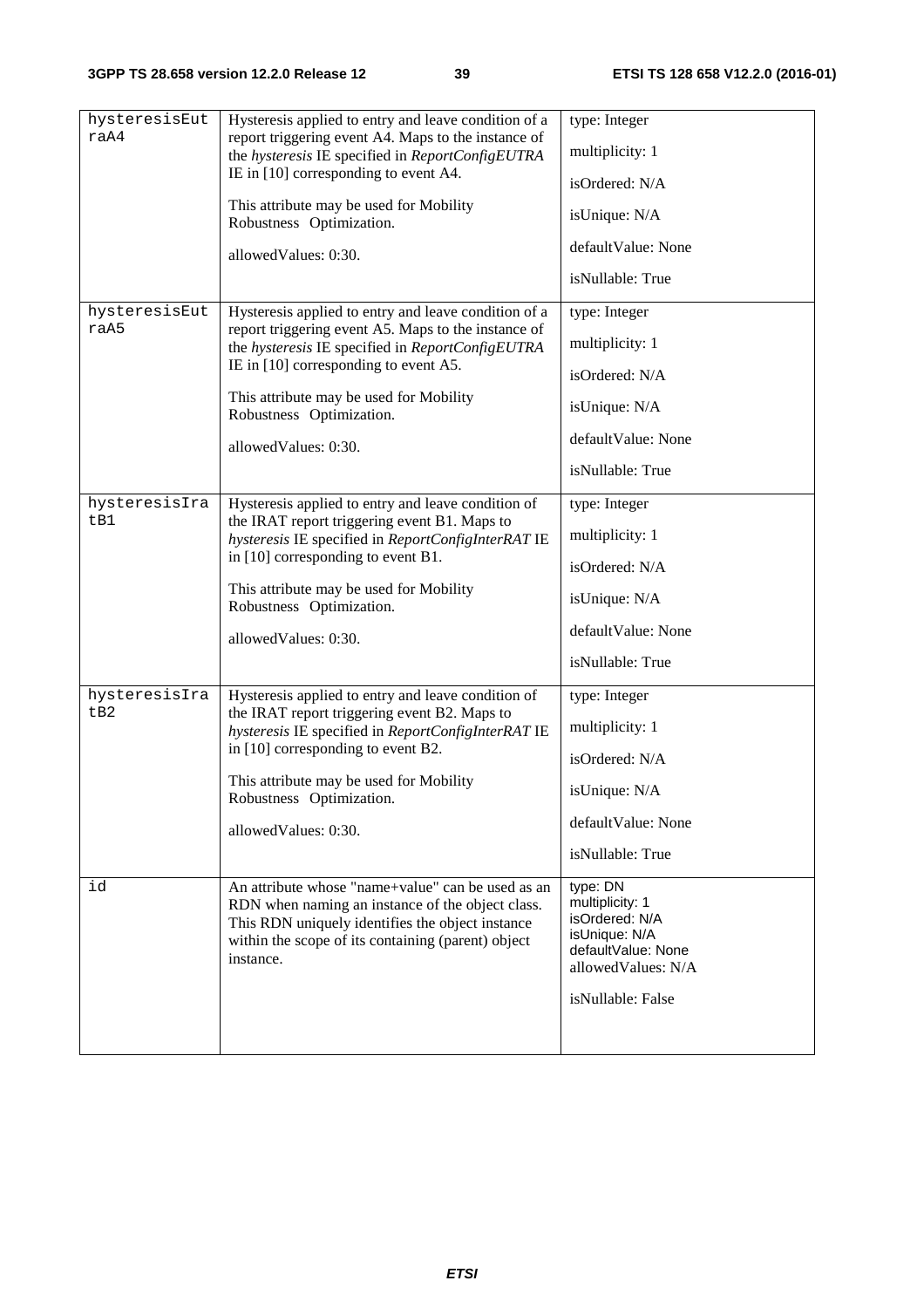| intraANRSwitc<br>h                     | This attribute determines whether the intra E-<br>UTRAN ANR function is activated or deactivated.<br>If 'on', the intra E-UTRAN ANR function may add<br>or remove intra E-UTRAN Neighbour Relations,<br>i.e. add or remove EUtranRelation instances<br>fromEUtranGenericCells of this<br><b>ENBFunction.</b><br>If 'off', the intra E-UTRAN ANR Function must not<br>add or remove Neighbour Relations, i.e. add or<br>remove EUtranRelation instances<br>fromEUtranGenericCells of<br>thisENBFunction.                | type: << <enumeration>&gt;<br/>multiplicity: 1<br/>isOrdered: N/A<br/>isUnique: True<br/>defaultValue: on<br/>isNullable: True</enumeration> |
|----------------------------------------|------------------------------------------------------------------------------------------------------------------------------------------------------------------------------------------------------------------------------------------------------------------------------------------------------------------------------------------------------------------------------------------------------------------------------------------------------------------------------------------------------------------------|----------------------------------------------------------------------------------------------------------------------------------------------|
|                                        | allowedValues: on, off                                                                                                                                                                                                                                                                                                                                                                                                                                                                                                 |                                                                                                                                              |
| iRATANRSwitch                          | This attribute determines whether the IRAT ANR<br>function is activated or deactivated.<br>If 'on', the IRAT ANR function may add or remove<br>IRAT Neighbour Relations, i.e. add or remove<br>UtranRelation or GsmRelation instances from<br>EUtranGenericCells of this ENBFunction.<br>If 'off', the IRAT ANR Function must not add or<br>remove IRAT Neighbour Relations, i.e. add or<br>remove UtranRelation or GsmRelation instances<br>from EUtranGenericCells of this<br>ENBFunction.<br>allowedValues: on, off | type: < <enumeration>&gt;<br/>multiplicity: 1<br/>isOrdered: N/A<br/>isUnique: True<br/>defaultValue: on<br/>isNullable: True</enumeration>  |
| isChangeForEn<br>ergySavingAll<br>owed | This attribute allows to IRPManager to prohibit or<br>allow configuration changes of the cell for ESM<br>purposes by the IRPAgent. This restriction also<br>applies to instances name contained in such cells.<br>Their attribute values can not be changed by the<br>IRPAgent.<br>allowedValues: yes,no                                                                                                                                                                                                               | type: < <enumeration>&gt;<br/>multiplicity: 1<br/>isOrdered: N/A<br/>isUnique: N/A<br/>defaultValue: None<br/>isNullable: True</enumeration> |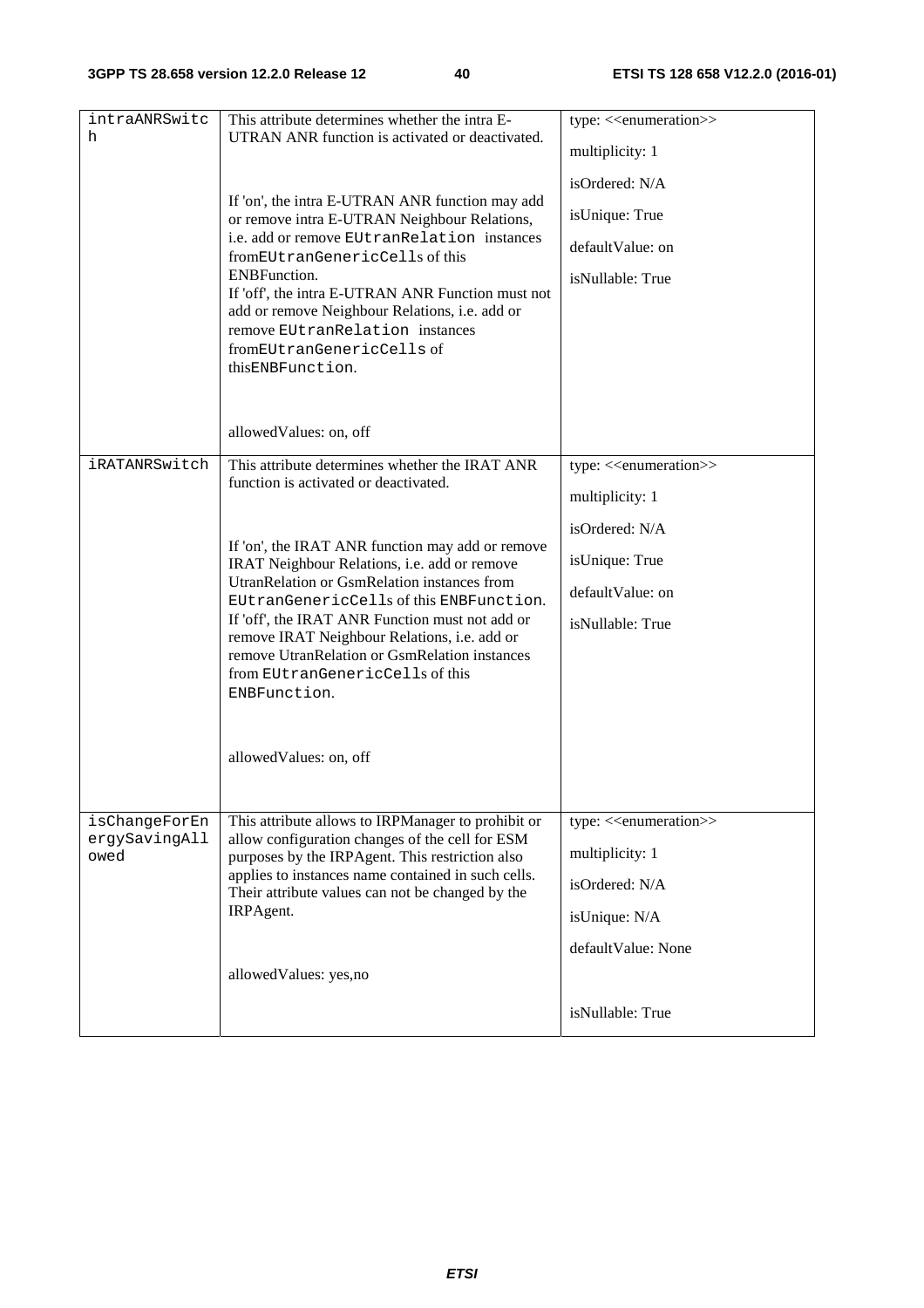| isCOCAllowed  | This attribute allows to IRPManager to prohibit or<br>allow configuration changes of the cell for cell<br>outage compensation purposes by the IRPAgent.<br>This restriction also applies to instances name<br>contained in such cells. Their attribute values can<br>not be changed by the IRPAgent.<br>allowedValues: yes,no                                                                                                                                                                                                                                                                                                                                                                                                                                  | type: < <enumeration>&gt;<br/>multiplicity: 1<br/>isOrdered: N/A<br/>isUnique: N/A<br/>defaultValue: None<br/>isNullable: True</enumeration> |
|---------------|----------------------------------------------------------------------------------------------------------------------------------------------------------------------------------------------------------------------------------------------------------------------------------------------------------------------------------------------------------------------------------------------------------------------------------------------------------------------------------------------------------------------------------------------------------------------------------------------------------------------------------------------------------------------------------------------------------------------------------------------------------------|----------------------------------------------------------------------------------------------------------------------------------------------|
| isESCoveredBy | The value of the attribute is configured by the<br>IRPmanager and is not changed by the IRPAgent. It<br>indicates whether the adjacentCell according to this<br>planning provides no, partial or full coverage for<br>the cell which name-contains the<br>EUtranRelation instance.<br>Adjacent cells with this attribute equal to 'yes' are<br>recommended to be considered as candidate cells to<br>take over the coverage when the original cell is<br>about to be transferred to energySaving state.<br>The entirety of adjacent cells with this property<br>equal to 'partial' are recommended to be considered<br>as entirety of candidate cells to take over the<br>coverage when the original cell is about to be<br>transferred to energySaving state. | type: < <enumeration>&gt;<br/>multiplicity: 1<br/>isOrdered: N/A<br/>isUnique: N/A<br/>defaultValue: None<br/>isNullable: True</enumeration> |
|               | allowed Values: no, partial, yes                                                                                                                                                                                                                                                                                                                                                                                                                                                                                                                                                                                                                                                                                                                               |                                                                                                                                              |
| isHOAllowed   | This indicates if HO is allowed or prohibited.<br>If "yes", handover is allowed from source cell to<br>target cell. The source cell is identified by the<br>name-containing EUtranGenericCell or<br>UtranGenericCell of the EUtranRelation<br>that has the isHOAllowed. The target cell is<br>referenced by the EUtranRelation that has this<br>isHOAllowed.<br>If "no", handover shall not be allowed.                                                                                                                                                                                                                                                                                                                                                        | type: < <enumeration>&gt;<br/>multiplicity: 1<br/>isOrdered: N/A<br/>isUnique: N/A<br/>defaultValue: None<br/>isNullable: True</enumeration> |
|               | allowedValues: yes,no                                                                                                                                                                                                                                                                                                                                                                                                                                                                                                                                                                                                                                                                                                                                          |                                                                                                                                              |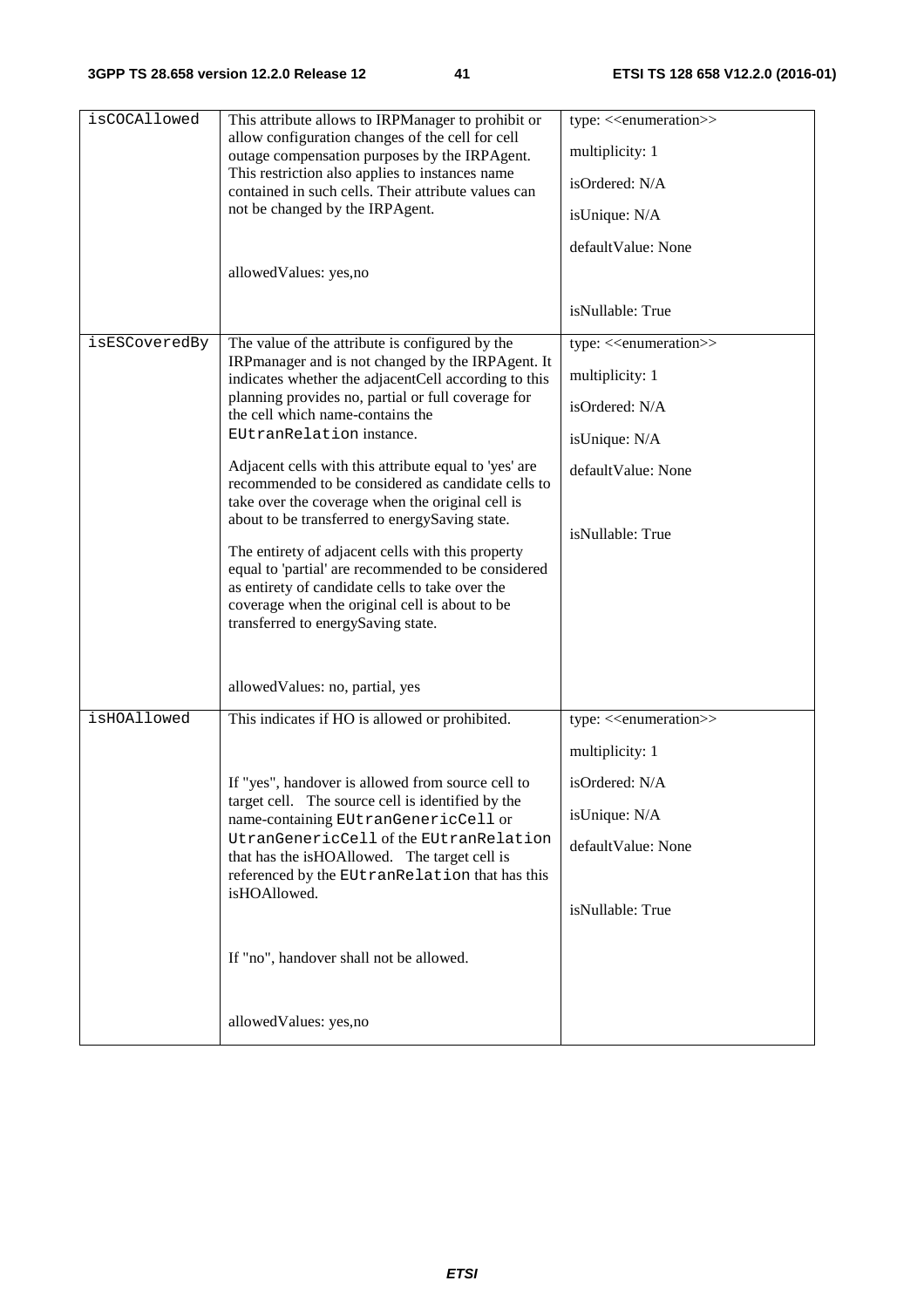| isICICInforma<br>tionSendAllow | This indicates if ICIC (Inter Cell Interference<br>Coordination) load information message (see TS                                                                                              | type: < <enumeration>&gt;</enumeration> |
|--------------------------------|------------------------------------------------------------------------------------------------------------------------------------------------------------------------------------------------|-----------------------------------------|
| ed                             | 36.423 [24] Section 9.1.2.1 LOAD                                                                                                                                                               | multiplicity: 1                         |
|                                | INFORMATION) sending is allowed or prohibited.                                                                                                                                                 | isOrdered: N/A                          |
|                                |                                                                                                                                                                                                | isUnique: N/A                           |
|                                | If "yes", ICIC load information message sending is<br>allowed from source cell to target cell. The source<br>cell is identified by the name-containing                                         | defaultValue: None                      |
|                                | EUtranGenericCell of the<br>EUtranRelation that has the<br>isICICInformationSendAllowed. The target cell is<br>referenced by the EUtranRelation that has this<br>isICICInformationSendAllowed. | isNullable: True                        |
|                                | If "no", ICIC load information message sending<br>shall not be allowed.                                                                                                                        |                                         |
|                                | allowedValues: yes,no                                                                                                                                                                          |                                         |
| isLBAllowed                    | This indicates if load balancing is allowed or                                                                                                                                                 | type: < <enumeration>&gt;</enumeration> |
|                                | prohibited from source cell to target cell.                                                                                                                                                    | multiplicity: 1                         |
|                                | If "yes", load balancing is allowed from source cell<br>to target cell. The source cell is identified by the                                                                                   | isOrdered: N/A                          |
|                                | name-containing EUtranGenericCell of the<br>EUtranRelation that has the isLBAllowed. The                                                                                                       | isUnique: N/A                           |
|                                | target cell is referenced by the EUtranRelation<br>that has this is LBAllowed.                                                                                                                 | defaultValue: None                      |
|                                | If "no", load balancing shall be prohibited from<br>source cell to target cell.                                                                                                                | isNullable: True                        |
|                                | allowedValues: yes,no                                                                                                                                                                          |                                         |
| isRemoveAllow<br>ed            | This indicates if the subject EUtranRelation<br>can be removed (deleted) or not.                                                                                                               | type: < <enumeration>&gt;</enumeration> |
|                                |                                                                                                                                                                                                | multiplicity: 1                         |
|                                |                                                                                                                                                                                                | isOrdered: N/A                          |
|                                | If "yes", the subject EUtranRelation instance<br>can be removed (deleted).                                                                                                                     | isUnique: N/A                           |
|                                |                                                                                                                                                                                                | defaultValue: None                      |
|                                | If "no", the subject EUtranRelation instance<br>shall not be removed (deleted) by any entity but an<br>IRPManager.                                                                             | isNullable: True                        |
|                                | allowedValues: yes,no                                                                                                                                                                          |                                         |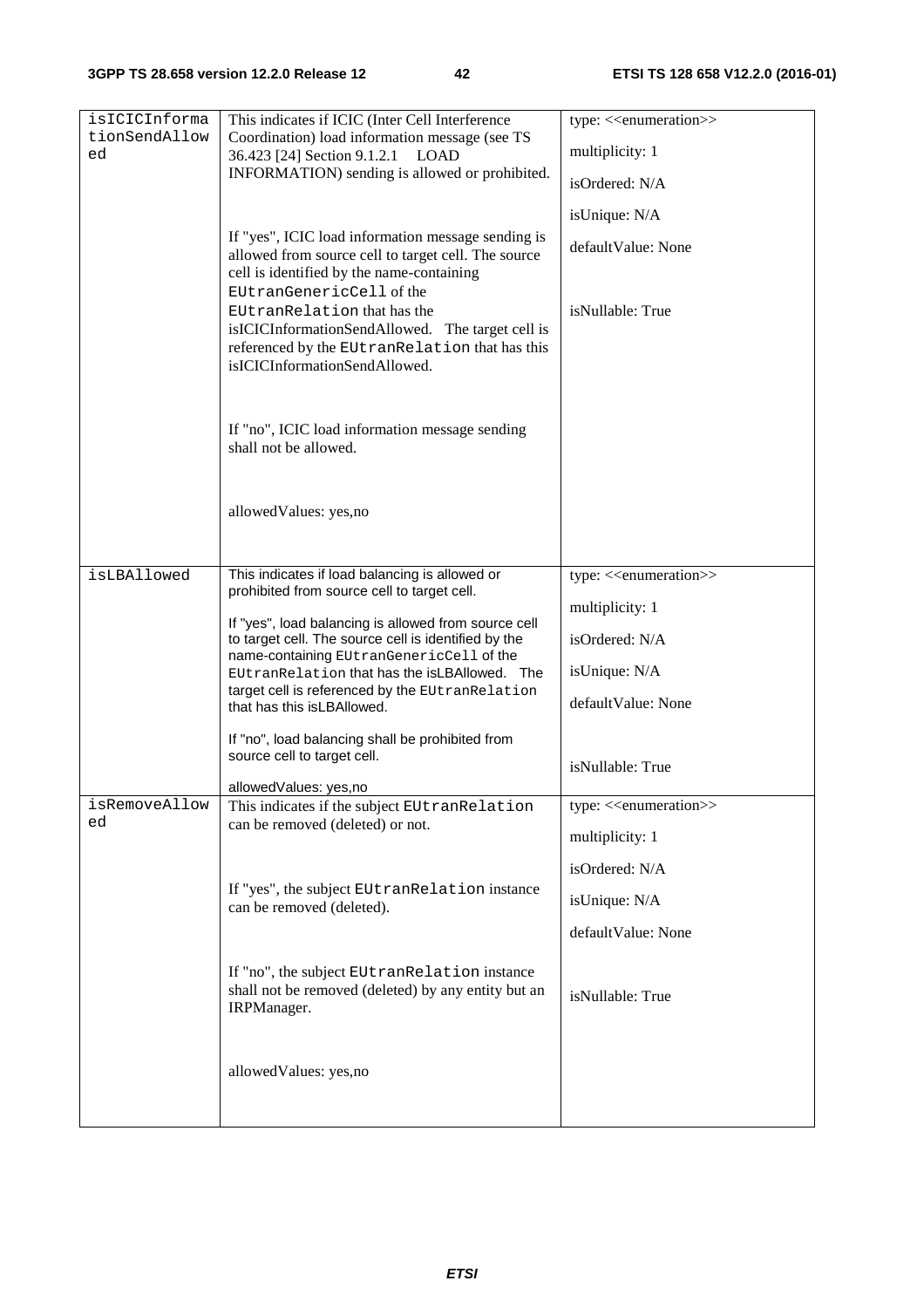| maximumTransm<br>issionPower | This is the maximum possible for all downlink<br>channels, used simultaneously in a cell, added<br>together.                                                                       | type: Integer<br>multiplicity: 1<br>isOrdered: N/A<br>isUnique: N/A<br>defaultValue: None |
|------------------------------|------------------------------------------------------------------------------------------------------------------------------------------------------------------------------------|-------------------------------------------------------------------------------------------|
|                              |                                                                                                                                                                                    | isNullable: True                                                                          |
| maxNbrRNAllow<br>ed          | This is an integer indicating the maximum number of<br>RNs allowed to be connected. It is a number which<br>can be configured by the operator to control the<br>node/network load. | type: Integer<br>multiplicity: 1                                                          |
|                              |                                                                                                                                                                                    | isOrdered: N/A                                                                            |
|                              |                                                                                                                                                                                    | isUnique: N/A                                                                             |
|                              |                                                                                                                                                                                    | defaultValue: None                                                                        |
|                              |                                                                                                                                                                                    |                                                                                           |
|                              |                                                                                                                                                                                    | isNullable: True                                                                          |
| mbsfnAreaId                  | This is the identifier of MBSFN Area.                                                                                                                                              | type: Integer                                                                             |
|                              | See TS 36.300[11] for MBSFN Area.                                                                                                                                                  | multiplicity: 1                                                                           |
|                              |                                                                                                                                                                                    | isOrdered: N/A                                                                            |
|                              | allowed Values: See 3GPP TS 36.443 [28] for                                                                                                                                        | isUnique: N/A                                                                             |
|                              | mbsfnAreaId                                                                                                                                                                        | defaultValue: None                                                                        |
|                              |                                                                                                                                                                                    |                                                                                           |
|                              |                                                                                                                                                                                    | isNullable: True                                                                          |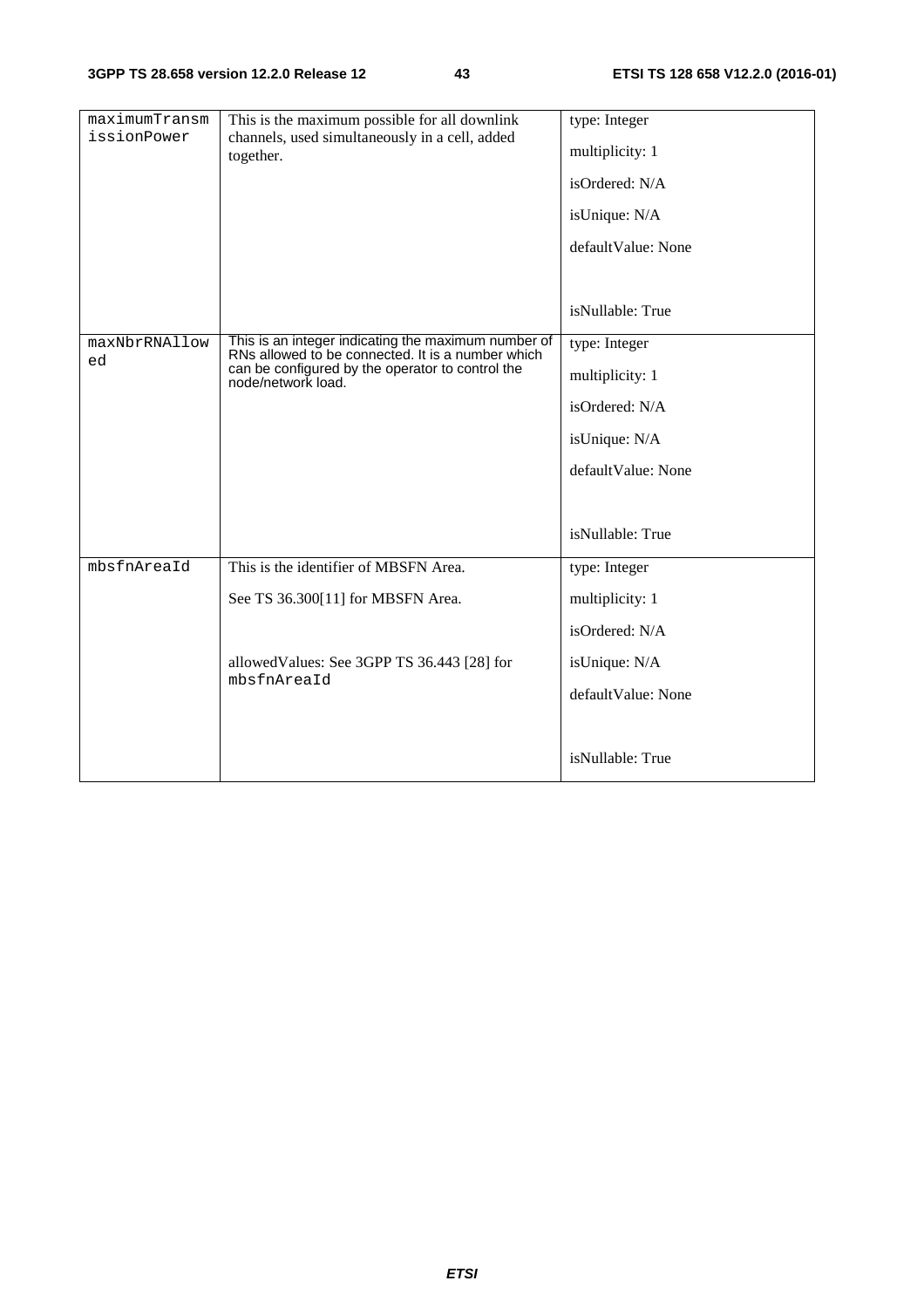| netListeningR<br>SForRIBS | This specifies the configuration of RS (reference<br>signals) for RIBS (radio interface based<br>synchronization) by means of network listening, see<br>Radio Interface based Synchronization in TS | type: << dataType>><br>multiplicity: 1 |
|---------------------------|-----------------------------------------------------------------------------------------------------------------------------------------------------------------------------------------------------|----------------------------------------|
|                           | 36.300 [11].                                                                                                                                                                                        | isOrdered: N/A                         |
|                           |                                                                                                                                                                                                     | isUnique: N/A                          |
|                           | It is a list of structures where each structure                                                                                                                                                     | defaultValue: None                     |
|                           | contains the following elements:                                                                                                                                                                    | isNullable: True                       |
|                           | RS_pattern<br>Number of CRS ports<br>Periodicity<br>Offset                                                                                                                                          |                                        |
|                           | allowedValues:                                                                                                                                                                                      |                                        |
|                           | RS_pattern: CRS only; or CRS and PRS;                                                                                                                                                               |                                        |
|                           | CRS (Cell-specific Reference Signal) see clause<br>6.10.1.1 and 6.10.1.2 in TS 36.211 [12].<br>PRS (Positioning Reference Signal) see clause<br>6.10.4.1 and 6.10.4.2 in TS 36.211 [12].            |                                        |
|                           | Number of CRS ports: 1 or 2;                                                                                                                                                                        |                                        |
|                           | Periodicity: 1280ms, 2560ms, 5120ms, or<br>10240ms;                                                                                                                                                 |                                        |
|                           | Offset: range from "0" to (Periodicity-1) wherein<br>the reference signal offset is in number of<br>subframes starting from SFN 0 and subframe 0.                                                   |                                        |
|                           | More than one network listening reference signal<br>configuration may be configured with a maximum<br>of 4 configurations per eNB.                                                                  |                                        |
| numberOfRaPre<br>ambles   | Number of non-dedicated random access<br>preambles. Corresponds to parameter                                                                                                                        | $type: \leq$ enumeration $\geq$        |
|                           | numberOfRA-Preambles specified in [10] and in                                                                                                                                                       | multiplicity: 1                        |
|                           | [8]. Value n4 corresponds to 4, n8 corresponds to 8<br>and so on.                                                                                                                                   | isOrdered: N/A                         |
|                           | This attribute may be used for RACH Optimization.                                                                                                                                                   | isUnique: N/A                          |
|                           | allowedValues:                                                                                                                                                                                      | defaultValue: None                     |
|                           | n4,n8,n12,n16,n20,n24,n28,n32,n36,n40,n44,n48,n<br>52,n56,n60,n64                                                                                                                                   |                                        |
|                           |                                                                                                                                                                                                     | isNullable: True                       |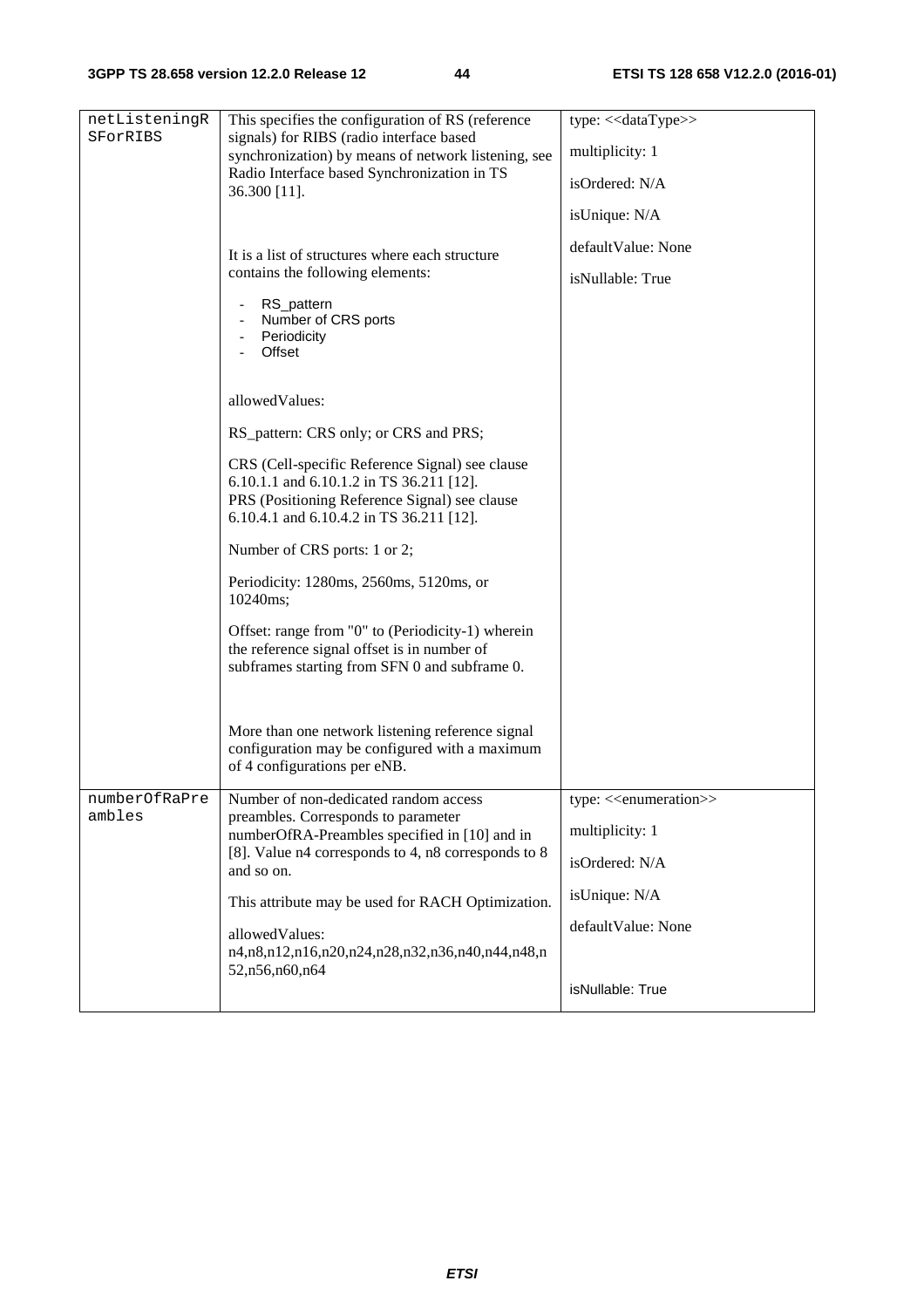| partOfSectorP<br>ower | This is the requested part (i.e. %) of the total radio<br>power available to the<br>SectorEquipmentFunction. The requested<br>% power should be allocated to the cell. | type: Integer<br>multiplicity: 1<br>isOrdered: N/A  |
|-----------------------|------------------------------------------------------------------------------------------------------------------------------------------------------------------------|-----------------------------------------------------|
|                       | allowedValues: 1:100                                                                                                                                                   | isUnique: N/A<br>defaultValue: None                 |
|                       |                                                                                                                                                                        | isNullable: True                                    |
| pb                    | $P_R$ , which is described in Section 5.2 of TS 36.213<br>$[25]$                                                                                                       | type: Integer<br>multiplicity: 1<br>isOrdered: N/A  |
|                       | allowed Values: See 3GPP TS 36.213[25]                                                                                                                                 | isUnique: N/A<br>defaultValue: None                 |
|                       |                                                                                                                                                                        | isNullable: True                                    |
| pci                   | This holds the Physical Cell Identity (PCI) of the<br>cell (for NM-Centralized, EM-Centralized and<br>Distributed PCI assignment cases).                               | type: Integer<br>multiplicity: 1<br>isOrdered: N/A  |
|                       | In the case of NM-Centralized PCI assignment, see<br>TS 36.300, [11] subclause 22.3.5, IRPManager<br>signals a specific value by writing this attribute.               | isUnique: N/A<br>defaultValue: None                 |
|                       | allowed Values: See TS 36.211 [12] subclause 6.11<br>for legal values of pci.                                                                                          | isNullable: True                                    |
| pciList               | This holds a list of physical cell identities that can<br>be assigned to the pci attribute by eNB. The<br>assignment algorithm is not specified.                       | type: Integer<br>multiplicity: 1*<br>isOrdered: N/A |
|                       | This attribute shall be supported if and only if the<br>EM-Centralized or Distributed PCI Assignment is<br>supported. See TS 32.500, ref [15] subclause<br>6.1.6.      | isUnique: N/A<br>defaultValue: None                 |
|                       | allowed Values: See TS 36.211 [12] subclause 6.11<br>for legal values of pci. The number of pci in the list<br>is 1 to $504$ .                                         | isNullable: True                                    |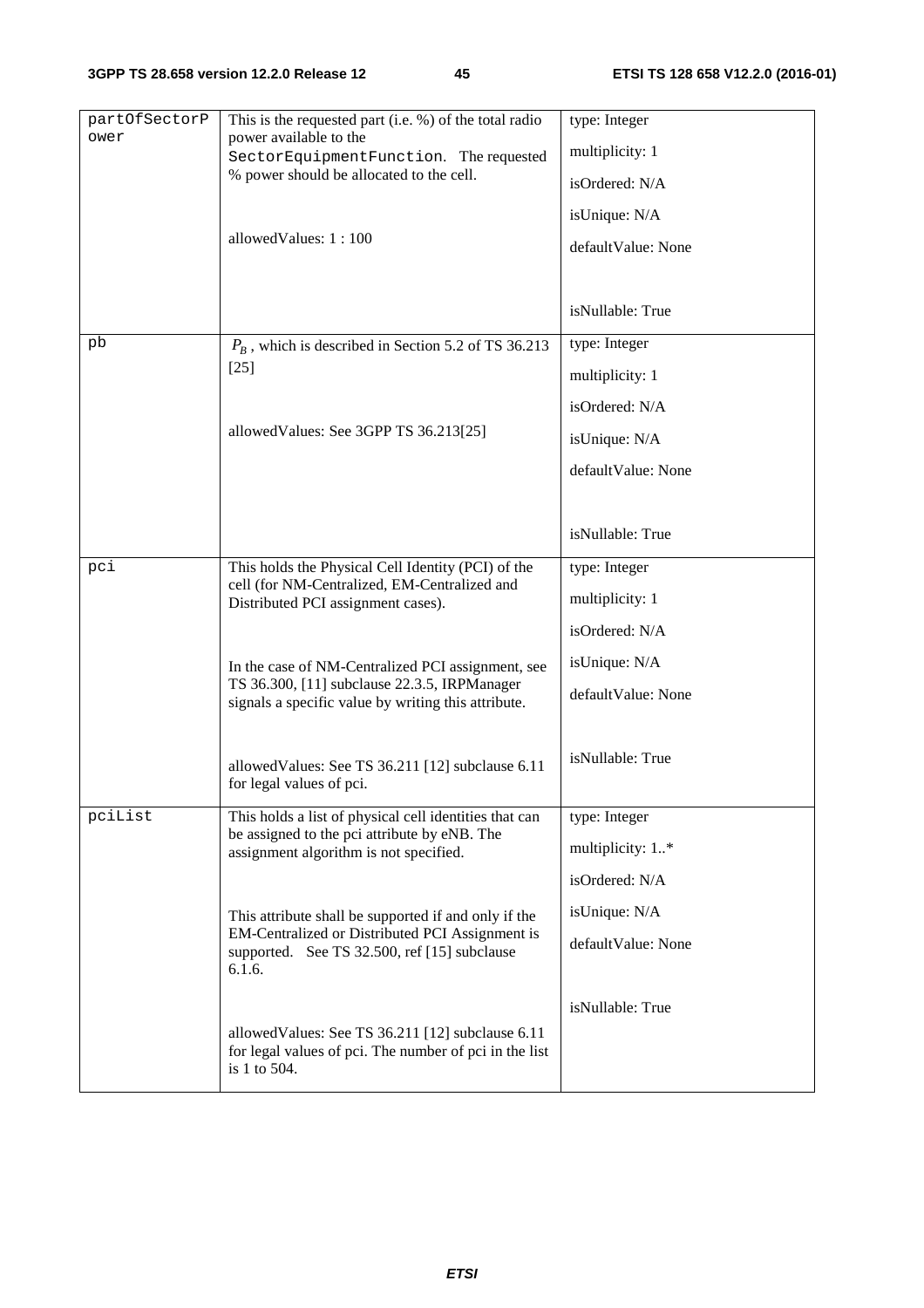| plmnIdList                                 | List of unique identities for PLMN.<br>Note: A cell can broadcast up to 6 PLMN-id's.<br>This is to support the case that one cell can be used<br>by up to 6 operators" core networks.<br>One member of plmnIdList is the primary PLMN<br>Id.<br>See TS 36.331 [10] section 6.2.2:<br>SystemInformationBlockType1/cellAccessRelatedI<br>nformation/plmn-IdentityList is a SEQUENCE<br>(SIZE (16))<br>allowed Values: A list of at most six entries of<br>PLMN Identifiers, but at least one (the primary<br>PLMN Id). The PLMN Identifier is composed of a<br>Mobile Country Code (MCC) and a Mobile<br>Network Code (MNC).<br>See TS 23.003 [3] subclause 2.2 and 12.1. | type: Integer<br>multiplicity: 1*<br>isOrdered: N/A<br>isUnique: N/A<br>defaultValue: None<br>isNullable: False         |
|--------------------------------------------|-------------------------------------------------------------------------------------------------------------------------------------------------------------------------------------------------------------------------------------------------------------------------------------------------------------------------------------------------------------------------------------------------------------------------------------------------------------------------------------------------------------------------------------------------------------------------------------------------------------------------------------------------------------------------|-------------------------------------------------------------------------------------------------------------------------|
| pMax                                       | This parameter is used to limit the allowed UE<br>uplink transmission power on the serving EUTRA<br>frequency. Value in dBm. Corresponds to<br>parameter p-Max specified in SIB1 and SIB3 in<br>$[10].$<br>This attribute may be used for RACH Optimization.<br>allowedValues: -30:33                                                                                                                                                                                                                                                                                                                                                                                   | type: Integer<br>multiplicity: 1<br>isOrdered: N/A<br>isUnique: N/A<br>defaultValue: None                               |
|                                            |                                                                                                                                                                                                                                                                                                                                                                                                                                                                                                                                                                                                                                                                         | isNullable: True                                                                                                        |
| powerRampingS<br>tep                       | Power increase factor between subsequent random<br>access preamble transmissions. Value in dB. Value<br>dB2 corresponds to 2 dB and so on. Corresponds to<br>parameter powerRampingStep specified in [10] and<br>in [8].<br>This attribute may be used for RACH Optimization.<br>allowed Values: dB0, dB2, dB4, dB6                                                                                                                                                                                                                                                                                                                                                     | type: < <enumeration>&gt;<br/>multiplicity: 1<br/>isOrdered: N/A<br/>isUnique: N/A<br/>defaultValue: None</enumeration> |
|                                            |                                                                                                                                                                                                                                                                                                                                                                                                                                                                                                                                                                                                                                                                         | isNullable: True                                                                                                        |
| preambleIniti<br>alReceivedTar<br>getPower | This parameter denotes the baseline for<br>computation of the transmit power for random<br>access power transmission. Corresponds to<br>parameter preambleInitialReceivedTargetPower<br>specified in [10] and in [8]. Value dBm-120<br>corresponds to -120 dBm and so on.<br>This attribute may be used for RACH Optimization.<br>allowed Values: dBm-120, dBm-118, dBm-116,                                                                                                                                                                                                                                                                                            | type: < <enumeration>&gt;<br/>multiplicity: 1<br/>isOrdered: N/A<br/>isUnique: N/A<br/>defaultValue: None</enumeration> |
|                                            | dBm-114, dBm-112, dBm-110, dBm-108, dBm-<br>106,dBm-104,dBm-102,dBm-100,dBm-98,dBm-<br>96,dBm-94, dBm-92,dBm-90                                                                                                                                                                                                                                                                                                                                                                                                                                                                                                                                                         | isNullable: True                                                                                                        |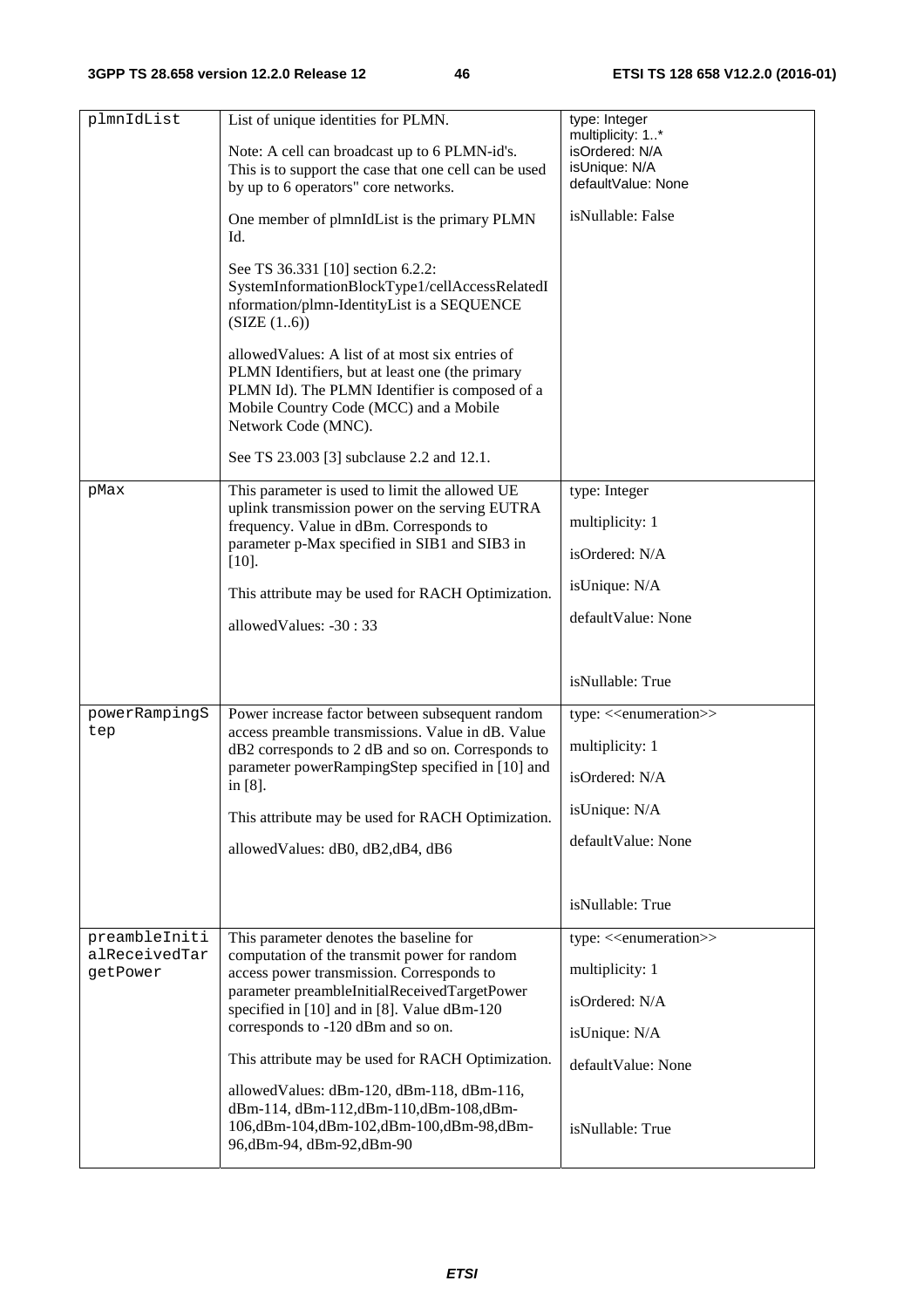| preambleTrans<br>Max   | Maximum number of random access preamble<br>transmissions. Corresponds to parameter                                                                                                                                   | type: < <enumeration>&gt;</enumeration> |
|------------------------|-----------------------------------------------------------------------------------------------------------------------------------------------------------------------------------------------------------------------|-----------------------------------------|
|                        | preambleTransMax specified in [10] and in [8].                                                                                                                                                                        | multiplicity: 1                         |
|                        | This attribute may be used for RACH Optimization.                                                                                                                                                                     | isOrdered: N/A                          |
|                        | allowed Values: n3, n4, n5, n6, n7, n8, n10, n20,                                                                                                                                                                     | isUnique: N/A                           |
|                        | n50, n100, n200                                                                                                                                                                                                       | defaultValue: None                      |
|                        |                                                                                                                                                                                                                       |                                         |
|                        |                                                                                                                                                                                                                       | isNullable: True                        |
| qciDscpMappin<br>gList | It is a list of mapping between QCI and DSCP, each<br>mapping is a structure including the element QCI<br>and DSCP;                                                                                                   |                                         |
|                        | Wherein                                                                                                                                                                                                               | type: << dataType>>                     |
|                        | - QCI represents the number of the QCI (Ref. 3GPP                                                                                                                                                                     | multiplicity: 1*                        |
|                        | TS 23.203[33]);                                                                                                                                                                                                       | isOrdered: N/A                          |
|                        | - DSCP represents the DiffServ codepoint (Ref.<br>3GPP TS 23.207[34] and RFC 2474[35]).                                                                                                                               | isUnique: N/A                           |
|                        |                                                                                                                                                                                                                       | defaultValue: None                      |
|                        | allowed Values: For QCI, Ref. 3GPP TS                                                                                                                                                                                 | isNullable: True                        |
|                        | 23.203[33];                                                                                                                                                                                                           |                                         |
|                        | For DSCP, Ref. RFC 2474[35]                                                                                                                                                                                           |                                         |
| qHyst                  | Hysteresis value applied to serving cell for<br>evaluating cell ranking criteria. Value in dB.                                                                                                                        | type: < <enumeration>&gt;</enumeration> |
|                        | Corresponds to parameter q-Hyst specified in SIB3                                                                                                                                                                     | multiplicity: 1                         |
|                        | in [10] and in [34].                                                                                                                                                                                                  | isOrdered: N/A                          |
|                        | This attribute may be used for Mobility Robustness<br>Optimization.                                                                                                                                                   | isUnique: N/A                           |
|                        | allowed Values: dB0, dB1, dB2, dB3, dB4, dB5,<br>dB6, dB8, dB10, dB12, dB14, dB16, dB18, dB20,                                                                                                                        | defaultValue: None                      |
|                        | dB22, dB24                                                                                                                                                                                                            | isNullable: True                        |
| qOffset                | Offset applicable to a specific neighbouring cell                                                                                                                                                                     | type: < <enumeration>&gt;</enumeration> |
|                        | used for evaluating the cell as a candidate for cell<br>re-selection. Corresponds to parameter q-OffsetCell                                                                                                           | multiplicity: 1                         |
|                        | broadcast in SIB4 for intra-frequency cells and in<br>SIB5 for inter-frequency cells, specified in [10].                                                                                                              | isOrdered: N/A                          |
|                        | This attribute may be used for Mobility Robustness                                                                                                                                                                    | isUnique: N/A                           |
|                        | Optimization.                                                                                                                                                                                                         | defaultValue: None                      |
|                        | allowed Values: dB-24, dB-22, dB-20, dB-18, dB-<br>16, dB-14, dB-12, dB-10, dB-8, dB-6, dB-5, dB-4,<br>dB-3, dB-2, dB-1, dB0, dB1, dB2, dB3, dB4, dB5,<br>dB6, dB8, dB10, dB12, dB14, dB16, dB18, dB20,<br>dB22, dB24 | isNullable: True                        |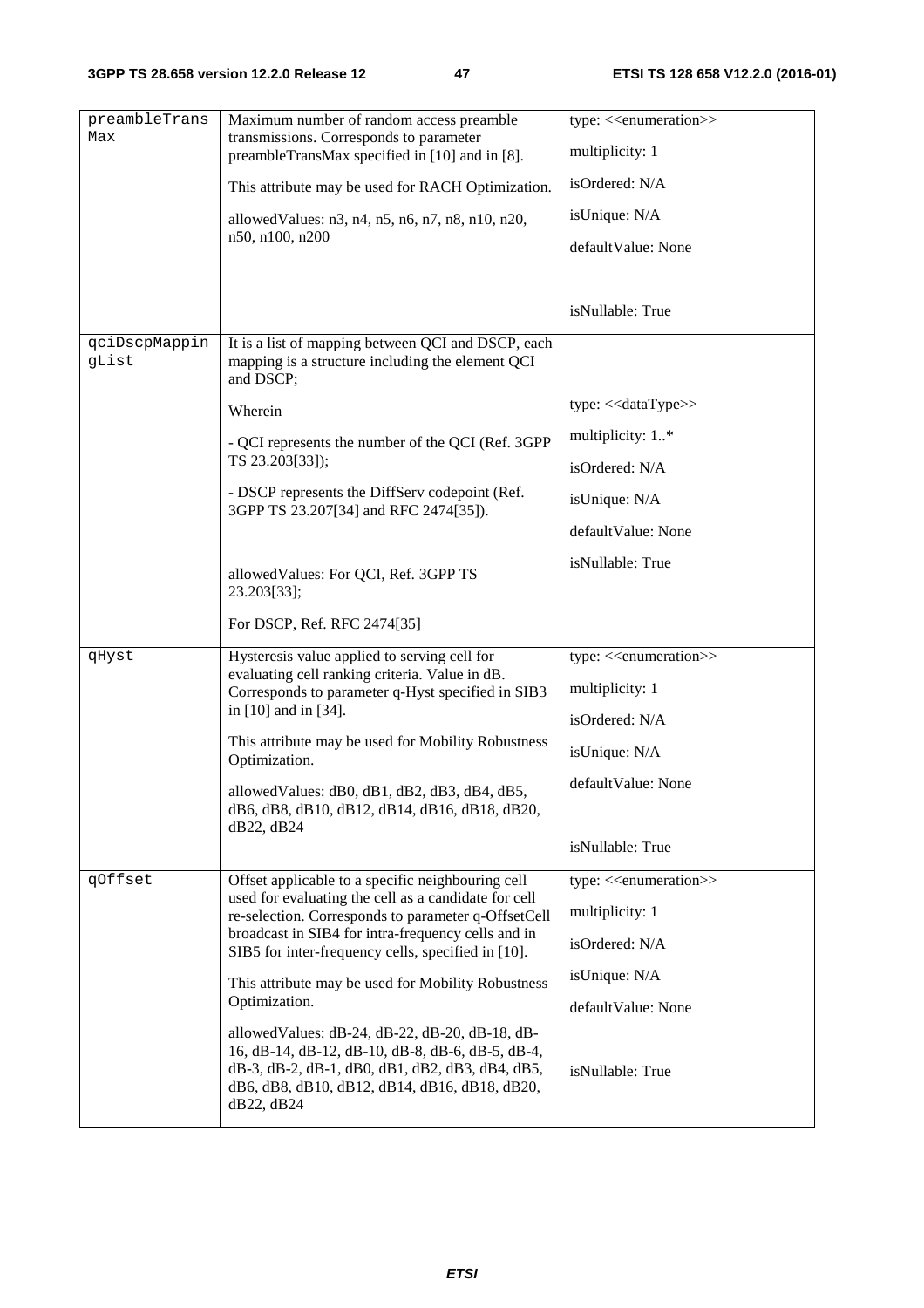| qOffsetCdma20<br>0 <sub>0</sub> | Indicates a CDMA2000-specific offset to be<br>applied when evaluating triggering conditions for<br>measurement reporting in connected mode.<br>Corresponds to parameter offsetFreq included in the<br>IE MeasObjectCDMA2000 specified in 3GPP TS<br>36.331. This value will apply to all CDMA2000<br>frequencies.<br>This attribute may be used for Mobility Robustness<br>Optimization.<br>allowedValues: -1515 | type: Integer<br>multiplicity: 1<br>isOrdered: N/A<br>isUnique: N/A<br>defaultValue: None<br>isNullable: True |
|---------------------------------|------------------------------------------------------------------------------------------------------------------------------------------------------------------------------------------------------------------------------------------------------------------------------------------------------------------------------------------------------------------------------------------------------------------|---------------------------------------------------------------------------------------------------------------|
| qOffsetGeran                    | Indicates a GERAN-specific offset to be applied<br>when evaluating triggering conditions for<br>measurement reporting in connected mode.<br>Corresponds to parameter offsetFreq included in the<br>IE MeasObjectGERAN specified in 3GPP TS<br>36.331. This value will apply to all GERAN<br>frequencies.<br>This attribute may be used for Mobility Robustness<br>Optimization.<br>allowed Values: -1515         | type: Integer<br>multiplicity: 1<br>isOrdered: N/A<br>isUnique: N/A<br>defaultValue: None<br>isNullable: True |
| qOffsetUtra                     | Indicates a UTRA-specific offset to be applied<br>when evaluating triggering conditions for<br>measurement reporting in connected mode.<br>Corresponds to parameter offsetFreq included in the<br>IE MeasObjectUTRA specified in 3GPP TS 36.331.<br>This value will apply to all UTRA frequencies.<br>This attribute may be used for Mobility Robustness<br>Optimization.<br>allowedValues: -1515                | type: Integer<br>multiplicity: 1<br>isOrdered: N/A<br>isUnique: N/A<br>defaultValue: None<br>isNullable: True |
| qQualMinUtra                    | Minimum required received EcIo level on this<br>UTRA FDD carrier. Value in dB. Corresponds to<br>parameter q-QualMin in SIB6 in [10] and in [30].<br>This attribute applies to all UTRA frequencies.<br>This attribute may be used for Coverage and<br>Capacity Optimization and ICIC<br>allowedValues: -24:0                                                                                                    | type: Integer<br>multiplicity: 1<br>isOrdered: N/A<br>isUnique: N/A<br>defaultValue: None<br>isNullable: True |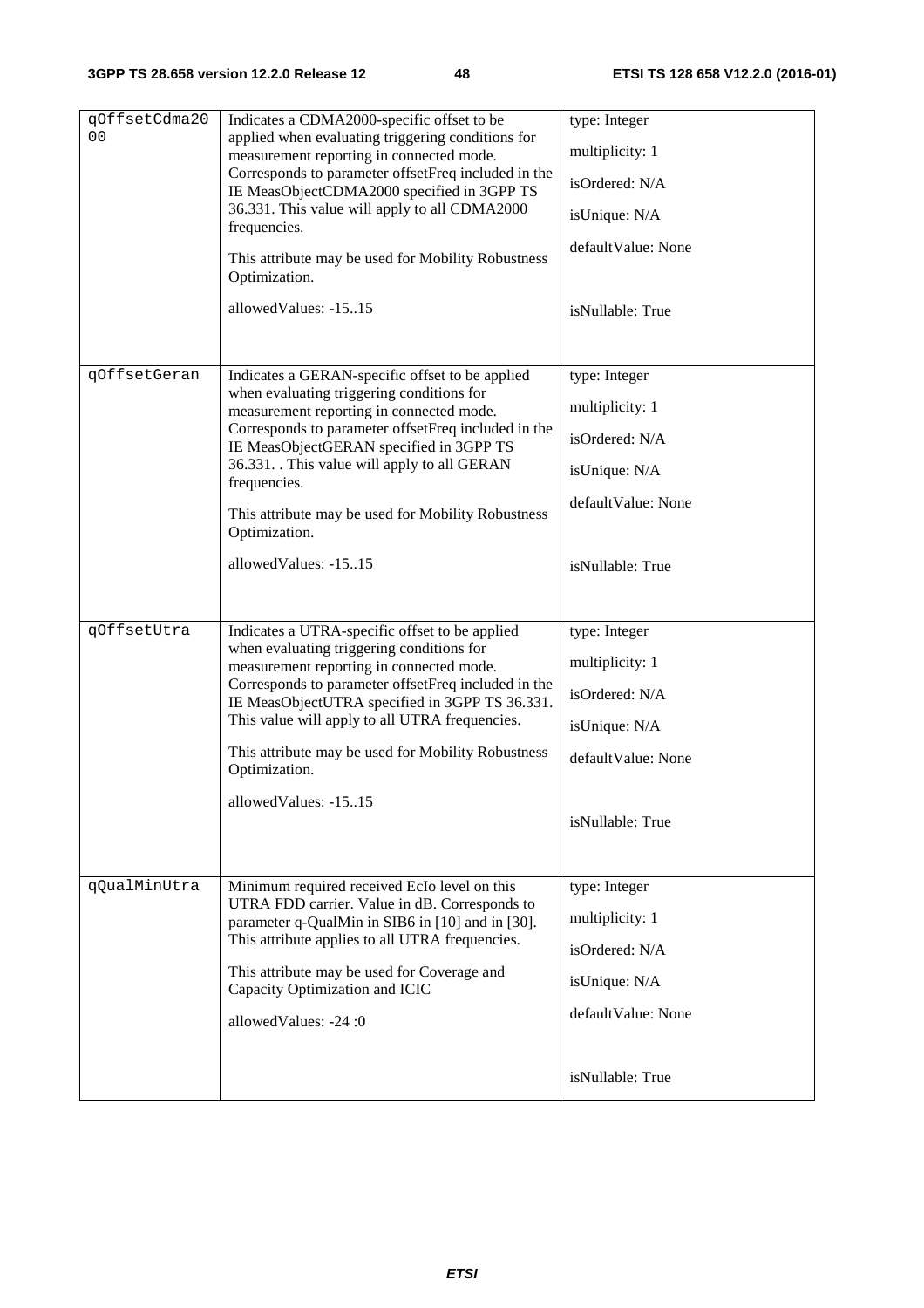| qRxLevMinEUtr<br>aSib1 | Minimum required received RSRP level of a E-<br>UTRA cell for cell selection. Actual value in dBm     | type: Integer      |
|------------------------|-------------------------------------------------------------------------------------------------------|--------------------|
|                        | is obtained by multiplying by 2. Corresponds to                                                       | multiplicity: 1    |
|                        | parameter q-rxLevMin in SIB1 in [10] and in [34].                                                     | isOrdered: N/A     |
|                        | This attribute may be used for Coverage and<br>Capacity Optimization and ICIC.                        | isUnique: N/A      |
|                        | allowedValues: -70:-22                                                                                | defaultValue: None |
|                        |                                                                                                       |                    |
|                        |                                                                                                       | isNullable: True   |
| qRxLevMinEUtr          | Minimum required received RSRP level for intra-                                                       | type: Integer      |
| aSib3                  | frequency E-UTRA cell re-selection. Actual value<br>in dBm is obtained by multiplying by 2.           | multiplicity: 1    |
|                        | Corresponds to parameter q-rxLevMin in SIB3 in<br>$[10]$ and in $[34]$ .                              | isOrdered: N/A     |
|                        | This attribute may be used for Coverage and                                                           | isUnique: N/A      |
|                        | Capacity Optimization and ICIC.                                                                       | defaultValue: None |
|                        | allowedValues: -70:-22                                                                                |                    |
|                        |                                                                                                       | isNullable: True   |
| qRxLevMinGera          | Minimum required received RSSI level on a                                                             | type: Integer      |
| n                      | GERAN frequency carrier for re-selection to a<br>GERAN carrier. Actual value in dBm is value * 2 -    | multiplicity: 1    |
|                        | 115. Corresponds to parameter q-rxLevMin in SIB7<br>in [10] and to RXLEV_ACCESS_MIN in [31].          | isOrdered: N/A     |
|                        | This attribute applies to all GERAN frequencies.                                                      | isUnique: N/A      |
|                        | This attribute may be used for Coverage and<br>Capacity Optimization and ICIC.                        | defaultValue: None |
|                        |                                                                                                       |                    |
|                        | allowedValues: 0:63                                                                                   | isNullable: True   |
| qRxLevMinUtra          | Minimum required received RSCP level on a                                                             | type: Integer      |
|                        | UTRA frequency carrier. Actual value in dBm is<br>obtained by multiplying by 2 plus 1. Corresponds to | multiplicity: 1    |
|                        | parameter q-rxLevMin in SIB6 in [10] and in [30].                                                     | isOrdered: N/A     |
|                        | This attribute applies to all UTRA frequencies.                                                       |                    |
|                        | This attribute may be used for Coverage and<br>Capacity Optimization and ICIC.                        | isUnique: N/A      |
|                        | allowedValues: -60:-13                                                                                | defaultValue: None |
|                        |                                                                                                       |                    |
|                        |                                                                                                       | isNullable: True   |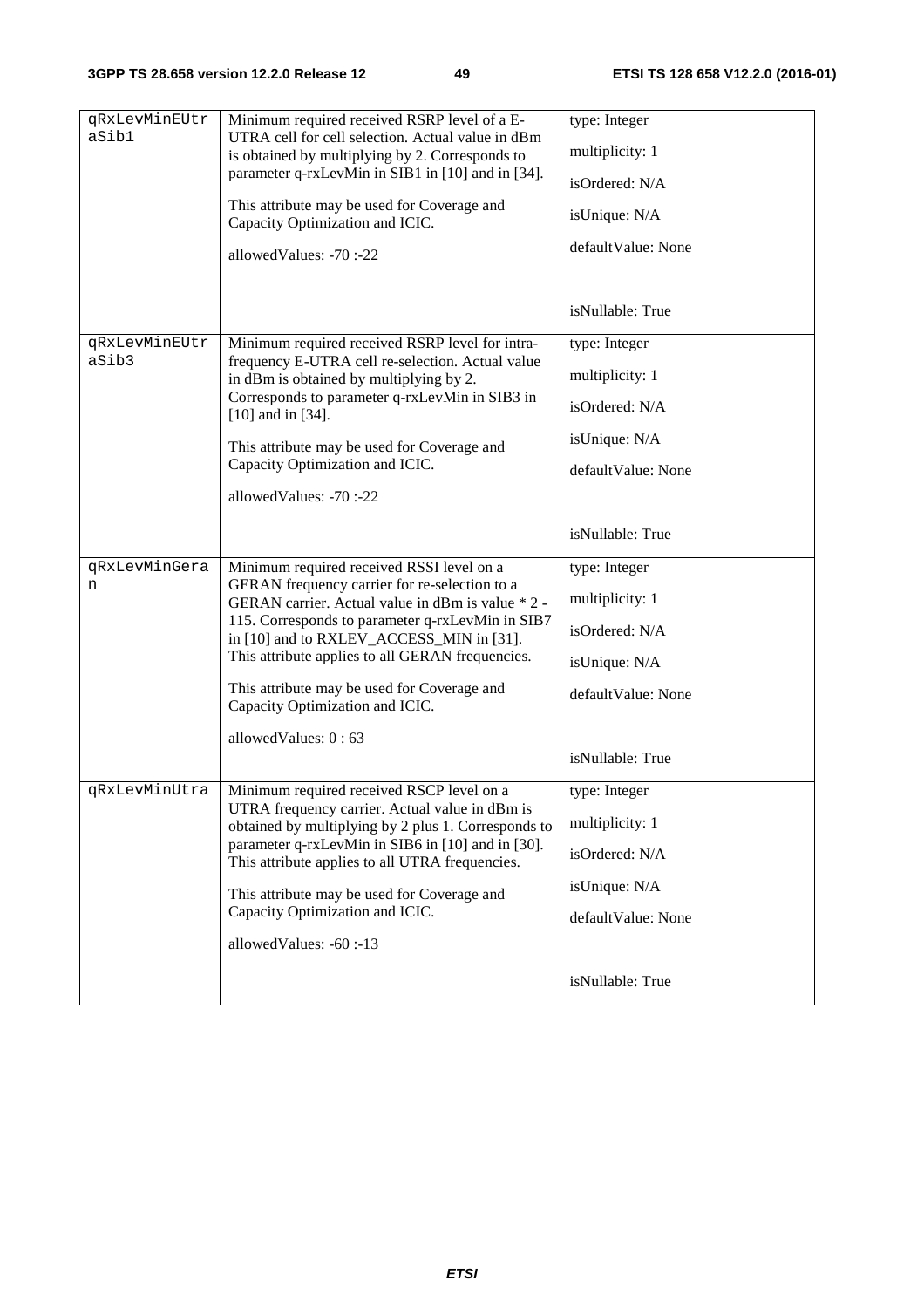| referenceSign          | This defines the cell specific downlink reference                                     | type: Integer      |
|------------------------|---------------------------------------------------------------------------------------|--------------------|
| alPower                | signal transmit power, which is described in 3GPP<br>TS 36.213[25]                    | multiplicity: 1    |
|                        |                                                                                       | isOrdered: N/A     |
|                        | allowed Values: See 3GPP TS 36.331[10]                                                | isUnique: N/A      |
|                        |                                                                                       | defaultValue: None |
|                        |                                                                                       |                    |
|                        |                                                                                       | isNullable: True   |
| relatedAntenn<br>aList | This is an attribute to list the DNs of<br>AntennaFunction(s)(see TS 28.662[31]) that | type: DN           |
|                        | support the EUtranGenericCell.                                                        | multiplicity: 1*   |
|                        |                                                                                       | isOrdered: N/A     |
|                        | allowedValues: See "relatedAntennaList" in                                            | isUnique: N/A      |
|                        | Ref. 3GPP TS 28.662 [31]                                                              | defaultValue: None |
|                        |                                                                                       |                    |
|                        |                                                                                       | isNullable: True   |
| relatedSector          | This is an attribute to the DN of                                                     | type: DN           |
|                        | SectorEquipmentFunction (see TS<br>$28.662[31]$ ) that support the                    | multiplicity: 1    |
|                        | EUtranGenericCell.                                                                    | isOrdered: N/A     |
|                        |                                                                                       | isUnique: N/A      |
|                        | allowed Values: See                                                                   | defaultValue: None |
|                        | "SectorEquipmentFunction" in<br>Ref. 3GPP TS 28.662 [31].                             |                    |
|                        |                                                                                       | isNullable: True   |
| relatedTmaLis          | This is an attribute to list the DNs of                                               | type: DN           |
| t                      | TmaFunction(s) (see TS $28.662[31]$ ) that<br>support the EUtranGenericCell.          | multiplicity: 1*   |
|                        |                                                                                       | isOrdered: N/A     |
|                        | allowedValues: See "relatedTmaList" in<br>Ref. 3GPP TS 28.662 [31].                   | isUnique: N/A      |
|                        |                                                                                       | defaultValue: None |
|                        |                                                                                       |                    |
|                        |                                                                                       | isNullable: True   |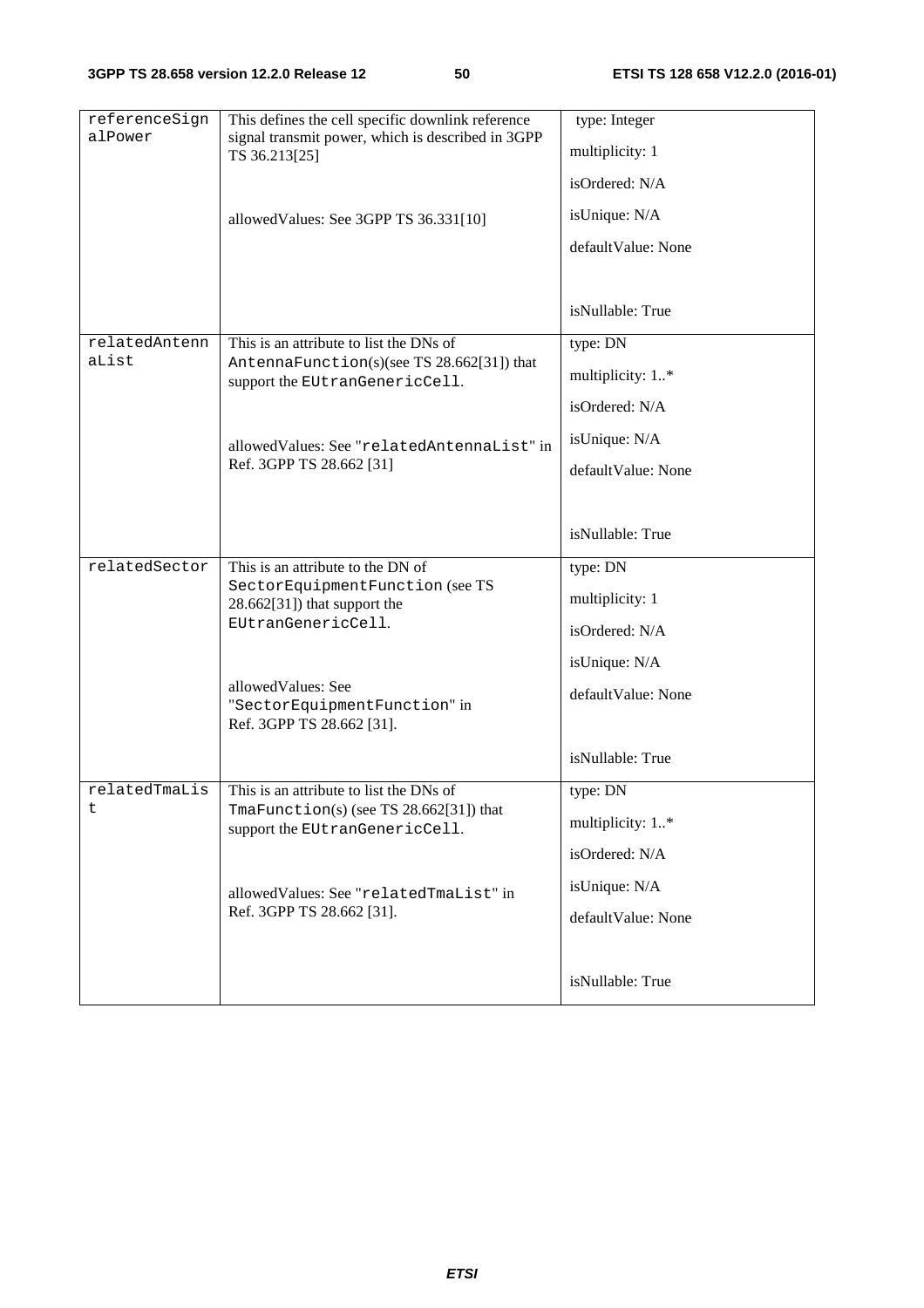| responseWindo<br>wSize | Denotes the duration of the random access response<br>window.                                                                                                                                   | type: < <enumeration>&gt;</enumeration>                                                                  |
|------------------------|-------------------------------------------------------------------------------------------------------------------------------------------------------------------------------------------------|----------------------------------------------------------------------------------------------------------|
|                        | Corresponds to parameter ra-ResponseWindowSize                                                                                                                                                  | multiplicity: 1                                                                                          |
|                        | specified in 3GPP TS 36.331 section 6.3.2 and in<br>3GPP TS 36.321 section 5.1.4. Value sfn                                                                                                     | isOrdered: N/A                                                                                           |
|                        | corresponds to n subframes.                                                                                                                                                                     | isUnique: N/A                                                                                            |
|                        |                                                                                                                                                                                                 | defaultValue: None                                                                                       |
|                        | This attribute may be used for RACH Optimization.                                                                                                                                               | isNullable: True                                                                                         |
|                        | allowed Values: sf2, sf3, sf4, sf5, sf6, sf7, sf8, sf10                                                                                                                                         |                                                                                                          |
|                        |                                                                                                                                                                                                 |                                                                                                          |
| rootSequenceI<br>ndex  | Logical root sequence index used to determine 64<br>physical RACH preamble sequences available in<br>the cell. Corresponds to<br>RACH_ROOT_SEQUENCE parameter defined in<br>$[10]$ and $[12]$ . | type: Integer<br>multiplicity: 1<br>isOrdered: N/A<br>isUnique: N/A<br>defaultValue: None                |
|                        | This attribute may be used for RACH Optimization.                                                                                                                                               | isNullable: True                                                                                         |
|                        | allowedValues: 0:837                                                                                                                                                                            |                                                                                                          |
| servedRN               | This attribute contains the DNs of one or more<br>associated instances of RNFunction and<br>ExternalRNFunction.                                                                                 | type: DN<br>multiplicity: 1<br>isOrdered: N/A<br>isUnique: N/A<br>defaultValue: None<br>isNullable: True |
| servingCell            | This attribute contains the DN of one associated<br>instance of EutranGenericCell or<br>ExternalEutranGenericCell.                                                                              | type: DN<br>multiplicity: 1<br>isOrdered: N/A<br>isUnique: N/A<br>defaultValue: None<br>isNullable: True |
| sfAssignment           | This is the uplink-downlink subframe configuration<br>number of a TDD E-UTRAN cell.                                                                                                             | type: Integer                                                                                            |
|                        |                                                                                                                                                                                                 | multiplicity: 1                                                                                          |
|                        |                                                                                                                                                                                                 | isOrdered: N/A                                                                                           |
|                        | allowedValues: See 3GPP TS 36.211[12].                                                                                                                                                          | isUnique: N/A                                                                                            |
|                        |                                                                                                                                                                                                 | defaultValue: None                                                                                       |
|                        |                                                                                                                                                                                                 | isNullable: True                                                                                         |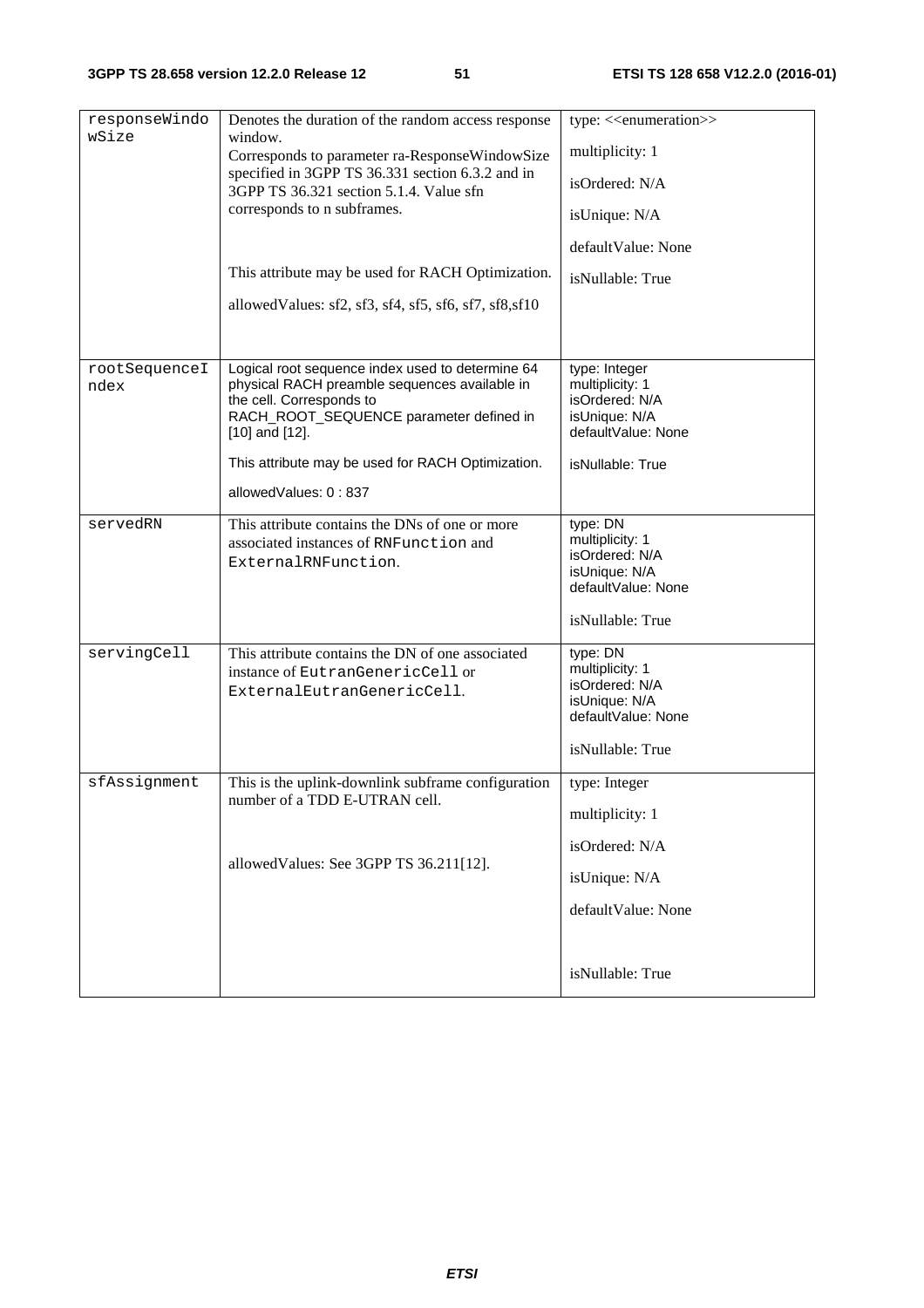| sharNetTceMap<br>pingInfoList | This attribute includes a list of elements. Each<br>element is a tuple of shared PLMN Id (called<br>"PLMN Target"), TCE ID and the corresponding<br>TCE IP address.<br>In case when several PLMNs and Logged MDT are<br>supported, this attribute is used to translate from the<br>TCE IP Address to TCE ID when a Logged MDT is<br>ordered to the UE and to translate the TCE ID to<br>TCE IP address when the UE has sent the log to the<br>network.<br>allowed Values: See "Trace Collection Entity<br>Address" and "Trace Collection Entity Id" in 3GPP<br>TS 32.422 [25].<br>The "PLMN Target" shall be one of the PLMNs<br>listed in plmnIdList. | type: << dataType>><br>multiplicity: 1*<br>isOrdered: N/A<br>isUnique: N/A<br>defaultValue: None<br>isNullable: False                        |
|-------------------------------|--------------------------------------------------------------------------------------------------------------------------------------------------------------------------------------------------------------------------------------------------------------------------------------------------------------------------------------------------------------------------------------------------------------------------------------------------------------------------------------------------------------------------------------------------------------------------------------------------------------------------------------------------------|----------------------------------------------------------------------------------------------------------------------------------------------|
| sIntraSearch                  | Threshold for intra-frequency measurements.<br>Actual value in dB is obtained by multiplying by 2.<br>Corresponds to parameter s-IntraSearch specified in<br>SIB3 in [10] and in [34].<br>This attribute may be used for Mobility Robustness<br>Optimization.<br>allowedValues: 0:31                                                                                                                                                                                                                                                                                                                                                                   | type: Integer<br>multiplicity: 1<br>isOrdered: N/A<br>isUnique: N/A<br>defaultValue: None<br>isNullable: True                                |
| sizeOfRAPream<br>blesGroupA   | Size of the random access preamble group A.<br>Corresponds to parameter sizeOfRA-<br>PreamblesGroup specified in [10] and [8].<br>This attribute may be used for RACH Optimization.<br>allowed Values: n4, n8, n12, n16, n20, n24, n28,<br>n32, n36, n40, n44, n48, n52, n56, n60                                                                                                                                                                                                                                                                                                                                                                      | type: < <enumeration>&gt;<br/>multiplicity: 1<br/>isOrdered: N/A<br/>isUnique: N/A<br/>defaultValue: None<br/>isNullable: True</enumeration> |
| specialSfPatt<br>erns         | This is the special subframe configuration number<br>of a TDD E-UTRAN cell.<br>allowedValues: See 3GPP TS 36.211[12].                                                                                                                                                                                                                                                                                                                                                                                                                                                                                                                                  | type: Integer<br>multiplicity: 1<br>isOrdered: N/A<br>isUnique: N/A<br>defaultValue: None<br>isNullable: True                                |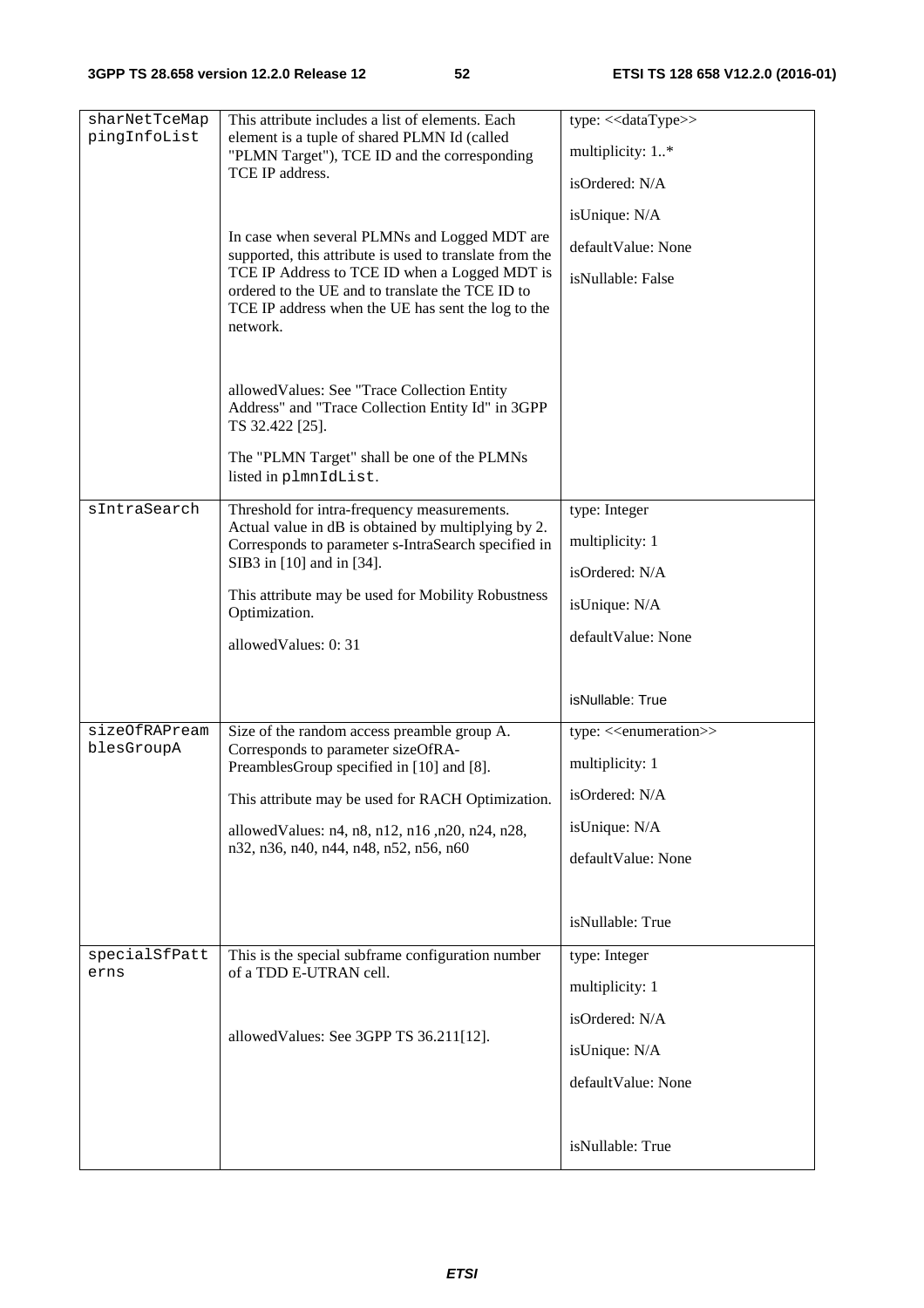| tac                      | Common Tracking Area Code for the PLMNs. The<br>identity used to identify tracking areas.<br>allowedValues:<br>a) It is the Tracking Area Code (TAC).<br>b) A cell can only broadcast one TAC. See TS<br>36.300 [11], section 10.1.7 (PLMNID and<br>TAC relation).<br>c) TAC is defined in TS 23.003 [3], section<br>19.4.2.3.                                                                                                                                                                               | type: Integer<br>multiplicity: 1<br>isOrdered: N/A<br>isUnique: N/A<br>defaultValue: None<br>isNullable: True                                |
|--------------------------|--------------------------------------------------------------------------------------------------------------------------------------------------------------------------------------------------------------------------------------------------------------------------------------------------------------------------------------------------------------------------------------------------------------------------------------------------------------------------------------------------------------|----------------------------------------------------------------------------------------------------------------------------------------------|
| tceIDMappingI<br>nfoList | This attribute includes a list of TCE ID and the<br>corresponding TCE IP address. It is used in Logged<br>MDT case to provide the information to the<br>eNodeB to get the corresponding TCE IP address<br>when there is an MDT log received from the UE.<br>This attribute is used if only one PLMN is<br>supported.<br>allowedValues: See 'Trace Collection Entity<br>Address' and 'Trace Collection Entity Id' in 3GPP                                                                                     | type: << dataType>><br>multiplicity: 1*<br>isOrdered: N/A<br>isUnique: N/A<br>defaultValue: None<br>isNullable: False                        |
| tCI                      | TS 32.422 [30].<br>This is the Target Cell Identifier. It consists of E-<br>UTRAN Cell Global Identifier (ECGI) and Physical<br>Cell Identifier (PCI) of the target cell.<br>The EUtranRelation.tCI identifies the target cell<br>from the perspective of the EUtranGenericCell, the<br>name-containing instance of the subject<br>EUtranRelation instance.<br>allowed Values: The Target Cell Identifier is<br>defined in TS 36.300 [11]. See TS 36.211 [12]<br>subclause 6.11 for legal values of the PCI. | type: Integer<br>multiplicity: 1<br>isOrdered: N/A<br>isUnique: N/A<br>defaultValue: None<br>isNullable: True                                |
| timeToTrigger<br>EutraA1 | Time during which measurement report triggering<br>condition needs to be met in order to trigger a<br>measurement report for event A1. Maps to the<br>timeToTrigger IE specified in ReportConfigEUTRA<br>IE in [10] corresponding to event A1. Value ms0<br>corresponds to 0 miliseconds etc.<br>This attribute may be used for Mobility Robustness<br>Optimization.<br>allowed Values: ms0, ms40, ms64, ms80, ms100,<br>ms128, ms160, ms256, ms320, ms480, ms512,<br>ms640, ms1024, ms1280, ms2560, ms5120  | type: < <enumeration>&gt;<br/>multiplicity: 1<br/>isOrdered: N/A<br/>isUnique: N/A<br/>defaultValue: None<br/>isNullable: True</enumeration> |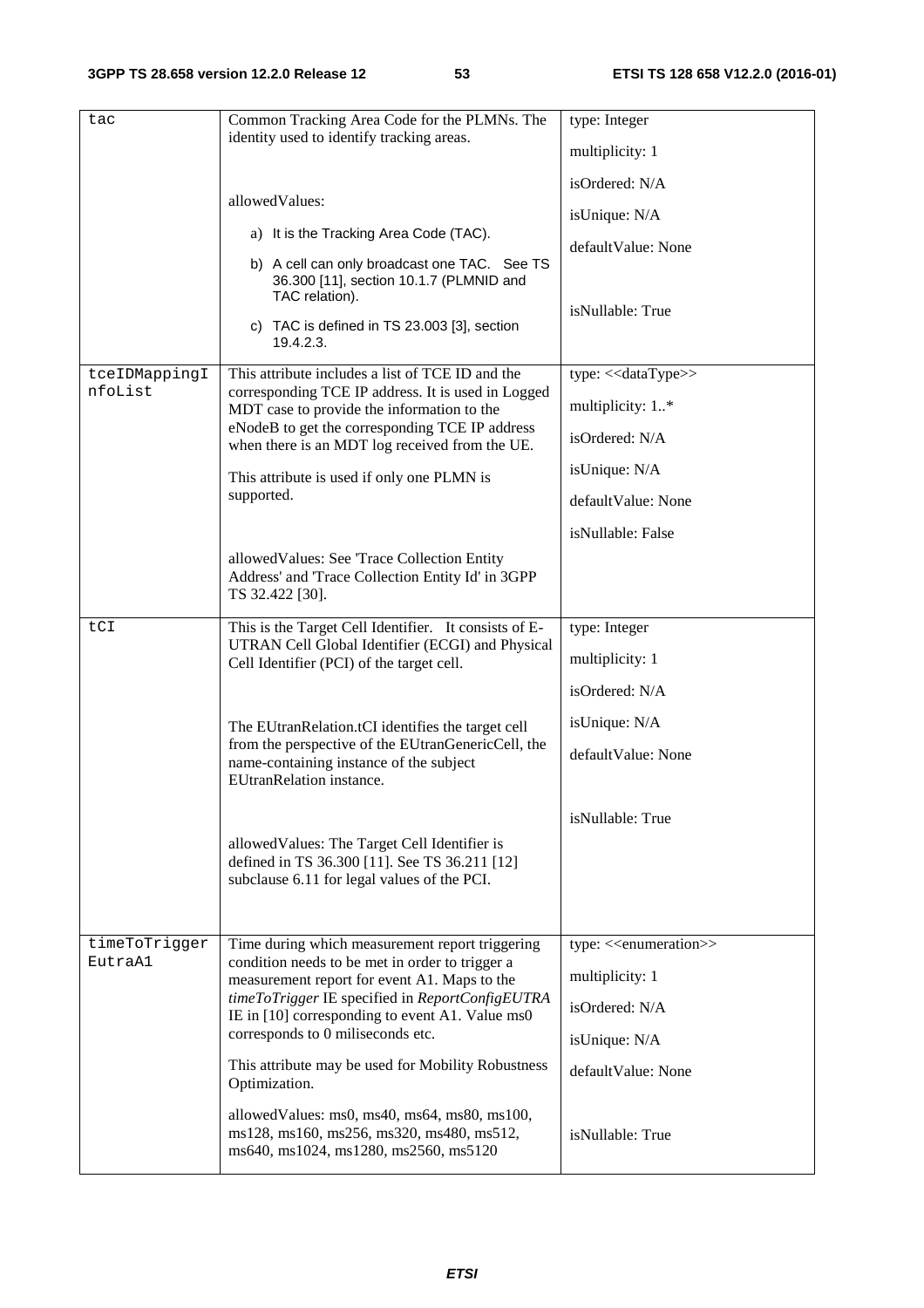| timeToTrigger | Time during which measurement report triggering                                                                                         | type: < <enumeration>&gt;</enumeration> |
|---------------|-----------------------------------------------------------------------------------------------------------------------------------------|-----------------------------------------|
| EutraA2       | condition needs to be met in order to trigger a                                                                                         |                                         |
|               | measurement report for event A2. Maps to the                                                                                            | multiplicity: 1                         |
|               | timeToTrigger IE specified in ReportConfigEUTRA<br>IE in [10] corresponding to event A2. Value ms0                                      | isOrdered: N/A                          |
|               | corresponds to 0 miliseconds etc.                                                                                                       | isUnique: N/A                           |
|               | This attribute may be used for Mobility Robustness<br>Optimization.                                                                     | defaultValue: None                      |
|               | allowedValues: ms0, ms40, ms64, ms80, ms100,<br>ms128, ms160, ms256, ms320, ms480, ms512,<br>ms640, ms1024, ms1280, ms2560, ms5120      | isNullable: True                        |
| timeToTrigger | Time during which measurement report triggering                                                                                         | type: < <enumeration>&gt;</enumeration> |
| EutraA3       | condition needs to be met in order to trigger a<br>measurement report for event A3. Maps to the                                         | multiplicity: 1                         |
|               | timeToTrigger IE specified in ReportConfigEUTRA<br>IE in [10] corresponding to event A3. Value ms0                                      | isOrdered: N/A                          |
|               | corresponds to 0 miliseconds etc.                                                                                                       | isUnique: N/A                           |
|               | This attribute may be used for Mobility Robustness<br>Optimization.                                                                     | defaultValue: None                      |
|               | allowedValues: ms0, ms40, ms64, ms80, ms100,<br>ms128, ms160, ms256, ms320, ms480, ms512,<br>ms640, ms1024, ms1280, ms2560, ms5120      | isNullable: True                        |
| timeToTrigger | Time during which measurement report triggering                                                                                         | type: < <enumeration>&gt;</enumeration> |
| EutraA4       | condition needs to be met in order to trigger a<br>measurement report for event A4. Maps to the                                         | multiplicity: 1                         |
|               | timeToTrigger IE specified in ReportConfigEUTRA<br>IE in [10] corresponding to event A4. Value ms0                                      | isOrdered: N/A                          |
|               | corresponds to 0 miliseconds etc.                                                                                                       | isUnique: N/A                           |
|               | This attribute may be used for Mobility<br>Robustness Optimization.                                                                     | defaultValue: None                      |
|               | allowedValues: ms0, ms40, ms64, ms80, ms100,<br>ms128, ms160, ms256, ms320, ms480, ms512,<br>ms640, ms1024, ms1280, ms2560, ms5120      | isNullable: True                        |
| timeToTrigger | Time during which measurement report triggering                                                                                         | type: < <enumeration>&gt;</enumeration> |
| EutraA5       | condition needs to be met in order to trigger a<br>measurement report for event A5. Maps to the                                         | multiplicity: 1                         |
|               | timeToTrigger IE specified in ReportConfigEUTRA<br>IE in [10] corresponding to event A5. Value ms0<br>corresponds to 0 miliseconds etc. | isOrdered: N/A                          |
|               |                                                                                                                                         | isUnique: N/A                           |
|               | This attribute may be used for Mobility<br>Robustness Optimization.                                                                     | defaultValue: None                      |
|               | allowed Values: ms0, ms40, ms64, ms80, ms100,<br>ms128, ms160, ms256, ms320, ms480, ms512,<br>ms640, ms1024, ms1280, ms2560, ms5120     | isNullable: True                        |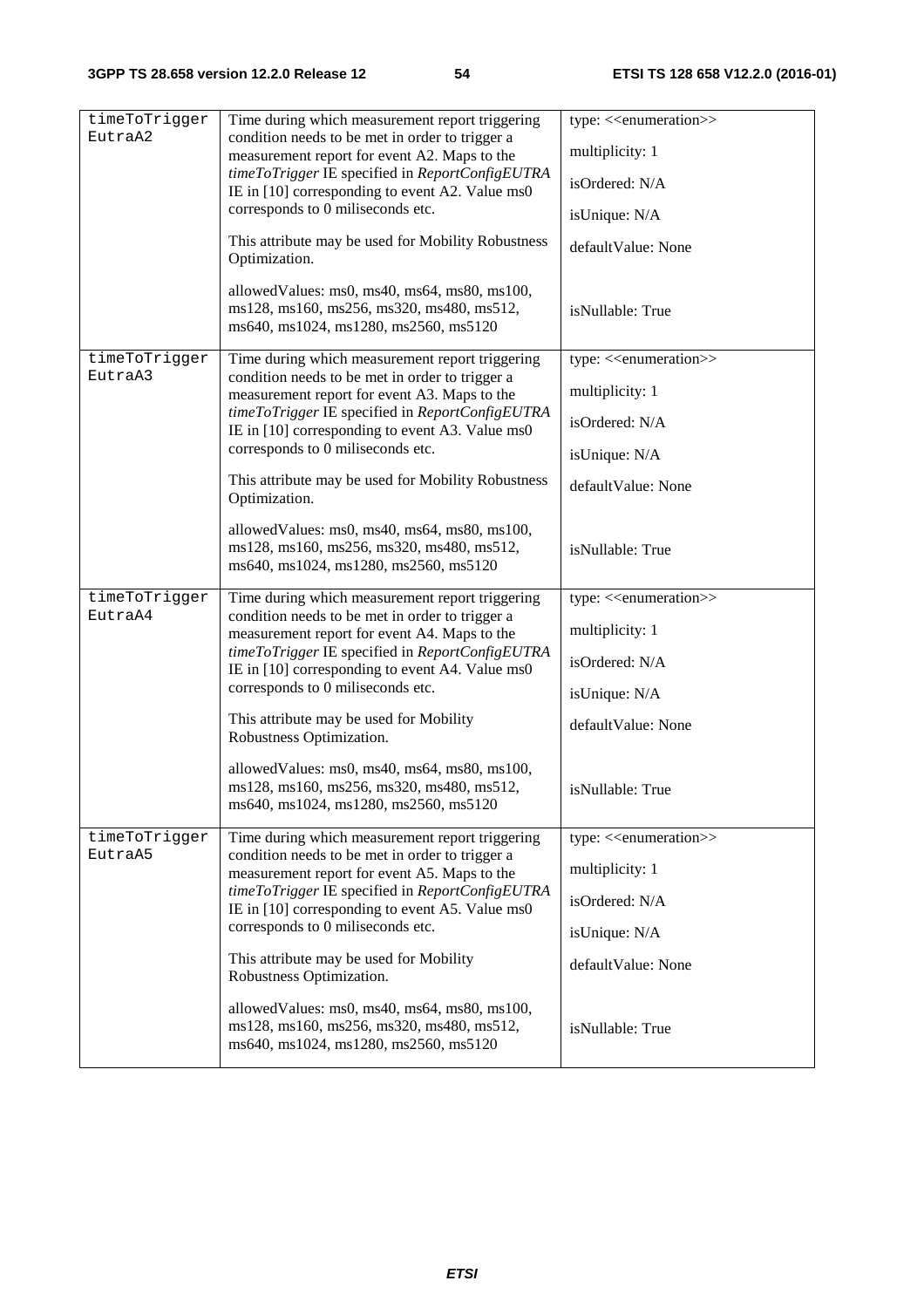| timeToTrigger |                                                                                                                                                                                                                           |                                         |
|---------------|---------------------------------------------------------------------------------------------------------------------------------------------------------------------------------------------------------------------------|-----------------------------------------|
| IratB1        | Time during which IRAT measurement report<br>triggering condition needs to be met in order to                                                                                                                             | type: < <enumeration>&gt;</enumeration> |
|               | trigger IRAT measurement report for event B1.                                                                                                                                                                             | multiplicity: 1                         |
|               | Maps to timeToTrigger IE specified in<br>ReportConfigInterRAT IE in [10] corresponding to                                                                                                                                 | isOrdered: N/A                          |
|               | event B1. Value ms0 corresponds to 0 milliseconds<br>etc.                                                                                                                                                                 | isUnique: N/A                           |
|               | This attribute may be used for Mobility                                                                                                                                                                                   | defaultValue: None                      |
|               | Robustness Optimization.                                                                                                                                                                                                  |                                         |
|               | allowed Values: ms0, ms40, ms64, ms80, ms100,<br>ms128, ms160, ms256, ms320, ms480, ms512,<br>ms640, ms1024, ms1280, ms2560, ms5120                                                                                       | isNullable: True                        |
| timeToTrigger | Time during which IRAT measurement report                                                                                                                                                                                 | type: < <enumeration>&gt;</enumeration> |
| IratB2        | triggering condition needs to be met in order to<br>trigger IRAT measurement report for event B2.                                                                                                                         | multiplicity: 1                         |
|               | Maps to timeToTrigger IE specified in<br>ReportConfigInterRAT IE in [10] corresponding to                                                                                                                                 | isOrdered: N/A                          |
|               | event B2. Value ms0 corresponds to 0 milliseconds<br>etc.                                                                                                                                                                 | isUnique: N/A                           |
|               | This attribute may be used for Mobility Robustness<br>Optimization.                                                                                                                                                       | defaultValue: None                      |
|               | allowedValues: ms0, ms40, ms64, ms80, ms100,<br>ms128, ms160, ms256, ms320, ms480, ms512,<br>ms640, ms1024, ms1280, ms2560, ms5120                                                                                        | isNullable: True                        |
| tReselectionC | Cell reselection timer for reselection to a                                                                                                                                                                               | type: Integer                           |
| dma2000       | CDMA2000 band. Value in seconds. Corresponds<br>to parameter t-ReselectionCDMA2000 specified in                                                                                                                           | multiplicity: 1                         |
|               | SIB8 in [10] and to TreselectionCDMA_HRPD or<br>TreselectionCDMA_1xRTT in [34]                                                                                                                                            | isOrdered: N/A                          |
|               | This attribute may be used for Mobility Robustness                                                                                                                                                                        | isUnique: N/A                           |
|               | Optimization.                                                                                                                                                                                                             | defaultValue: None                      |
|               | allowedValues: 0:7                                                                                                                                                                                                        |                                         |
|               |                                                                                                                                                                                                                           | isNullable: True                        |
| tReselectionE | Cell reselection timer for intra frequency E-UTRA                                                                                                                                                                         | type: Integer                           |
| Utra          | cell reselection. Value in seconds. Corresponds to<br>parameter t-ReselectionEUTRA specified in SIB3<br>in [10] and in [34].<br>This attribute may be used for Mobility Robustness<br>Optimization.<br>allowedValues: 0:7 | multiplicity: 1                         |
|               |                                                                                                                                                                                                                           | isOrdered: N/A                          |
|               |                                                                                                                                                                                                                           | isUnique: N/A                           |
|               |                                                                                                                                                                                                                           | defaultValue: None                      |
|               |                                                                                                                                                                                                                           |                                         |
|               |                                                                                                                                                                                                                           | isNullable: True                        |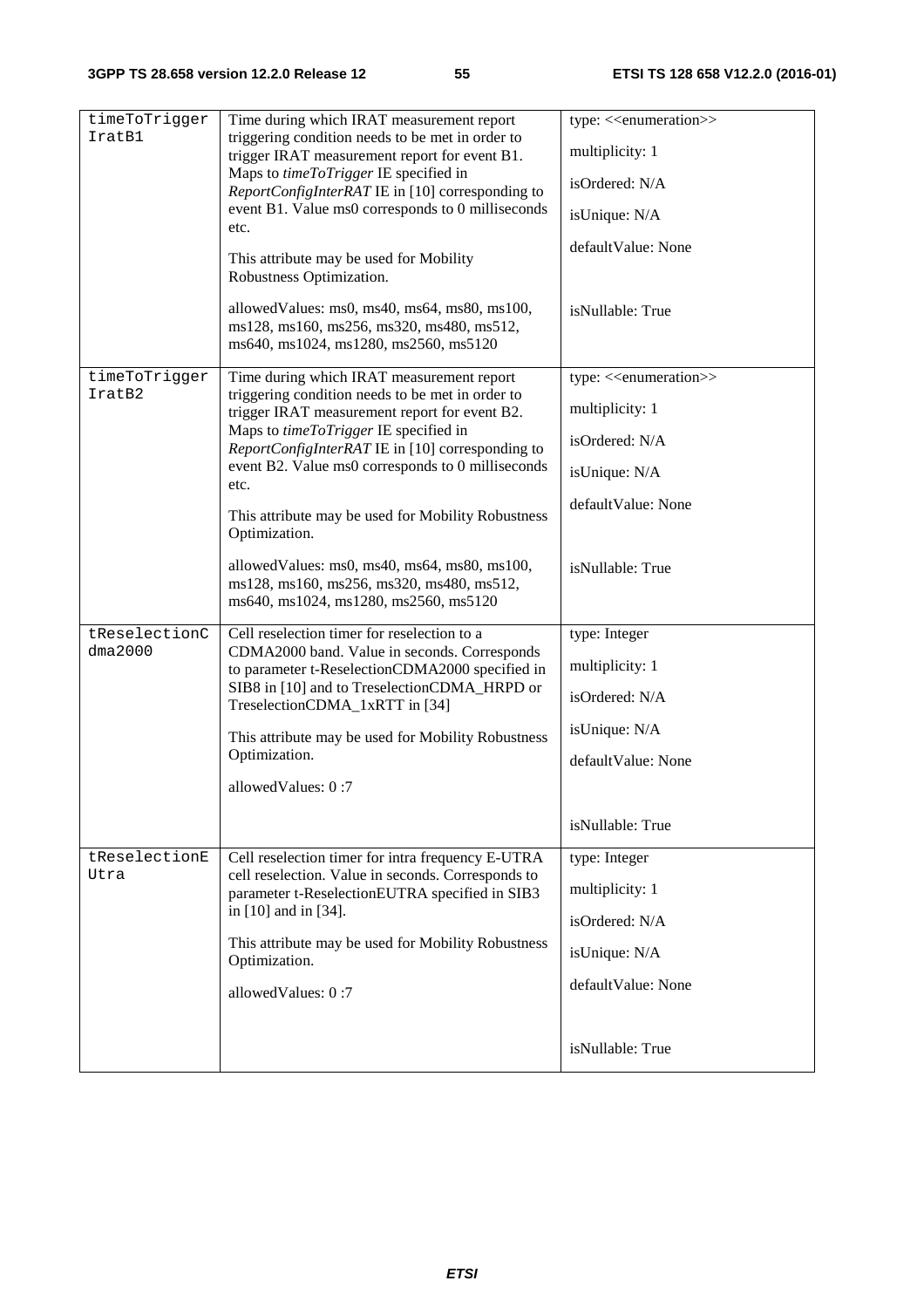| tReselectionG<br>eran | Cell reselection timer for reselection to a GERAN<br>frequency carrier. Value in seconds. Corresponds to<br>parameter t-ReselectionGERAN specified in SIB7<br>in [10] and to TreselectionGERA in [34].<br>This attribute may be used for Mobility Robustness<br>Optimization.      | type: Integer<br>multiplicity: 1<br>isOrdered: N/A<br>isUnique: N/A<br>defaultValue: None                     |
|-----------------------|------------------------------------------------------------------------------------------------------------------------------------------------------------------------------------------------------------------------------------------------------------------------------------|---------------------------------------------------------------------------------------------------------------|
|                       | allowedValues: 0:7                                                                                                                                                                                                                                                                 | isNullable: True                                                                                              |
| tReselectionU<br>tra  | Cell reselection timer for reselection to a UTRA<br>frequency carrier. Value in seconds. Corresponds to<br>parameter t-ReselectionUTRA specified in SIB6 in<br>$[10]$ and in $[34]$ .<br>This attribute may be used for Mobility Robustness<br>Optimization.<br>allowedValues: 0:7 | type: Integer<br>multiplicity: 1<br>isOrdered: N/A<br>isUnique: N/A<br>defaultValue: None<br>isNullable: True |
| tStoreUeConte<br>xt   | The timer used for detection of too early HO.<br>Corresponds to Tstore_UE_cntxt timer described in<br>[11]. Value in 100 milliseconds.<br>This attribute may be used for Mobility Robustness<br>Optimization.<br>allowedValues: 0:1023                                             | type: Integer<br>multiplicity: 1<br>isOrdered: N/A<br>isUnique: N/A<br>defaultValue: None<br>isNullable: True |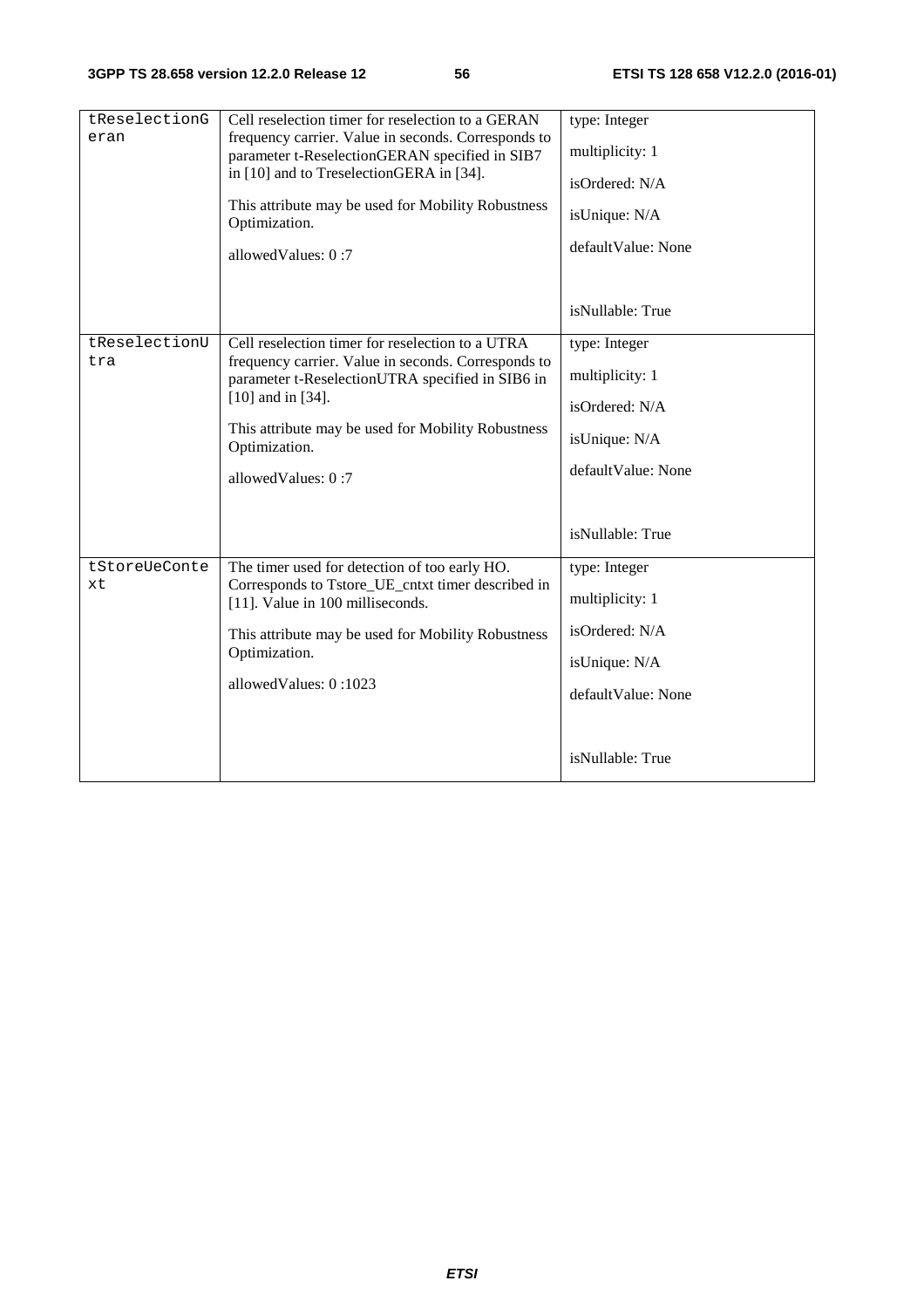| $x2B$ lackList      | This is a list of DNs of ENBFunction and<br>ExternalENBFunction. If the target node DN<br>is a member of the source node"s<br>ENBFunction.x2BlackList, the source node<br>is:                                                                                                                                                        | type: DN<br>multiplicity: 1*<br>isOrdered: N/A<br>isUnique: N/A                                           |
|---------------------|--------------------------------------------------------------------------------------------------------------------------------------------------------------------------------------------------------------------------------------------------------------------------------------------------------------------------------------|-----------------------------------------------------------------------------------------------------------|
|                     | $\mathbf{1}$<br>Prohibited from sending X2 connection<br>request to target node;                                                                                                                                                                                                                                                     | defaultValue: None                                                                                        |
|                     | Forced to tear down established X2<br>2<br>connection to target node                                                                                                                                                                                                                                                                 | isNullable: True                                                                                          |
|                     | Not allowed to accept incoming X2<br>3<br>connection request from target node.                                                                                                                                                                                                                                                       |                                                                                                           |
|                     | The same DN may appear here and in<br>ENBFunction.x2WhiteList. In such case,<br>the DN in x2WhiteList shall be treated as if it<br>is absent.                                                                                                                                                                                        |                                                                                                           |
| x2HOBlackList       | This is a list of DNs of ENBFunction and<br>ExternalENBFunction. The<br>ENBFunction.x2HOBlackListidentifies a<br>list of neighbour ENBFunction and<br>ExternalENBFunction with whom the subject<br>ENBFunction is prohibited to use X2 interface<br>for HO <sub>s</sub> even if the X <sub>2</sub> interface exists between<br>them. | type: DN<br>multiplicity: 1*<br>isOrdered: N/A<br>isUnique: N/A<br>defaultValue: None<br>isNullable: True |
| x2IpAddressLi<br>SU | Represents one or more IP addresses used by<br>ENBFunction for this ENBFunction"s X2<br>Interface                                                                                                                                                                                                                                    | type: String<br>multiplicity: 1*<br>isOrdered: N/A                                                        |
|                     | allowed Values: One or more IPv4 or IPv6<br>addresses                                                                                                                                                                                                                                                                                | isUnique: N/A<br>defaultValue: None                                                                       |
|                     |                                                                                                                                                                                                                                                                                                                                      | isNullable: True                                                                                          |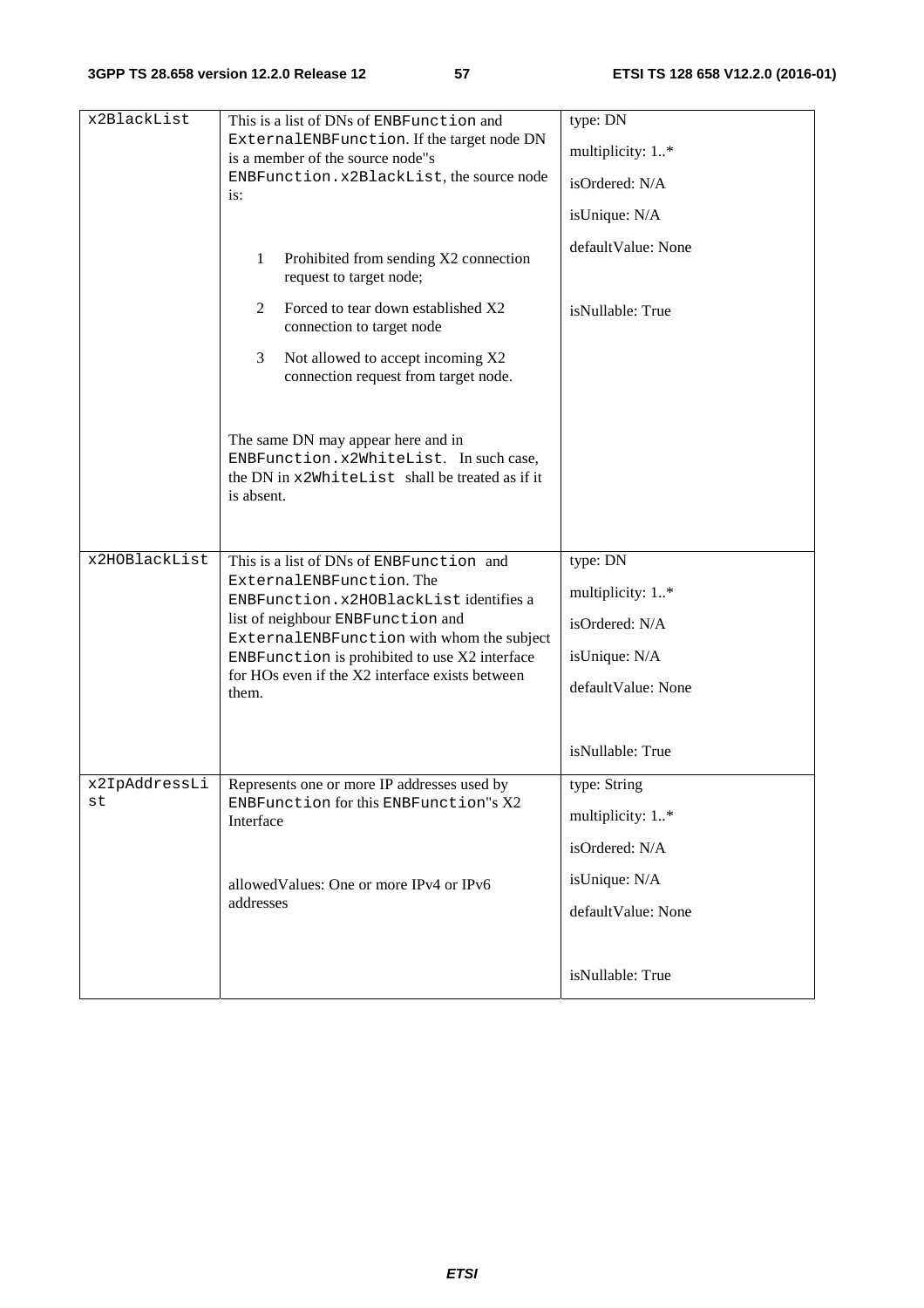| x2WhiteList<br>This is a list of DNs of ENBFunction and<br>External ENBFunction. If the target node DN<br>is a member of the source node"s<br>$ENBFunction.x2WhiteList, the source node:$<br>Is allowed to request the establishment of X2<br>$\overline{\phantom{a}}$<br>connection with the target node;<br>Is not allowed to initiate the tear down of<br>$\overline{\phantom{0}}$<br>established X2 connection to target node | type: String<br>multiplicity: $1.*$<br>isOrdered: N/A<br>isUnique: N/A<br>default Value: None                                    |                  |
|-----------------------------------------------------------------------------------------------------------------------------------------------------------------------------------------------------------------------------------------------------------------------------------------------------------------------------------------------------------------------------------------------------------------------------------|----------------------------------------------------------------------------------------------------------------------------------|------------------|
|                                                                                                                                                                                                                                                                                                                                                                                                                                   | The same DN may appear here and in<br>ENBFunction.x2BlackList. In such case,<br>the DN here shall be treated as if it is absent. | isNullable: True |

#### 4.4.2 Constraints

None.

### 4.5 Common notifications

#### 4.5.1 Alarm notifications

This subclause presents a list of notifications, defined in [18], that IRPManager can receive. The notification header attribute objectClass/objectInstance, defined in [37], would capture the DN of an instance of an IOC defined in this IRP specification.

| <b>Name</b>                    | Qualifier                             | <b>Notes</b> |
|--------------------------------|---------------------------------------|--------------|
| notifyAckStateChanged          | See Alarm IRP (3GPP TS 32.111-2 [18]) |              |
| notifyChangedAlarm             | See Alarm IRP (3GPP TS 32.111-2 [18]) |              |
| notifyClearedAlarm             | See Alarm IRP (3GPP TS 32.111-2 [18]) |              |
| notifyNewAlarm                 | See Alarm IRP (3GPP TS 32.111-2 [18]) |              |
| notifyComments                 | See Alarm IRP (3GPP TS 32.111-2 [18]) |              |
| notifyAlarmListRebuilt         | See Alarm IRP (3GPP TS 32.111-2 [18]) |              |
| notifyPotentialFaultyAlarmList | See Alarm IRP (3GPP TS 32.111-2 [18]) |              |

### 4.5.2 Configuration notifications

This subclause presents a list of notifications, defined in [32], that IRPManager can receive. The notification header attribute objectClass/objectInstance, defined in [37], would capture the DN of an instance of an IOC defined in this IRP specification.

| <b>Name</b>                | <b>Qualifier   Notes</b> |  |
|----------------------------|--------------------------|--|
| notifyAttributeValueChange |                          |  |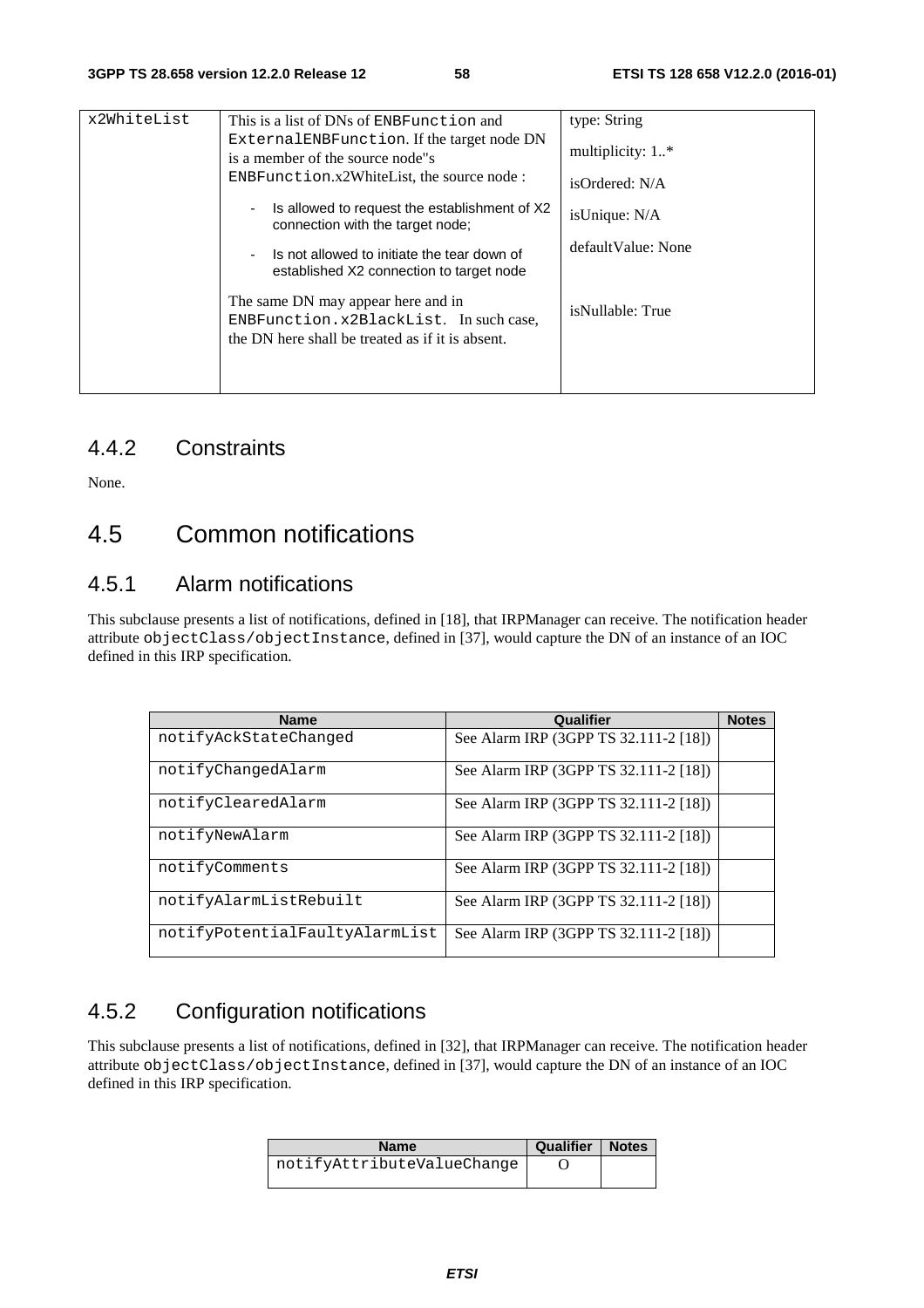| <b>Name</b>          | Qualifier | <b>Notes</b> |
|----------------------|-----------|--------------|
| notifyObjectCreation |           |              |
| notifyObjectDeletion |           |              |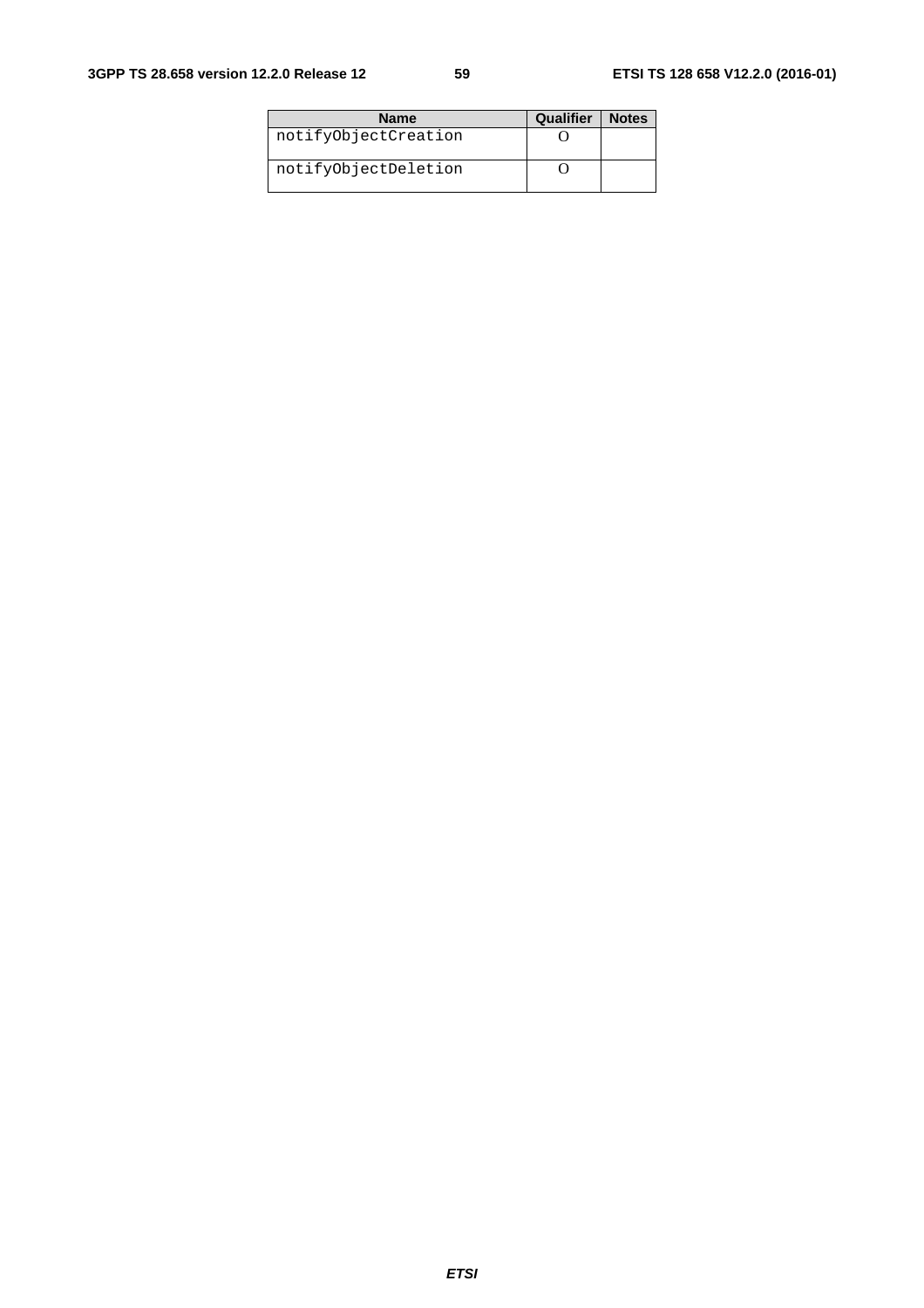### Annex A (informative): Notifications during a Cell Outage Compensation

The following sequence diagrams and table show an example how notifications of IOC CellOutageCompensationInformation and other notifications are used to inform an IRPManager about the COC activities.

The sequence diagrams show the basic event flow, the table gives more details on selected, most relevant, content of the notifications.



**Figure A-1: Sequence diagram of COC, part 1**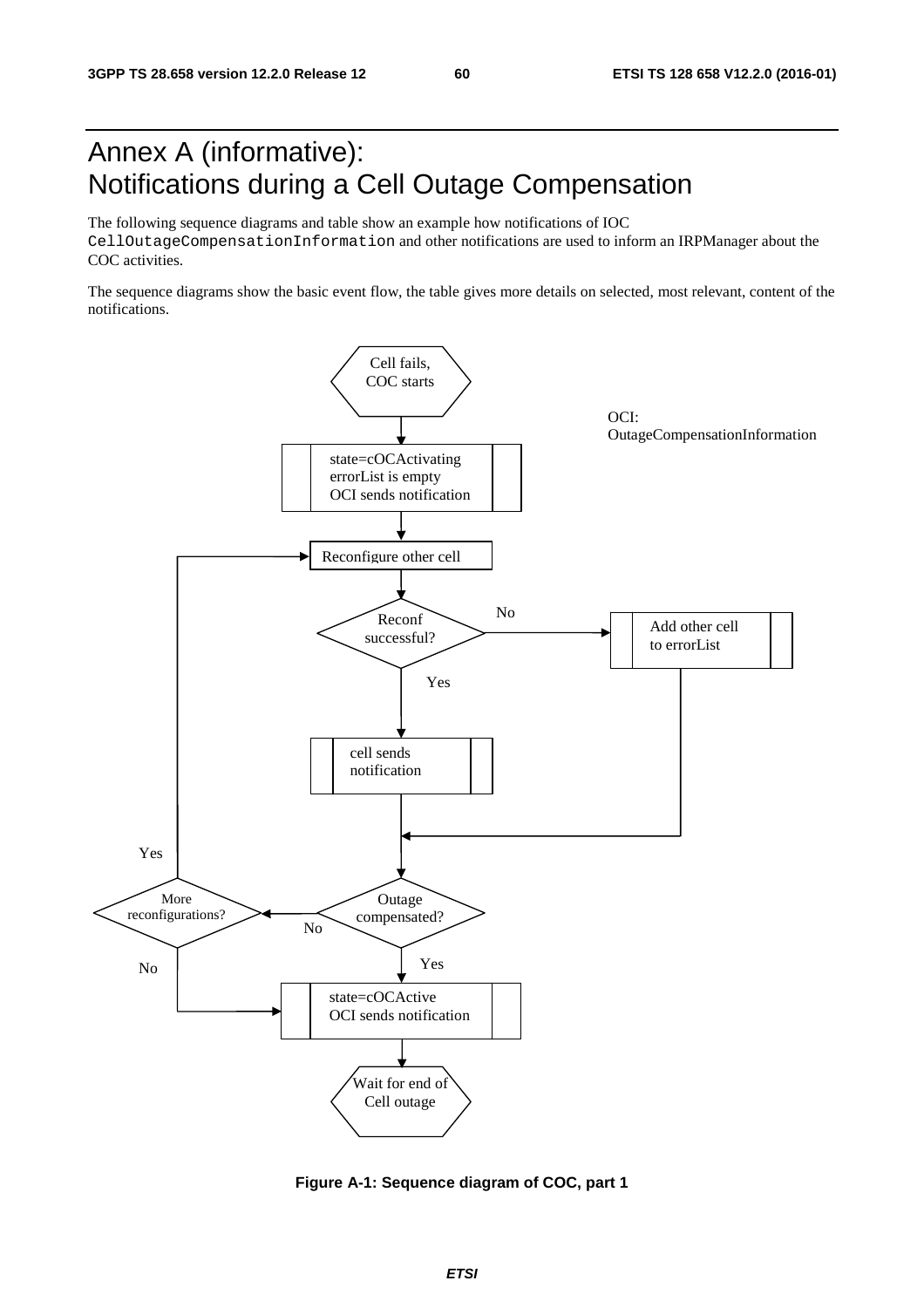

#### **Figure A-2: Sequence diagram of COC, part 2**

Legend for the table:

Notifications in *italic font* are not directly triggered by COC activities, but help to give a full picture.: Notification content in **bold font** indicates a changed attribute value.

| <b>Time</b> | Event                                           | <b>Notification</b>                                                                | Selected notification content *)                                |
|-------------|-------------------------------------------------|------------------------------------------------------------------------------------|-----------------------------------------------------------------|
| T1          | Outage of cell 1. COC is<br>done for this cell. | notifyNewAlarm, originated by<br>EUtranGenericCell instance<br>representing cell 1 | notificationId=notiAlCell1<br>$correlatedNotifications = \{ \}$ |
|             |                                                 | notifyAttributeValueChan                                                           | notificationId=COC1                                             |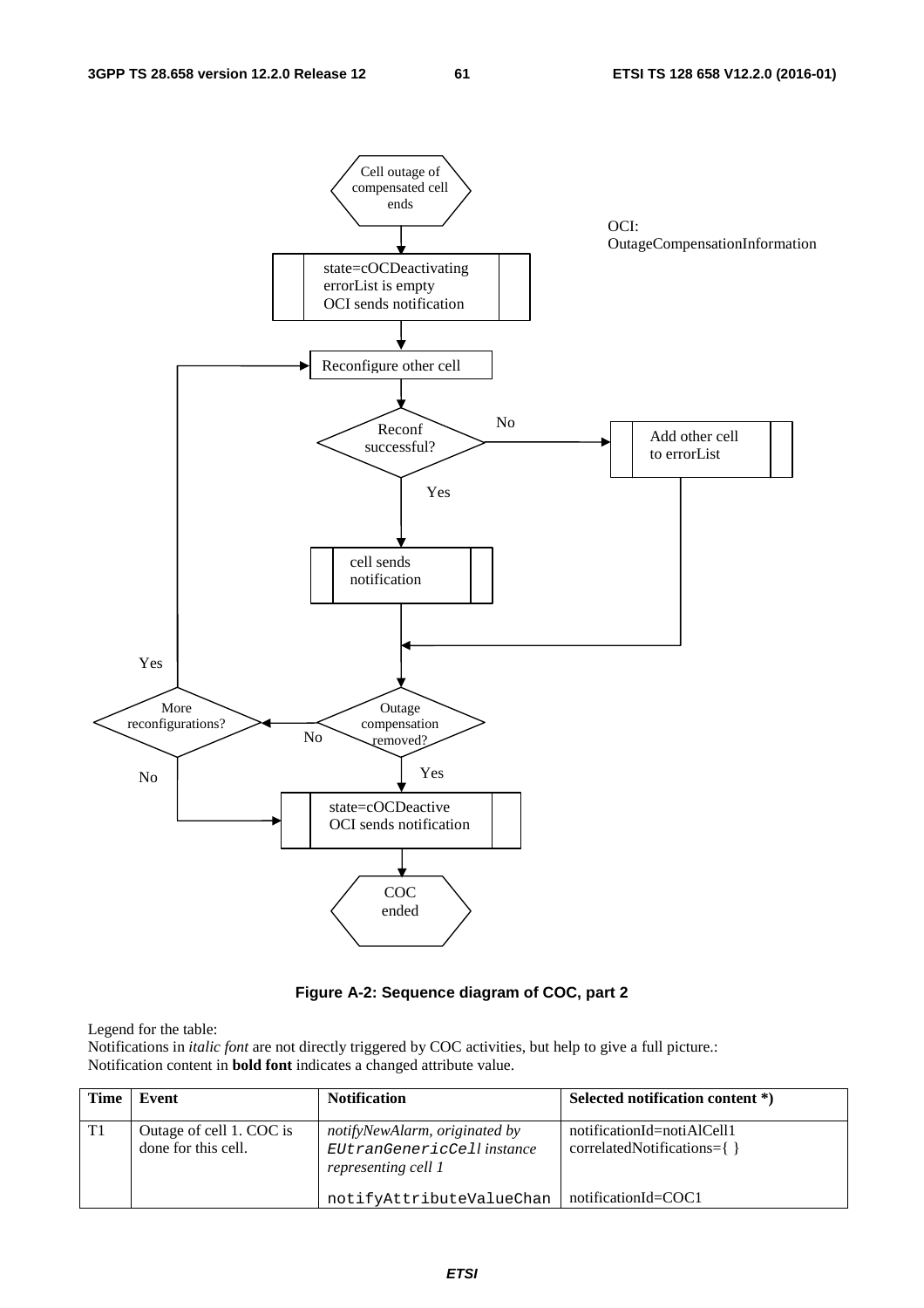| <b>Time</b>     | <b>Event</b>                                                       | <b>Notification</b>                                                                                                                                                                                                                                     | Selected notification content *)                                                                                                                                                                                                       |
|-----------------|--------------------------------------------------------------------|---------------------------------------------------------------------------------------------------------------------------------------------------------------------------------------------------------------------------------------------------------|----------------------------------------------------------------------------------------------------------------------------------------------------------------------------------------------------------------------------------------|
|                 |                                                                    | ge of<br>CellOutageCompensationIn<br>formation instance name<br>contained in<br>EUtranGenericCell instance<br>representing cell 1.                                                                                                                      | correlatedNotifications={ notiAlCell1};<br>$\text{cOC}$ Status.state =<br>cOCActivating<br>cOCStatus.errorList={}                                                                                                                      |
| T <sub>2</sub>  | COC reconfigures cell 2                                            | notifyAttributeValueChan<br>ge of EUtranGenericCell<br>instance representing cell 2                                                                                                                                                                     | notificationId=avcCell2comp<br>correlatedNotifications={COC1}                                                                                                                                                                          |
| T <sub>3</sub>  | COC reconfigures cell 3                                            | notifyAttributeValueChan<br>ge of EUtranGenericCell<br>instance representing cell 3                                                                                                                                                                     | notificationId= avcCell3comp<br>correlatedNotifications={ COC1}                                                                                                                                                                        |
| <b>T4</b>       | COC tries to reconfigure<br>cell 4 without success                 | notifyAttributeValueChan<br>ge of<br>CellOutageCompensationIn<br>formation instance name<br>contained in<br>EUtranGenericCell instance<br>representing cell 1                                                                                           | notificationId=COC2<br>correlatedNotifications={COC1}<br>$cOCStatus.state =$<br>cOCActivating<br>cOCStatus.errorList={cell4}                                                                                                           |
|                 | <b>Case: COC successful</b>                                        |                                                                                                                                                                                                                                                         |                                                                                                                                                                                                                                        |
| T <sub>5a</sub> | COC function decides, that<br>no further actions are<br>necessary. | notifyAttributeValueChan<br>ge of<br>CellOutageCompensationIn<br>formation instance contained in<br>EUtranGenericCell instance<br>representing cell 1                                                                                                   | notificationId=COC5a<br>correlatedNotifications={COC1}<br>$cOCStatus.state =$<br>cOCActive<br>cOCStatus.errorList={cell4}                                                                                                              |
| Тба             | Outage of cell 1 ends                                              | notifyClearedAlarm, originated by<br>EUtranGenericCell instance<br>representing cell 1<br>notifyAttributeValueChan<br>ge of<br>CellOutageCompensationIn<br>formation instance name<br>contained in<br>EUtranGenericCell instance<br>representing cell 1 | notification Id= clearAlCell1<br>correlatedNotifications={ notiAlCell1,<br>COCI<br>Notification Id=COC6a<br>correlatedNotifications={COC1, COC5a,<br>clearAlCell1}<br>$cOCStatus.state =$<br>cOCDeactivating<br>cOCStatus.errorList={} |
| T7a             | COC tries to reconfigure<br>cell 2 without success                 | In case of unsuccessful<br>reconfiguration:<br>notifyAttributeValueChan<br>ge of<br>CellOutageCompensationIn<br>formation instance name<br>contained in<br>EUtranGenericCell instance<br>representing cell 1                                            | Notification Id=COC7a<br>correlatedNotifications={COC1, COC5a,<br>COC6a, clearAlCell1}<br>cOCStatus.state=<br>cOCDeactivating;<br>$cOCStatus. errorList = {cell2}$                                                                     |
| T8a             | COC reconfigures cell 3                                            | notifyAttributeValueChan<br>ge of EUtranGenericCell<br>instance representing cell 3                                                                                                                                                                     | notification Id= avcCell3decomp<br>correlatedNotifications={ COC1, COC5a,<br>avcCell3comp }                                                                                                                                            |
|                 |                                                                    | notifyAttributeValueChan<br>ge of                                                                                                                                                                                                                       | Notification Id=COC8a<br>correlatedNotifications={COC1,                                                                                                                                                                                |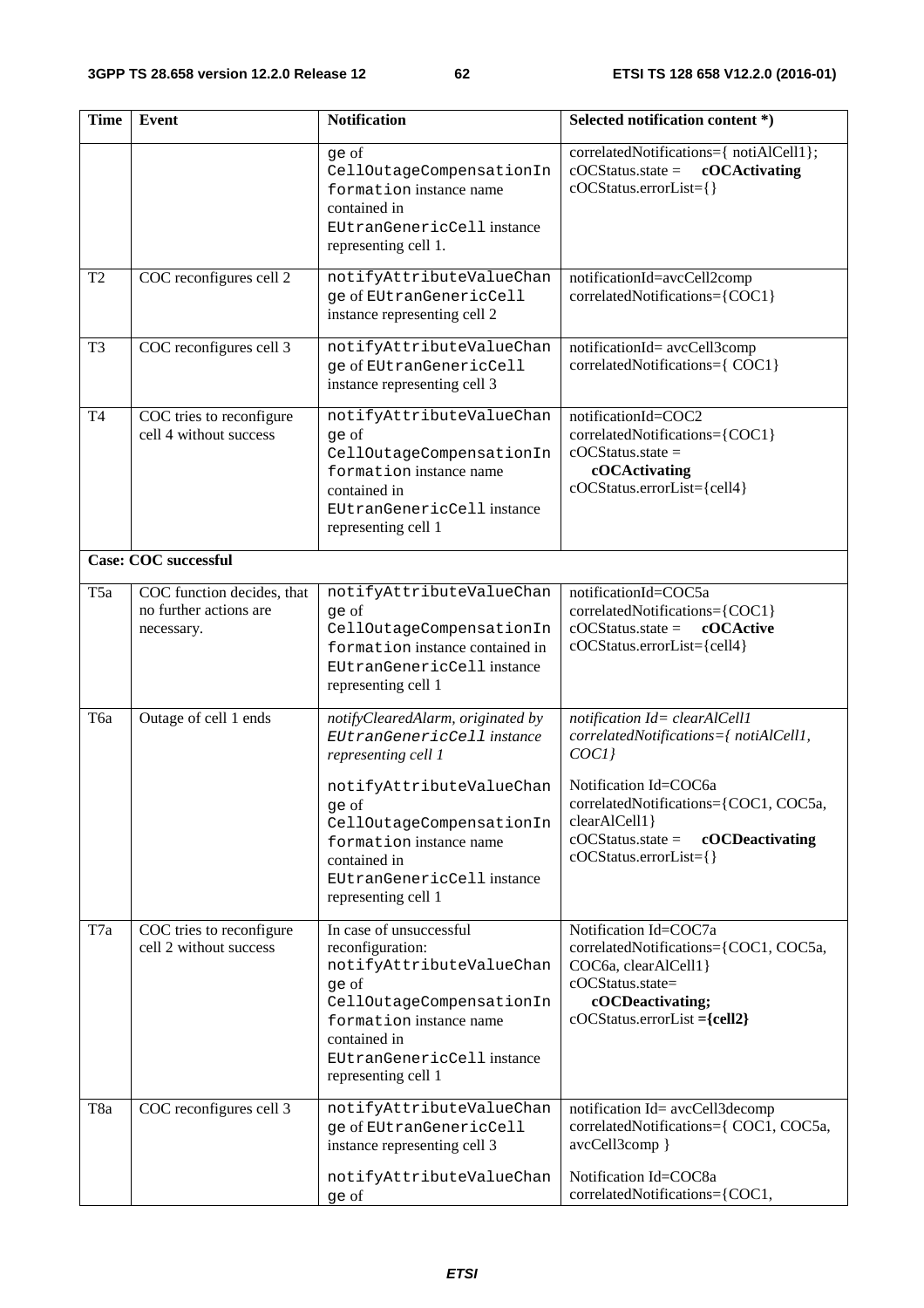| Time             | Event                                                            | <b>Notification</b>                                                                                                                                            | Selected notification content *)                                                                                                                |  |  |  |  |  |
|------------------|------------------------------------------------------------------|----------------------------------------------------------------------------------------------------------------------------------------------------------------|-------------------------------------------------------------------------------------------------------------------------------------------------|--|--|--|--|--|
|                  |                                                                  | CellOutageCompensationIn<br>formation instance name<br>contained in<br>EUtranGenericCell instance<br>representing cell 1.                                      | clearAlCell1}<br>cOCStatus.state=cOCDeactive<br>cOCStatus.errorList={cell2}                                                                     |  |  |  |  |  |
|                  | <b>Case: COC not successful</b>                                  |                                                                                                                                                                |                                                                                                                                                 |  |  |  |  |  |
| T <sub>5</sub> b | COC function decides, that<br>compensation was not<br>successful | notifyAttributeValueChan<br>ge of<br>CellOutageCompensationIn<br>formation instance name<br>contained in<br>EUtranGenericCell instance<br>representing cell 1  | Notification Id=COC5b<br>correlatedNotifications={COC1}<br>cOCActive<br>$cOCStatus.state =$<br>cOCStatus.errorList={cell4}                      |  |  |  |  |  |
| T <sub>6</sub> b | Outage of cell 1 ends                                            | notifyClearedAlarm, originated by<br>EUtranGenericCell instance<br>representing cell 1<br>notifyAttributeValueChan                                             | notification Id= clearAlCell1<br>correlatedNotifications={ notiAlCell1,<br>COCI<br>Notification Id=COC6b                                        |  |  |  |  |  |
|                  |                                                                  | qe of<br>CellOutageCompensationIn<br>formation instance name<br>contained in<br>EUtranGenericCell instance<br>representing cell 1                              | correlatedNotifications={COC1,<br>clearAlCell1}<br>cOCStatus.state=cOCDeactivating<br>cOCStatus.errorList={}                                    |  |  |  |  |  |
| T7b              | COC reconfigures cell 2                                          | notifyAttributeValueChan<br>ge of EUtranGenericCell<br>instance representing cell 2                                                                            | notification Id= avcCell2decomp<br>correlatedNotifications={COC1, COC5b,<br>avcCell2comp }                                                      |  |  |  |  |  |
| T8b              | COC reconfigures cell 3                                          | notifyAttributeValueChan<br>ge of EUtranGenericCell<br>instance representing cell 3                                                                            | notification Id= avcCell3decomp<br>correlatedNotifications={ COC1, COC5b,<br>avcCell3comp }                                                     |  |  |  |  |  |
|                  |                                                                  | notifyAttributeValueChan<br>ge of<br>CellOutageCompensationIn<br>formation instance name<br>contained in<br>EUtranGenericCell instance<br>representing cell 1. | Notification Id=COC8b<br>correlatedNotifications={COC1,<br>clearAlCell1}<br>$cOCStatus.state =$<br><b>cOCDeactive</b><br>cOCStatus.errorList={} |  |  |  |  |  |

\*) Remarks:

There may be some content of the correlatedNotifications and/or additionalInformation field, which is not related to COC. This additional content is not shown for better readability and must be kept unchanged by COC. NotificationId"s are only examples.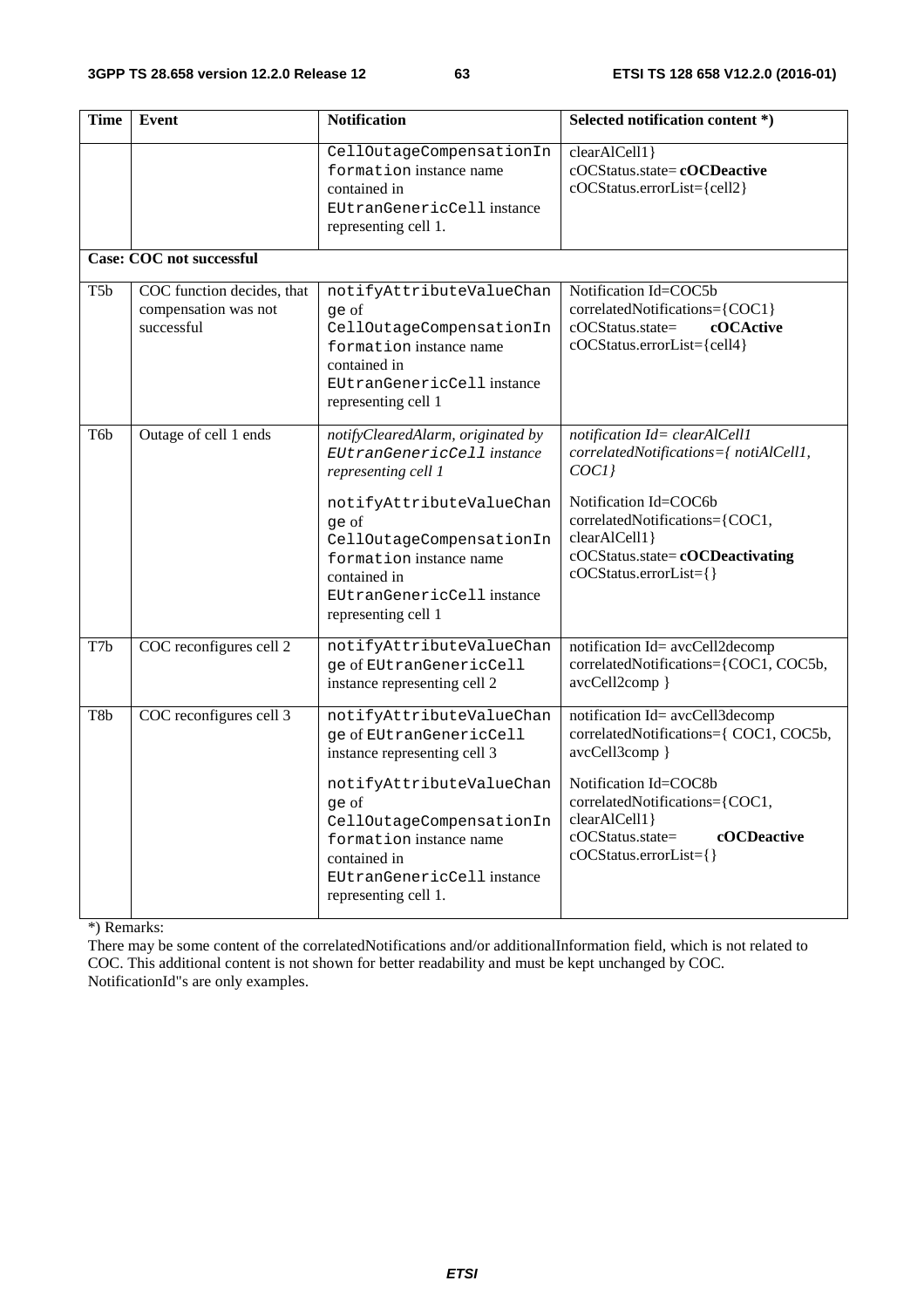## Annex B (informative): Change history

| <b>Change history</b> |       |                 |     |            |                                                                                             |        |                   |
|-----------------------|-------|-----------------|-----|------------|---------------------------------------------------------------------------------------------|--------|-------------------|
| <b>Date</b>           | TSG#  | <b>TSG Doc.</b> | CR  | <b>Rev</b> | <b>Subject/Comment</b>                                                                      | Old    | <b>New</b>        |
| 2012-11               |       |                 |     |            | First draft                                                                                 |        | 0.1.0             |
| 2012-12               | SA#58 |                 |     |            | Presented for information and approval                                                      | 0.1.0  | 1.0.0             |
| 2012-12               |       |                 |     |            | New version after approval                                                                  | 1.0.0  | 11.0.0            |
| 2013-03               | SA#59 | SP-130048       | 001 |            | Rel 11 CR 28658 - Correction of attribute name relatedSector                                | 11.0.0 | 11.1.0            |
|                       |       | SP-130057       | 002 |            | CR R11 28.658 Addition of missing Network Sharing support for MDT                           |        |                   |
| 2013-06               |       | SA#60 SP-130304 | 003 |            | Energy saving synchronization with 32.762                                                   |        | 11.1.0 11.2.0     |
|                       |       |                 | 004 | 2          | Align the link inheritance with 28.622                                                      |        |                   |
| 2013-12               | SA#62 | SP-130614       | 006 |            | Add blacklist member                                                                        | 11.2.0 | 11.3.0            |
| 2014-06               | SA#64 | SP-140359       | 008 |            | remove the feature support statements                                                       |        | $11.3.0$ 11.4.0   |
| 2014-09               | SA#65 | SP-140558       | 009 |            | Align operationalState and other state attribute definitions                                | 11.4.0 | 11.5.0            |
| 2014-10               |       |                 |     |            | Automatic upgrade (MCC)                                                                     | 11.5.0 | 12.0.0            |
| 2014-12               | SA#66 | SP-140798       | 011 | 11         | Add missing OAM support for radio interface based synchronization - Align with<br>TS 36.300 |        | $12.0.0$   12.1.0 |
| 2015-12               | SA#70 | SP-150691       | 013 |            | Align id attribute definitions                                                              |        | $12.1.0$ 12.2.0   |